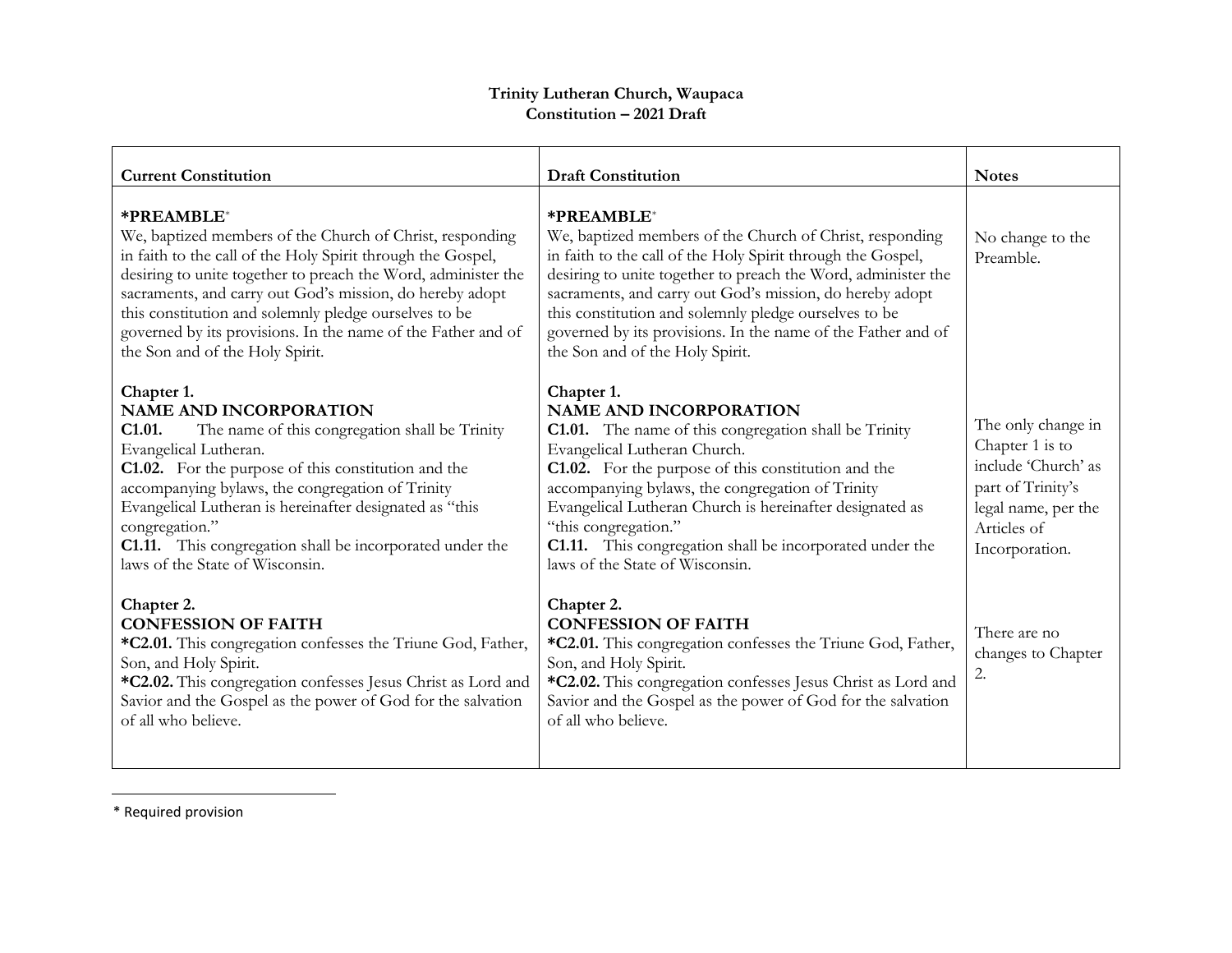| <b>Current Constitution</b>                                                                                      | <b>Draft Constitution</b>                                                                                | <b>Notes</b> |
|------------------------------------------------------------------------------------------------------------------|----------------------------------------------------------------------------------------------------------|--------------|
| Jesus Christ is the Word of God incarnate,<br>$a_{\cdot}$                                                        | Jesus Christ is the Word of God incarnate,<br>$a_{\cdot}$                                                |              |
| through whom everything was made and through whose life,<br>death, and resurrection God fashions a new creation. | through whom everything was made and through whose life,                                                 |              |
| b.                                                                                                               | death, and resurrection God fashions a new creation.<br>The proclamation of God's message to us as<br>b. |              |
| The proclamation of God's message to us as<br>both Law and Gospel is the Word of God, revealing                  | both Law and Gospel is the Word of God, revealing                                                        |              |
| judgment and mercy through word and deed, beginning with                                                         | judgment and mercy through word and deed, beginning with                                                 |              |
| the Word in creation, continuing in the history of Israel, and                                                   | the Word in creation, continuing in the history of Israel, and                                           |              |
| centering in all its fullness in the person and work of Jesus                                                    | centering in all its fullness in the person and work of Jesus                                            |              |
| Christ.                                                                                                          | Christ.                                                                                                  |              |
| The canonical Scriptures of the Old and<br>c.                                                                    | The canonical Scriptures of the Old and<br>c.                                                            |              |
| New Testaments are the written Word of God. Inspired by                                                          | New Testaments are the written Word of God. Inspired by                                                  |              |
| God's Spirit speaking through their authors, they record and                                                     | God's Spirit speaking through their authors, they record and                                             |              |
| announce God's revelation centering in Jesus Christ.                                                             | announce God's revelation centering in Jesus Christ.                                                     |              |
| Through them God's Spirit speaks to us to create and sustain                                                     | Through them God's Spirit speaks to us to create and sustain                                             |              |
| Christian faith and fellowship for service in the world.                                                         | Christian faith and fellowship for service in the world.                                                 |              |
| *C2.03. This congregation accepts the canonical Scriptures of                                                    | *C2.03. This congregation accepts the canonical Scriptures of                                            |              |
| the Old and New Testaments as the inspired Word of God                                                           | the Old and New Testaments as the inspired Word of God                                                   |              |
| and the authoritative source and norm of its proclamation,                                                       | and the authoritative source and norm of its proclamation,                                               |              |
| faith, and life.                                                                                                 | faith, and life.                                                                                         |              |
| *C2.04. This congregation accepts the Apostles', Nicene, and                                                     | *C2.04. This congregation accepts the Apostles', Nicene, and                                             |              |
| Athanasian Creeds as true declarations of the faith of this                                                      | Athanasian Creeds as true declarations of the faith of this                                              |              |
| congregation.                                                                                                    | congregation.                                                                                            |              |
| *C2.05. This congregation accepts the Unaltered Augsburg                                                         | *C2.05. This congregation accepts the Unaltered Augsburg                                                 |              |
| Confession as a true witness to the Gospel, acknowledging as                                                     | Confession as a true witness to the Gospel, acknowledging as                                             |              |
| one with it in faith and doctrine all churches that likewise                                                     | one with it in faith and doctrine all churches that likewise                                             |              |
| accept the teachings of the Unaltered Augsburg Confession.                                                       | accept the teachings of the Unaltered Augsburg Confession.                                               |              |
| *C2.06. This congregation accepts the other confessional                                                         | *C2.06. This congregation accepts the other confessional                                                 |              |
| writings in the Book of Concord, namely, the Apology of the                                                      | writings in the Book of Concord, namely, the Apology of the                                              |              |
| Augsburg Confession, the Smalcald Articles and the Treatise,                                                     | Augsburg Confession, the Smalcald Articles and the Treatise,                                             |              |
| the Small Catechism, the Large Catechism, and the Formula                                                        | the Small Catechism, the Large Catechism, and the Formula                                                |              |
| of Concord, as further valid interpretations of the faith of the                                                 | of Concord, as further valid interpretations of the faith of the                                         |              |
| Church.                                                                                                          | Church.                                                                                                  |              |
| *C2.07. This congregation confesses the Gospel, recorded in                                                      | *C2.07. This congregation confesses the Gospel, recorded in                                              |              |
| the Holy Scripture and confessed in the ecumenical creeds                                                        | the Holy Scripture and confessed in the ecumenical creeds                                                |              |
| and Lutheran confessional writings, as the power of God to                                                       | and Lutheran confessional writings, as the power of God to                                               |              |
| create and sustain the Church for God's mission in the world.                                                    | create and sustain the Church for God's mission in the world.                                            |              |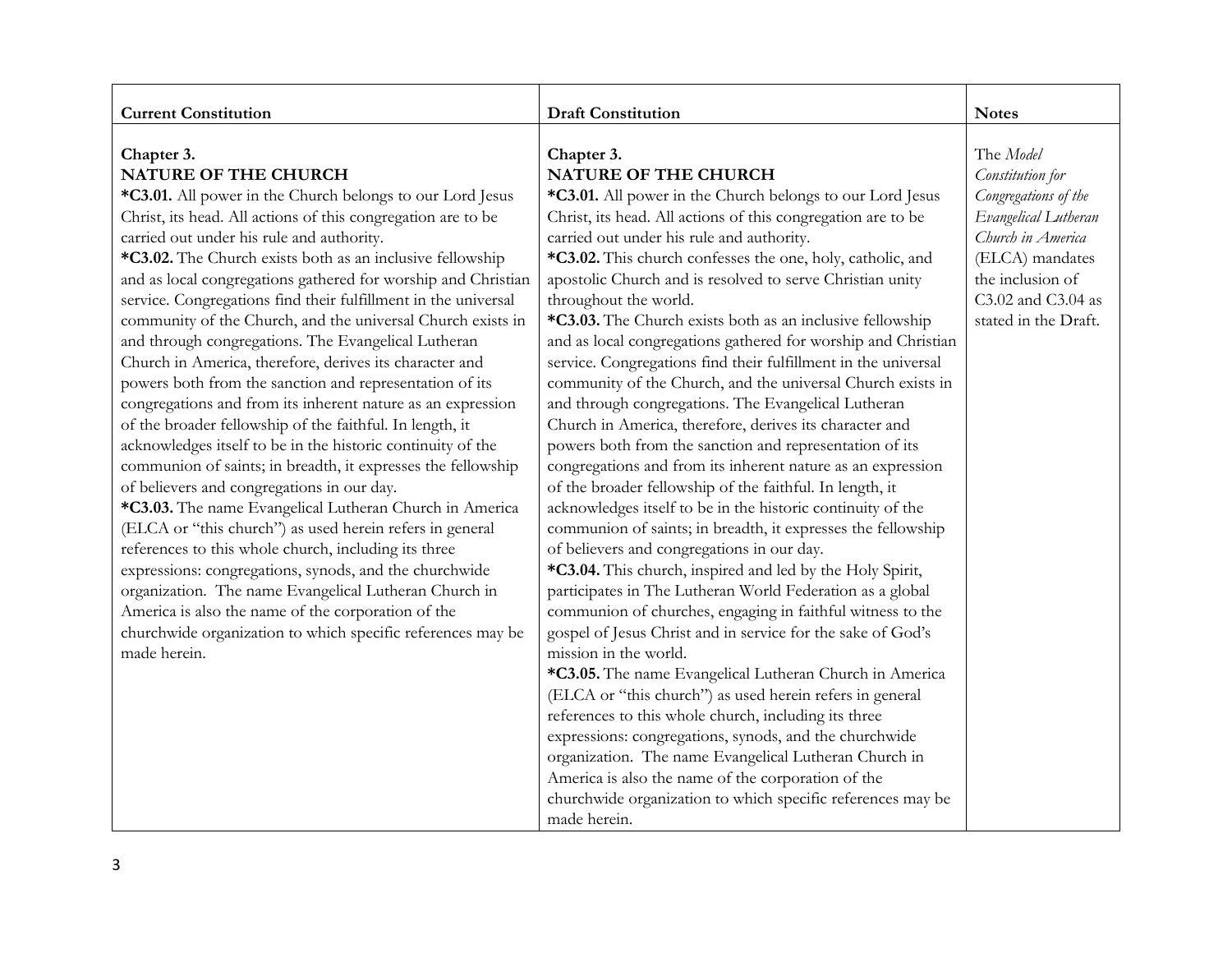| <b>Current Constitution</b>                                      | <b>Draft Constitution</b>                                        | <b>Notes</b> |
|------------------------------------------------------------------|------------------------------------------------------------------|--------------|
|                                                                  |                                                                  |              |
| Chapter 4.                                                       | Chapter 4.                                                       |              |
| <b>STATEMENT OF PURPOSE</b>                                      | <b>STATEMENT OF PURPOSE</b>                                      |              |
| *C4.01. The Church is a people created by God in Christ,         | *C4.01. The Church is a people created by God in Christ,         |              |
| empowered by the Holy Spirit, called and sent to bear witness    | empowered by the Holy Spirit, called and sent to bear witness    |              |
| to God's creative, redeeming, and sanctifying activity in the    | to God's creative, redeeming, and sanctifying activity in the    |              |
| world.                                                           | world.                                                           |              |
| *C4.02. To participate in God's mission, this congregation as    | *C4.02. To participate in God's mission, this congregation as    |              |
| a part of the Church shall:                                      | a part of the Church shall:                                      |              |
| Worship God in proclamation of the Word<br>a.                    | Worship God in proclamation of the Word<br>a.                    |              |
| and administration of the sacraments and through lives of        | and administration of the sacraments and through lives of        |              |
| prayer, praise, thanksgiving, witness, and service.              | prayer, praise, thanksgiving, witness, and service.              |              |
| Proclaim God's saving Gospel of<br>b.                            | Proclaim God's saving Gospel of<br>b.                            |              |
| justification by grace for Christ's sake through faith alone,    | justification by grace for Christ's sake through faith alone,    |              |
| according to the apostolic witness in the Holy Scripture,        | according to the apostolic witness in the Holy Scripture,        |              |
| preserving and transmitting the Gospel faithfully to future      | preserving and transmitting the Gospel faithfully to future      |              |
| generations.                                                     | generations.                                                     |              |
| Carry out Christ's Great Commission by<br>C.                     | Carry out Christ's Great Commission by<br>c.                     |              |
| reaching out to all people to bring them to faith in Christ and  | reaching out to all people to bring them to faith in Christ and  |              |
| by doing all ministry with a global awareness consistent with    | by doing all ministry with a global awareness consistent with    |              |
| the understanding of God as Creator, Redeemer, and               | the understanding of God as Creator, Redeemer, and               |              |
| Sanctifier of all.                                               | Sanctifier of all.                                               |              |
| d.<br>Serve in response to God's love to meet                    | d.<br>Serve in response to God's love to meet                    |              |
| human needs, caring for the sick and the aged, advocating        | human needs, caring for the sick and the aged, advocating        |              |
| dignity and justice for all people, working for peace and        | dignity and justice for all people, working for peace and        |              |
| reconciliation among the nations, and standing with the poor     | reconciliation among the nations, standing with the poor and     |              |
| and powerless, and committing itself to their needs.             | powerless, and committing itself to their needs.                 |              |
| Nurture its members in the Word of God so                        | Nurture its members in the Word of God so                        |              |
| as to grow in faith and hope and love, to see daily life as the  | as to grow in faith and hope and love, to see daily life as the  |              |
| primary setting for the exercise of their Christian calling, and | primary setting for the exercise of their Christian calling, and |              |
| to use the gifts of the Spirit for their life together and for   | to use the gifts of the Spirit for their life together and for   |              |
| their calling in the world.                                      | their calling in the world.                                      |              |
| Manifest the unity given to the people of                        | Manifest the unity given to the people of                        |              |
| God by living together in the love of Christ and by joining      | God by living together in the love of Christ and by joining      |              |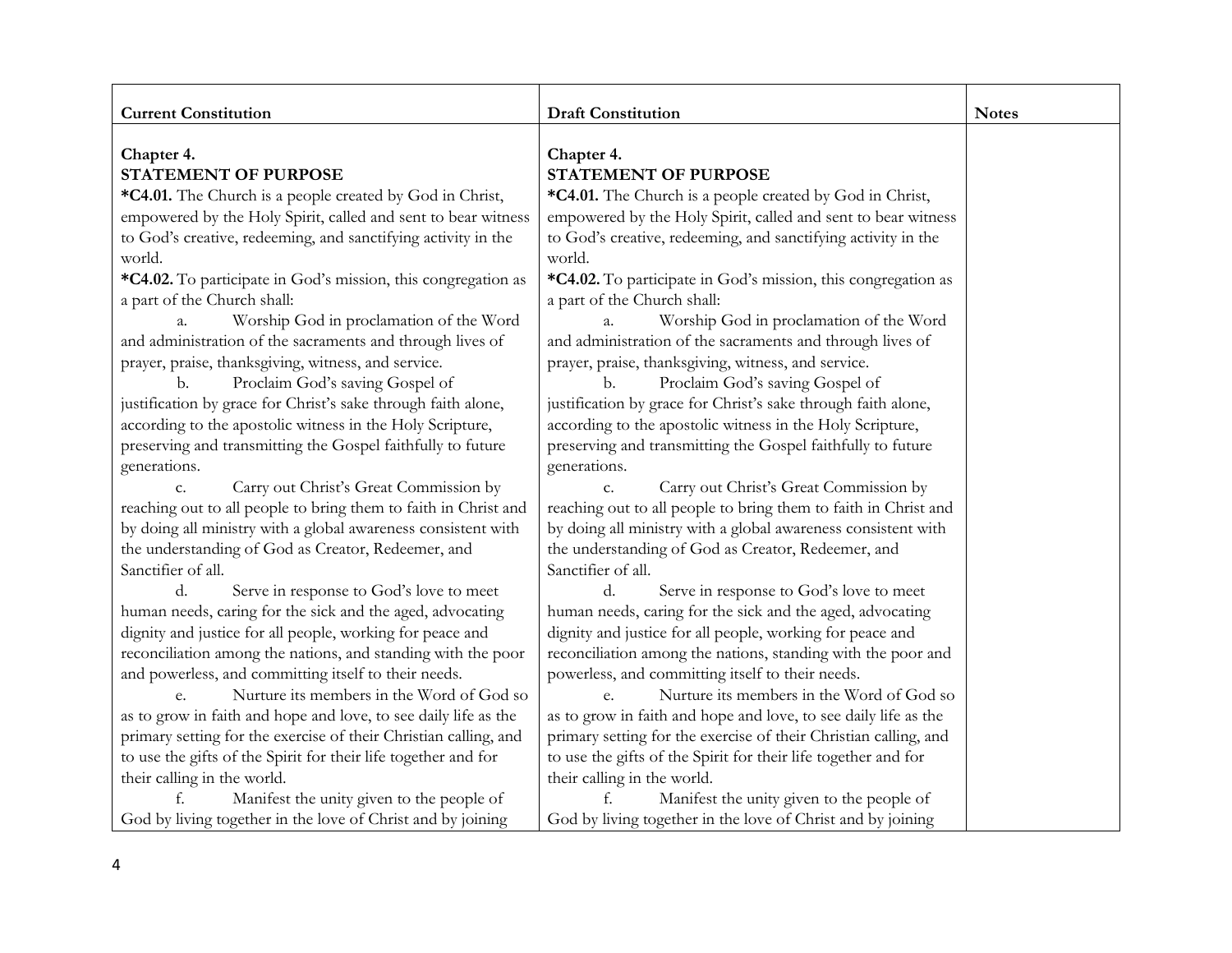| <b>Current Constitution</b>                                     | <b>Draft Constitution</b>                                       | <b>Notes</b>         |
|-----------------------------------------------------------------|-----------------------------------------------------------------|----------------------|
| with other Christians in prayer and action to express and       | with other Christians in prayer and action to express and       |                      |
| preserve the unity which the Spirit gives.                      | preserve the unity which the Spirit gives.                      |                      |
| *C4.03. To fulfill these purposes, this congregation shall:     | *C4.03. To fulfill these purposes, this congregation shall:     |                      |
| Provide services of worship at which the<br>a.                  | Provide services of worship at which the<br>a.                  |                      |
| Word of God is preached and the sacraments are                  | Word of God is preached and the sacraments are                  |                      |
| administered.                                                   | administered.                                                   |                      |
| Provide pastoral care and assist all members<br>b.              | Provide pastoral care and assist all members<br>b.              |                      |
| to participate in this ministry.                                | to participate in this ministry.                                |                      |
| Challenge, equip, and support all members<br>$C_{\bullet}$      | Challenge, equip, and support all members<br>$C_{\bullet}$      |                      |
| in carrying out their calling in their daily lives and in their | in carrying out their calling in their daily lives and in their |                      |
| congregation.                                                   | congregation.                                                   |                      |
| Teach the Word of God.<br>d.                                    | d.<br>Teach the Word of God.                                    |                      |
| Witness to the reconciling Word of God in<br>e.                 | Witness to the reconciling Word of God in<br>e.                 |                      |
| Christ, reaching out to all people.                             | Christ, reaching out to all people.                             |                      |
| Respond to human need, work for justice<br>f.                   | Respond to human need, work for justice<br>f.                   |                      |
| and peace, care for the sick and the suffering, and participate | and peace, care for the sick and the suffering, and participate |                      |
| responsibly in society.                                         | responsibly in society.                                         |                      |
| Motivate its members to provide financial<br>g.                 | Motivate its members to provide financial<br>g.                 |                      |
| support for the congregation's ministry and the ministry of     | support for this congregation's ministry and the ministry of    |                      |
| other parts of the Evangelical Lutheran Church in America.      | the other expressions of the Evangelical Lutheran Church in     |                      |
| Foster and participate in interdependent<br>h.                  | America.                                                        |                      |
| relationships with other congregations, the synod, and the      | Foster and participate in interdependent<br>h.                  |                      |
| churchwide organization of the Evangelical Lutheran Church      | relationships with other congregations, the synod, and the      |                      |
| in America.                                                     | churchwide organization of the Evangelical Lutheran Church      |                      |
| Foster and participate in ecumenical                            | in America.                                                     |                      |
| relationships consistent with churchwide policy.                | Foster and participate in ecumenical                            |                      |
| C4.04. This congregation shall develop an organizational        | relationships consistent with churchwide policy.                |                      |
| structure to be described in the bylaws. The Congregation       | *C4.04. This congregation shall develop an organizational       |                      |
| Council shall prepare descriptions of the responsibilities of   | structure to be described in the bylaws. The Congregation       |                      |
| each committee, task force, or other organizational group and   | Council shall prepare descriptions of the responsibilities of   |                      |
| shall review their actions. [Such descriptions shall be         | each committee, ministry team, task force, or other             | 'Ministry team' was  |
| contained in continuing resolutions in the section on the       | organizational group and shall review their actions.            | added to the list of |
| Congregation Committees.]                                       |                                                                 | groups.              |
|                                                                 |                                                                 |                      |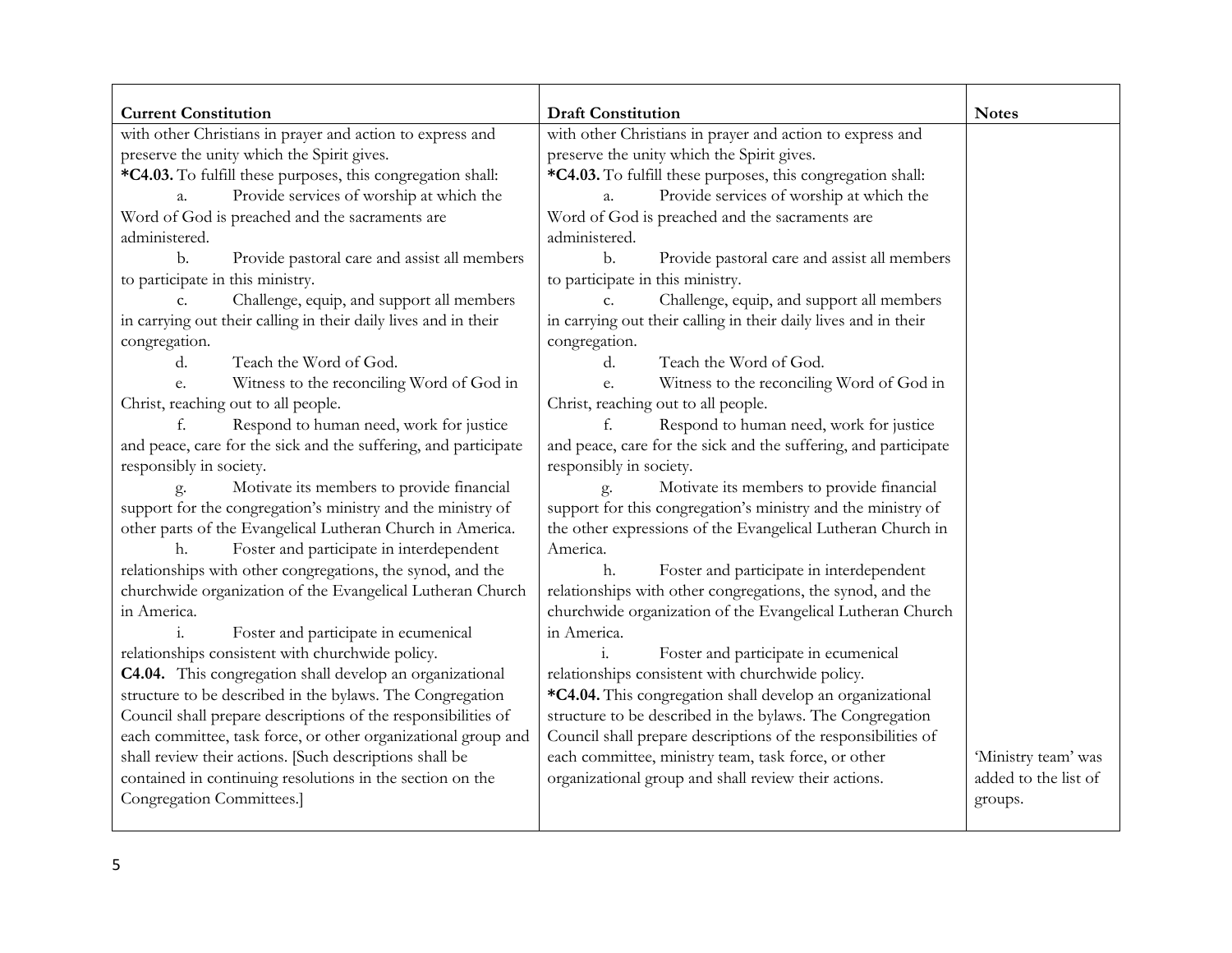| <b>Current Constitution</b>                                     | <b>Draft Constitution</b>                                     | <b>Notes</b>          |
|-----------------------------------------------------------------|---------------------------------------------------------------|-----------------------|
| *C4.05. This congregation shall, from time to time, adopt a     | *C4.05. This congregation, through the Congregation           |                       |
| mission statement which will provide specific direction for its | Council, shall adopt and periodically review a mission        |                       |
| programs.                                                       | statement which will provide specific direction for its       |                       |
|                                                                 | programs. The mission statement shall be examined and         |                       |
|                                                                 | evaluated periodically to ensure that this congregation is    | Draft C4.05 has       |
|                                                                 | responsive to God's continuing call and the ever-changing     | expanded language     |
|                                                                 | needs and conditions of the surrounding community.            | related to the        |
| *C4.06. References herein to the nature of the relationship     | *C4.06. References herein to the nature of the relationship   | mission statement.    |
| between the three expressions of this church—congregations,     | between the three expressions of this church—congregations,   |                       |
| synods, and the churchwide organization-as being                | synods, and the churchwide organization-as being              |                       |
| interdependent or as being in a partnership relationship        | interdependent or as being in a partnership relationship      |                       |
| describe the mutual responsibility of these expressions in      | describe the mutual responsibility of these expressions in    |                       |
| God's mission and the fulfillment of the purposes of this       | God's mission and the fulfillment of the purposes of this     |                       |
| church as described in this chapter, and do not imply or        | church as described in this chapter, and do not imply or      |                       |
| describe the creation of partnerships, co-ventures, agencies,   | describe the creation of partnerships, co-ventures, agencies, |                       |
| or other legal relationships recognized in civil law.           | or other legal relationships recognized in civil law.         |                       |
| Chapter 5.                                                      | Chapter 5.                                                    |                       |
| POWERS OF THE CONGREGATION                                      | POWERS OF THE CONGREGATION                                    |                       |
| *C5.01. The powers of this congregation are those necessary     | *C5.01. The powers of this congregation are those necessary   |                       |
| to fulfill its purpose.                                         | to fulfill its purpose.                                       |                       |
| *C5.02. The powers of this congregation are vested in the       | *C5.02. The powers of this congregation are vested in the     |                       |
| Congregation Meeting called and conducted as provided in        | Congregation Meeting called and conducted as provided in      |                       |
| this constitution and bylaws.                                   | this constitution and bylaws.                                 |                       |
| *C5.03. Only such authority as is delegated to the              | *C5.03. Only such authority as is delegated to the            |                       |
| Congregation Council or other organizational units in this      | Congregation Council or other organizational units in this    |                       |
| congregation's governing documents is recognized. All           | congregation's governing documents is recognized. All         | Draft (per ELCA       |
| remaining authority is retained by the congregation. The        | remaining authority is retained by this congregation. This    | Model) updates        |
| congregation is authorized to:                                  | congregation is authorized to:                                | terminology to        |
| call a pastor as provided in Chapter 9;<br>a.                   | call a pastor as provided in Chapter 9;<br>a.                 | 'ministers of Word    |
| terminate the call of a pastor as provided in<br>b.             | terminate the call of a pastor as provided in<br>b.           | and Service'          |
| Chapter 9;                                                      | Chapter 9;                                                    | (deacons) and         |
| call or terminate the call of associates in<br>$\mathcal{C}$    | call a minister of Word and Service;<br>c.                    | expands old (c.) into |
| ministry, deaconesses, and diaconal ministers in conformity     |                                                               | $(c.)$ and $(d.).$    |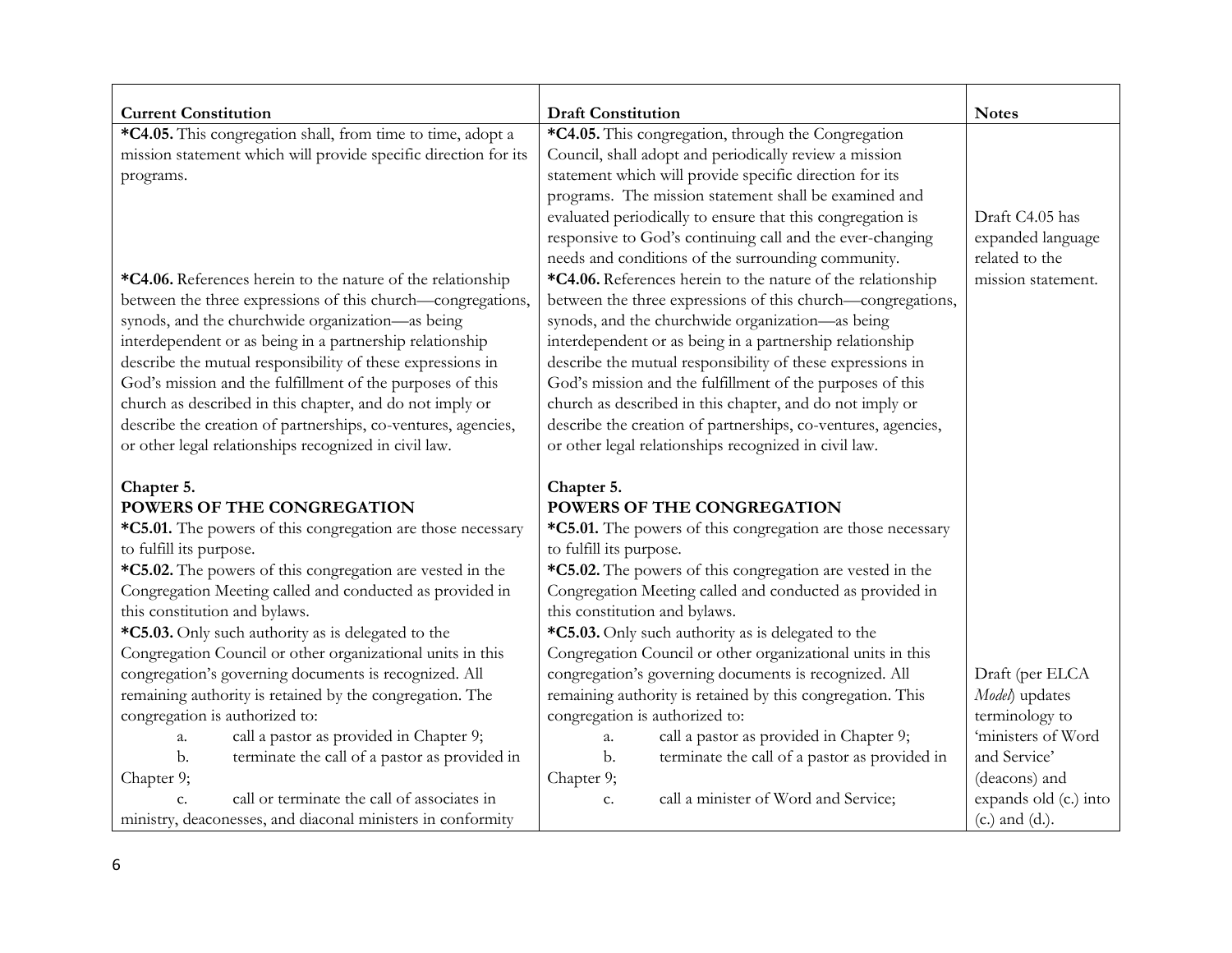| <b>Current Constitution</b>                                    | <b>Draft Constitution</b><br>terminate the call of a minister of Word and | <b>Notes</b>           |
|----------------------------------------------------------------|---------------------------------------------------------------------------|------------------------|
| with the applicable policy of the Evangelical Lutheran         | <sub>d</sub>                                                              |                        |
| Church in America;                                             | Service in conformity with the constitution of the Evangelical            |                        |
|                                                                | Lutheran Church in America;                                               |                        |
| d.<br>adopt amendments to the constitution, as                 | adopt amendments to the constitution, as<br>e.                            | Chapters 16 and 17     |
| provided in Chapter 17, amendments to the bylaws, as           | provided in Chapter 16, amendments to the bylaws, as                      | are now reversed in    |
| specified in Chapter 16, and continuing resolutions, as        | specified in Chapter 17, and continuing resolutions, as                   | their order to match   |
| provided in Chapter 18.                                        | provided in Chapter 18;                                                   | the ELCA Model.        |
| approve the annual budget;<br>e.                               | approve the annual budget;<br>f.                                          |                        |
| f.<br>acquire real and personal property by gift,              | acquire real and personal property by gift,<br>g.                         |                        |
| devise, purchase, or other lawful means;                       | devise, purchase, or other lawful means;                                  |                        |
| hold title to and use its property for any and<br>g.           | hold title to and use its property for any and<br>h.                      |                        |
| all activities consistent with its purpose;                    | all activities consistent with its purpose;                               |                        |
| sell, mortgage, lease, transfer, or otherwise<br>h.            | sell, mortgage, lease, transfer, or otherwise<br>1.                       |                        |
| dispose of its property by any lawful means;                   | dispose of its property by any lawful means;                              |                        |
| elect its officers and require them to carry<br>$\mathbf{i}$ . | elect its Congregation Council and require                                | Draft (j.) cf. chapter |
| out their duties in accordance with the constitution and       | the members of the Council to carry out their duties in                   | 11.                    |
| bylaws, and continuing resolutions; and                        | accordance with the constitution, bylaws, and continuing                  |                        |
|                                                                | resolutions; and                                                          |                        |
| terminate its relationship with the                            | terminate its relationship with the<br>k.                                 |                        |
| Evangelical Lutheran Church in America as provided in          | Evangelical Lutheran Church in America as provided in                     |                        |
| Chapter 6.                                                     | Chapter 6.                                                                |                        |
| *C5.04. This congregation shall choose from among its          | *C5.04. This congregation shall elect from among its voting               |                        |
| voting members laypersons to serve as voting members of        | members laypersons to serve as voting members of the                      |                        |
| the Synod Assembly as well as persons to represent it at       | Synod Assembly as well as persons to represent it at meetings             |                        |
| meetings of any conference, cluster, coalition, or other area  | of any conference, cluster, coalition, or other area subdivision          |                        |
| subdivision of which it is a member. The number of persons     | of which it is a member. For synod functions, the number of               |                        |
| to be elected by the congregation and other qualifications     | persons to be elected by this congregation and other                      |                        |
| shall be as prescribed in guidelines established by the East   | qualifications shall be as prescribed in guidelines established           |                        |
| Central Synod of Wisconsin of the Evangelical Lutheran         | by the East Central Synod of Wisconsin of the Evangelical                 | C5.05 is an addition   |
| Church in America.                                             | Lutheran Church in America.                                               | from the ELCA          |
|                                                                | C5.05. This congregation shall have a mission endowment                   | Model and is           |
|                                                                | fund that will operate as specified in this congregation's                | reflected in Trinity's |
|                                                                | continuing resolutions. The purpose of the mission                        | Continuing             |
|                                                                |                                                                           | Resolution #10.        |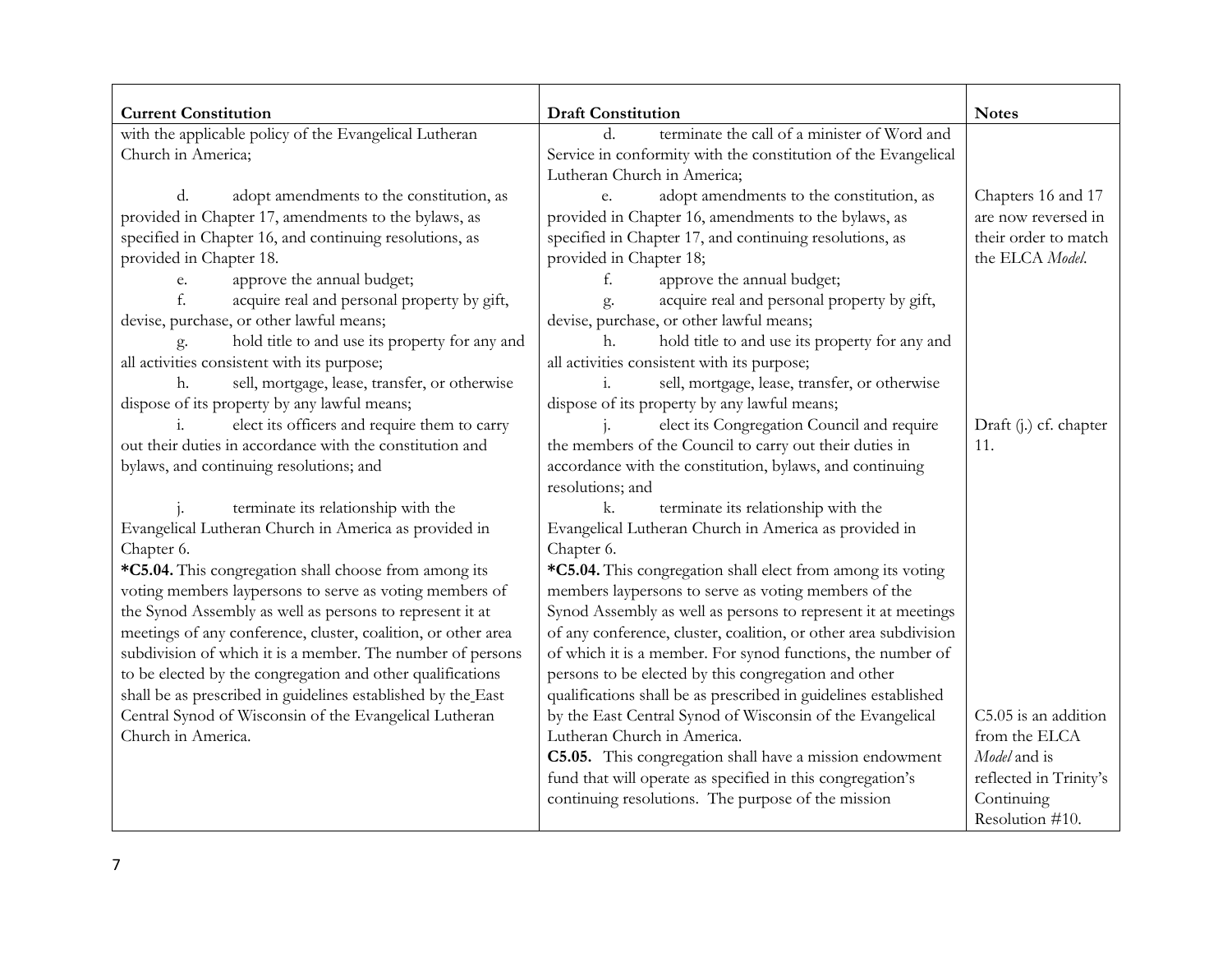| <b>Current Constitution</b>                                                                                                  | <b>Draft Constitution</b>                                                                                            | <b>Notes</b>                       |
|------------------------------------------------------------------------------------------------------------------------------|----------------------------------------------------------------------------------------------------------------------|------------------------------------|
|                                                                                                                              | endowment fund is to provide for mission work beyond the                                                             |                                    |
|                                                                                                                              | operational budget of this congregation.                                                                             |                                    |
| Chapter 6.                                                                                                                   | Chapter 6.                                                                                                           |                                    |
| <b>CHURCH AFFILIATION</b>                                                                                                    | <b>CHURCH AFFILIATION</b>                                                                                            |                                    |
| *C6.01. This congregation shall be an interdependent part of                                                                 | *C6.01. This congregation shall be an interdependent part of                                                         |                                    |
| the Evangelical Lutheran Church in America or its successor,                                                                 | the Evangelical Lutheran Church in America or its successor,                                                         |                                    |
| and of the East Central Synod of Wisconsin of the                                                                            | and of the East Central Synod of Wisconsin of the                                                                    |                                    |
| Evangelical Lutheran Church in America. This congregation                                                                    | Evangelical Lutheran Church in America. This congregation                                                            |                                    |
| is subject to the discipline of the Evangelical Lutheran                                                                     | is subject to the discipline of the Evangelical Lutheran                                                             |                                    |
| Church in America.                                                                                                           | Church in America.                                                                                                   |                                    |
| *C6.02. This congregation accepts the Confession of Faith                                                                    | *C6.02. This congregation accepts the Confession of Faith                                                            |                                    |
| and agrees to the Purposes of the Evangelical Lutheran                                                                       | and agrees to the purposes of the Evangelical Lutheran                                                               |                                    |
| Church in America and shall act in accordance with them.                                                                     | Church in America and shall act in accordance with them.                                                             |                                    |
| *C6.03. This congregation acknowledges its relationship with                                                                 | *C6.03. This congregation acknowledges its relationship with                                                         |                                    |
| the Evangelical Lutheran Church in America in which:                                                                         | the Evangelical Lutheran Church in America in which:                                                                 |                                    |
| This congregation agrees to be responsible<br>$a_{\cdot}$                                                                    | This congregation agrees to be responsible<br>$\mathbf{a}$ .                                                         |                                    |
| for its life as a Christian community.                                                                                       | for its life as a Christian community.                                                                               |                                    |
| This congregation pledges its financial<br>b.                                                                                | This congregation pledges its financial<br>b.                                                                        |                                    |
| support and participation in the life and mission of the                                                                     | support and participation in the life and mission of the                                                             |                                    |
| Evangelical Lutheran Church in America.                                                                                      | Evangelical Lutheran Church in America.                                                                              |                                    |
| This congregation agrees to call pastoral<br>c.                                                                              | This congregation agrees to call pastoral<br>c.                                                                      | Draft (c.) and (d.)                |
| leadership from the clergy roster of the Evangelical Lutheran                                                                | leadership from the roster of Ministers of Word and                                                                  | have been slightly<br>edited in    |
| Church in America in accordance with its call procedures                                                                     | Sacrament of the Evangelical Lutheran Church in America in                                                           |                                    |
| except in special circumstances and with the approval of the<br>bishop of the synod. These special circumstances are limited | accordance with its call procedures except in special                                                                | compliance with the<br>ELCA Model. |
| either to calling a candidate approved for the roster of                                                                     | circumstances and with the approval of the bishop of the<br>synod. These special circumstances are limited either to |                                    |
| ordained ministers of the Evangelical Lutheran Church in                                                                     | calling a candidate approved for the roster of Ministers of                                                          |                                    |
| America or to contracting for pastoral services with an                                                                      | Word and Sacrament of the Evangelical Lutheran Church in                                                             |                                    |
| ordained minister of a church body with which the                                                                            | America or to contracting for pastoral services with a                                                               |                                    |
| Evangelical Lutheran Church in America officially has                                                                        | minister of Word and Sacrament of a church body with                                                                 |                                    |
| established a relationship of full communion.                                                                                | which the Evangelical Lutheran Church in America officially                                                          |                                    |
|                                                                                                                              | has established a relationship of full communion.                                                                    |                                    |
|                                                                                                                              |                                                                                                                      |                                    |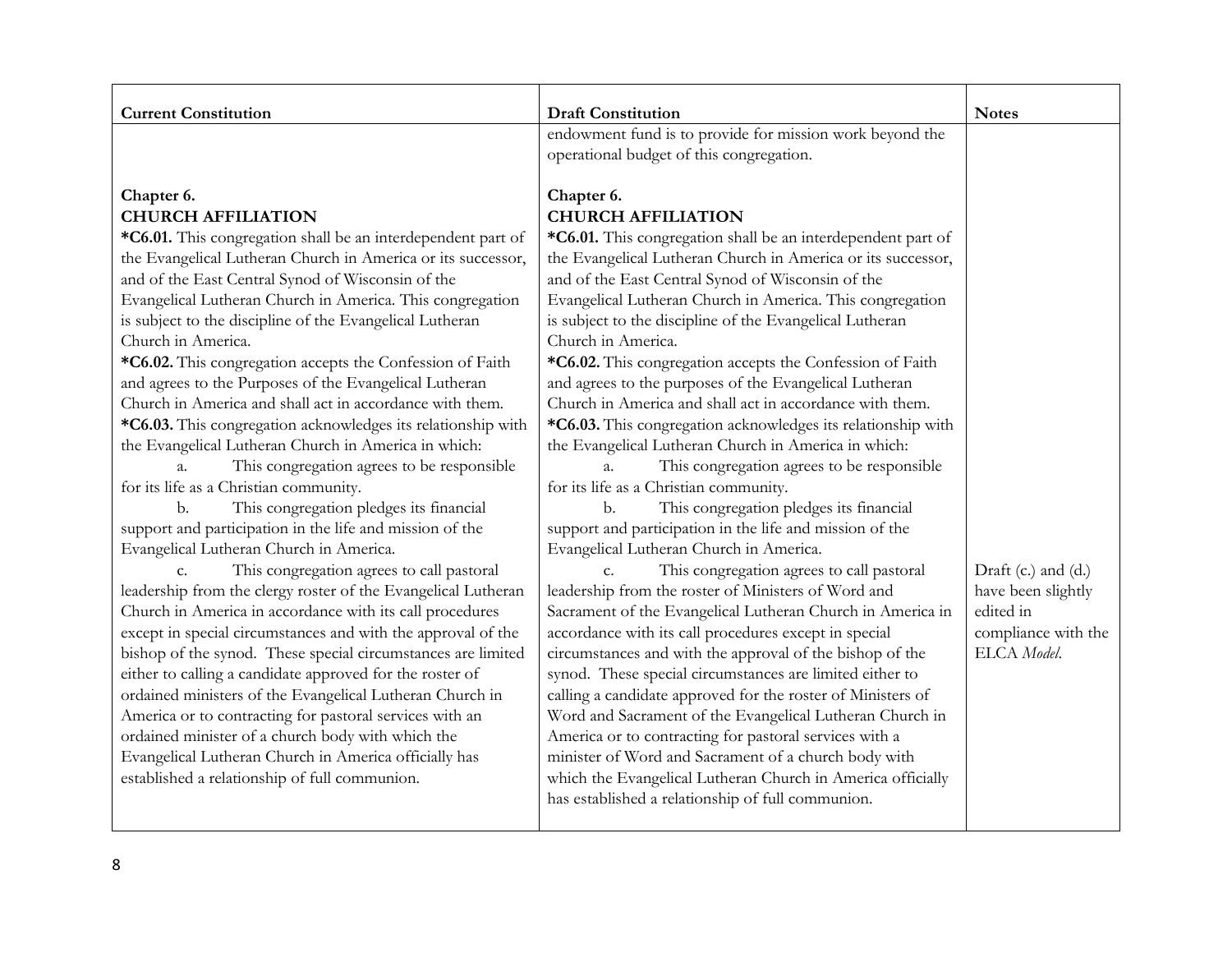| <b>Current Constitution</b>                                     | <b>Draft Constitution</b>                                         | <b>Notes</b>       |
|-----------------------------------------------------------------|-------------------------------------------------------------------|--------------------|
| This congregation agrees to consider                            | This congregation agrees to consider                              |                    |
| associates in ministry, deaconesses, and diaconal ministers for | ministers of Word and Service for call to other staff positions   |                    |
| call to other staff positions in the congregation according to  | in this congregation according to the procedures of the           |                    |
| the procedures of the Evangelical Lutheran Church in            | Evangelical Lutheran Church in America.                           |                    |
| America.                                                        |                                                                   |                    |
| This congregation agrees to file this<br>e.                     | This congregation agrees to file this<br>e.                       |                    |
| constitution and any subsequent changes to this constitution    | constitution and any subsequent changes to this constitution      |                    |
| with the synod for review to ascertain that all of its          | with the synod for review to ascertain that all of its provisions |                    |
| provisions are in agreement with the constitution and bylaws    | are in agreement with the constitution and bylaws of the          |                    |
| of the Evangelical Lutheran Church in America and with the      | Evangelical Lutheran Church in America and with the               |                    |
| constitution of the synod.                                      | constitution of the synod.                                        |                    |
| *C6.04. Affiliation with the Evangelical Lutheran Church in     | *C6.04. Affiliation with the Evangelical Lutheran Church in       |                    |
| America may be terminated as follows:                           | America is terminated as follows:                                 |                    |
| This congregation takes action to dissolve.<br>a.               | This congregation takes action to dissolve.<br>a.                 |                    |
| This congregation ceases to exist.<br>b.                        | This congregation ceases to exist.<br>b.                          |                    |
| This congregation is removed from<br>c.                         | This congregation is removed from<br>c.                           |                    |
| membership in the Evangelical Lutheran Church in America        | membership in the Evangelical Lutheran Church in America          |                    |
| according to the procedures for discipline of the Evangelical   | according to the procedures for discipline of the Evangelical     |                    |
| Lutheran Church in America.                                     | Lutheran Church in America or in accordance with provision        |                    |
|                                                                 | 9.23. of the constitution and bylaws of the Evangelical           |                    |
|                                                                 | Lutheran Church in America.                                       |                    |
|                                                                 | The East Central Synod of Wisconsin takes<br>d.                   | Draft (d.) is an   |
|                                                                 | charge and control of the property of this congregation to        | addition, per ELCA |
|                                                                 | hold, manage, and convey the same on behalf of the synod          | Model.             |
|                                                                 | pursuant to †S13.24. of the synod constitution. This              |                    |
|                                                                 | congregation shall have the right to appeal the decision to the   |                    |
|                                                                 | next Synod Assembly.                                              |                    |
| d.<br>This congregation follows the procedures                  | This congregation follows the procedures<br>e.                    |                    |
| outlined in *C6.05.                                             | outlined in *C6.05.                                               |                    |
| *C6.05. A congregation may terminate its relationship with      | *C6.05. This congregation may terminate its relationship with     |                    |
| this church by the following procedure:                         | the Evangelical Lutheran Church in America by the following       |                    |
|                                                                 | procedure:                                                        | The ELCA Model     |
| A resolution indicating the intent to<br>a.                     | A resolution indicating the intent to<br>a.                       | now mandates two   |
| terminate its relationship must be adopted at a legally called  | terminate its relationship must be adopted at two legally         | special meetings.  |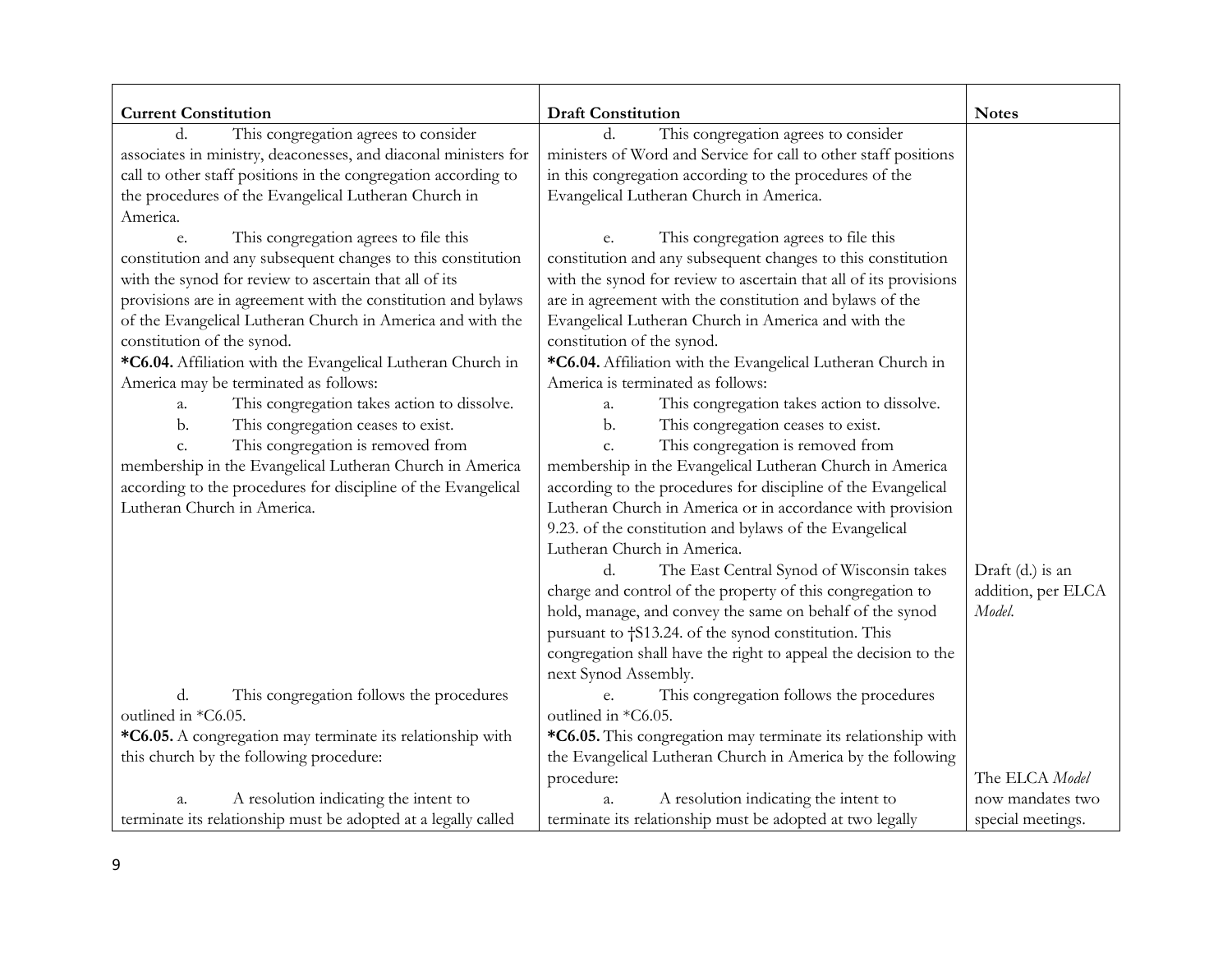| <b>Current Constitution</b>                                      | <b>Draft Constitution</b>                                         | <b>Notes</b>         |
|------------------------------------------------------------------|-------------------------------------------------------------------|----------------------|
| and conducted special meeting of the congregation by a two-      | called and conducted special meetings of this congregation by     | Additional changes   |
| thirds vote of the voting members present. Such meeting          | a two-thirds vote of the voting members present at each           | to C6 reflect change |
| may be held no sooner than 30 days after written notice of       | meeting. The first such meeting may be held no sooner than        | in the process.      |
| the meeting is received by the bishop of the synod, during       | 30 days after written notice of the meeting is received by the    |                      |
| which time the congregation shall consult with the bishop        | bishop of the synod, during which time this congregation          |                      |
| and the bishop's designees, if any. The times and manner of      | shall consult with the bishop and the bishop's designees, if      |                      |
| the consultation shall be determined by the bishop in            | any. The times and manner of the consultation shall be            |                      |
| consultation with the Congregation Council. Unless he or         | determined by the bishop in consultation with the                 |                      |
| she is a voting member of the congregation, the bishop and       | Congregation Council. Unless he or she is a voting member         |                      |
| the bishop's designees, if any, shall have voice but not vote at | of this congregation, the bishop and the bishop's designees, if   |                      |
| the meeting.                                                     | any, shall have voice but not vote at the first meeting.          |                      |
| The secretary of the congregation shall<br>b.                    | Within 10 days after the resolution has been<br>b.                |                      |
| submit a copy of the resolution to the bishop, attesting that    | voted upon at the first meeting, the secretary of this            |                      |
| the special meeting was legally called and conducted and         | congregation shall submit a copy of the resolution to the         |                      |
| certifying the outcome of the vote, and shall mail a copy of     | bishop, attesting that the special meeting was legally called     |                      |
| the resolution to voting members of the congregation. This       | and conducted and certifying the outcome of the vote, and         |                      |
| notice shall be submitted within 10 days after the resolution    | shall send copies of the resolution and certification to voting   |                      |
| has been adopted.                                                | members of this congregation.                                     |                      |
| The bishop of the synod and the<br>c.                            | If the resolution was adopted by a two-<br>c.                     |                      |
| congregation shall continue in consultation, as specified in     | thirds vote of the voting members present at the first            |                      |
| paragraph a. above, during a period of at least 90 days after    | meeting, the bishop of the synod and this congregation shall      |                      |
| receipt by the synod of the notice as specified in paragraph b.  | continue in consultation, as specified in paragraph a. above,     |                      |
| above.                                                           | during a period of at least 90 days after receipt by the bishop   |                      |
|                                                                  | of the attestation and certification as specified in paragraph b. |                      |
|                                                                  | above.                                                            |                      |
| d.<br>If the congregation, after such consultation,              | If this congregation, after such consultation,<br>d.              |                      |
| still seeks to terminate its relationship, such action may be    | is still considering termination of its relationship with this    |                      |
| taken at a legally called and conducted special meeting by a     | church, such action may be taken at a legally called and          |                      |
| two-thirds vote of the voting members present. Notice of         | conducted special meeting by a two-thirds vote of the voting      |                      |
| the meeting shall be mailed to all voting members and to the     | members present. Notice of the second meeting shall be sent       |                      |
| bishop at least 10 days in advance of the meeting. Unless he     | to all voting members and to the bishop at least 10 days in       |                      |
| or she is a voting member of the congregation, the bishop        | advance of the meeting. Unless he or she is a voting member       |                      |
| and the bishop's designees, if any, shall have voice but not     | of this congregation, the bishop and the bishop's designees, if   |                      |
| vote at the meeting.                                             | any, shall have voice but not vote at the second meeting.         |                      |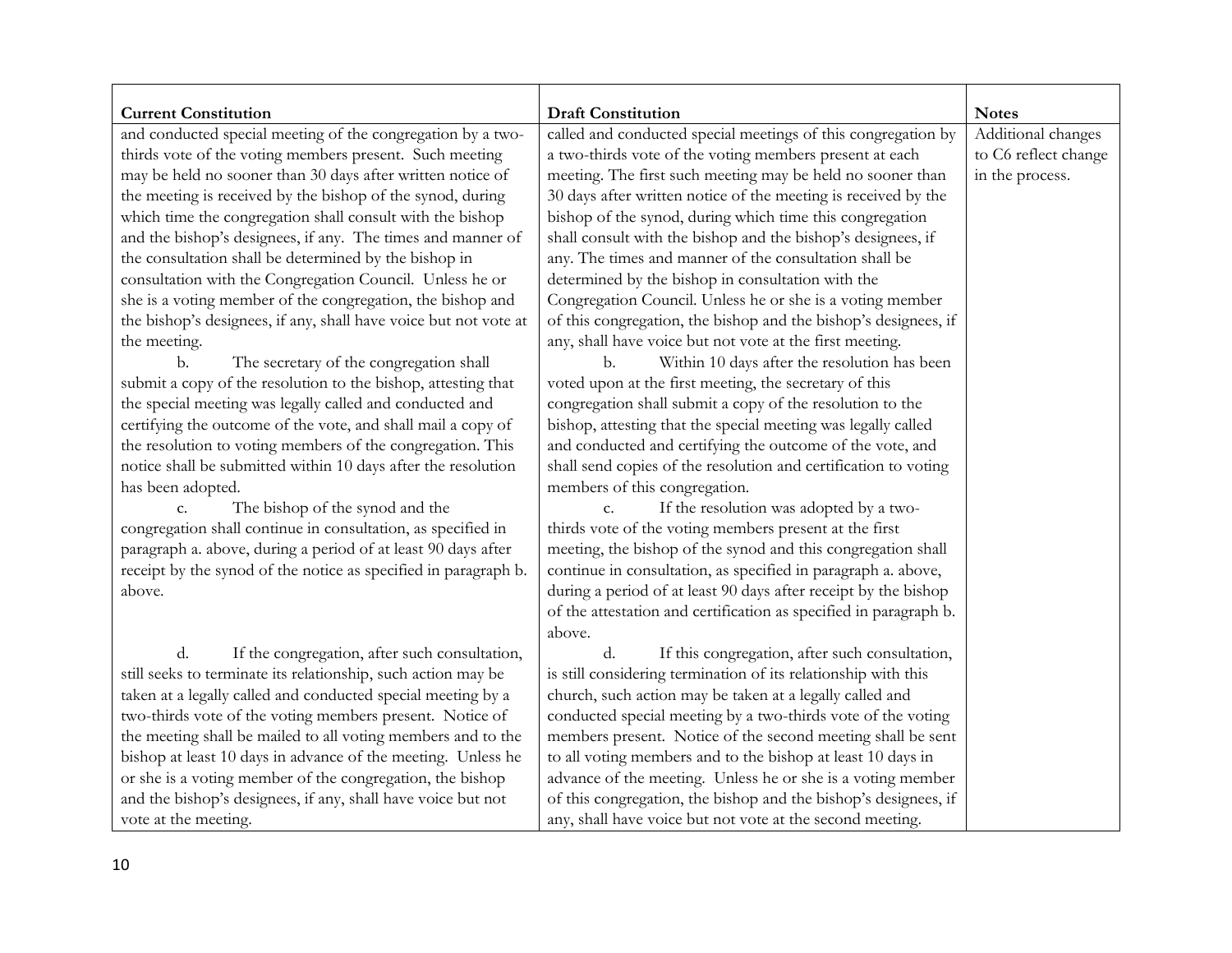| <b>Current Constitution</b>                                    | <b>Draft Constitution</b>                                        | <b>Notes</b>              |
|----------------------------------------------------------------|------------------------------------------------------------------|---------------------------|
| A copy of the resolution, attesting that the<br>e.             | Within 10 days after the resolution has been<br>e.               |                           |
| special meeting was legally called and conducted and           | voted upon, the secretary of this congregation shall submit a    |                           |
| certifying the outcome of the vote, shall be sent to the       | copy of the resolution to the bishop, attesting that the second  |                           |
| bishop within 10 days after the resolution has been adopted,   | special meeting was legally called and conducted and             |                           |
| at which time the relationship between the congregation and    | certifying the outcome of the vote, and shall send copies of     |                           |
| this church shall be terminated subject to paragraphs g., h.,  | the resolution and certification to the voting members of the    |                           |
| and i. below. Unless this notification to the bishop also      | congregation. If the resolution was adopted by a two-thirds      |                           |
| certifies that the congregation has voted by a two-thirds vote | vote of the voting members present at the second meeting,        |                           |
| to affiliate with another Lutheran denomination, the           | the relationship between the congregation and this church        |                           |
| congregation will be conclusively presumed to be an            | shall be terminated subject to Synod Council approval as         |                           |
| independent or non-Lutheran church.                            | required by paragraphs f. and g. below.                          |                           |
| Notice of termination shall be forwarded by                    | Unless this notification to the bishop also                      | Draft (f.) is in          |
| the bishop to the secretary of this church, who shall report   | certifies that this congregation has voted to affiliate with     | compliance with the       |
| the termination to the Churchwide Assembly.                    | another Lutheran denomination, this congregation shall be        | ELCA Model.               |
|                                                                | deemed an independent or non-Lutheran church, in which           |                           |
|                                                                | case *C7.04. shall apply.                                        |                           |
| Congregations seeking to terminate their<br>g.                 | This congregation shall abide by these<br>g.                     | Sections $(g. – (h.)$     |
| relationship with this church which fail or refuse to comply   | covenants by and among the three expressions of this church:     | of the Draft are a        |
| with each of the foregoing provisions in *C6.05. shall be      | Congregations seeking to terminate<br>1)                         | reordering of             |
| required to receive Synod Council approval before              | their relationship with this church which fail or refuse to      | sections $(g.) - (j.)$ in |
| terminating their membership in this church.                   | comply with each of the foregoing provisions in *C6.05. shall    | Trinity's current,        |
|                                                                | be required to receive Synod Council approval before             | again, in compliance      |
|                                                                | terminating their membership in this church.                     | with the ELCA             |
|                                                                | Congregations which had been<br>2)                               | Model.                    |
|                                                                | members of the Lutheran Church in America shall be               |                           |
|                                                                | required, in addition to complying with the foregoing            |                           |
|                                                                | provisions in *C6.05., to receive synod approval before          |                           |
|                                                                | terminating their membership in this church.                     |                           |
|                                                                | Congregations established by the<br>3)                           |                           |
|                                                                | Evangelical Lutheran Church in America shall be required, in     |                           |
|                                                                | addition to complying with the foregoing provisions in           |                           |
|                                                                | *C6.05., to satisfy all financial obligations to this church and |                           |
|                                                                | receive Synod Council approval before terminating their          |                           |
|                                                                | membership in this church.                                       |                           |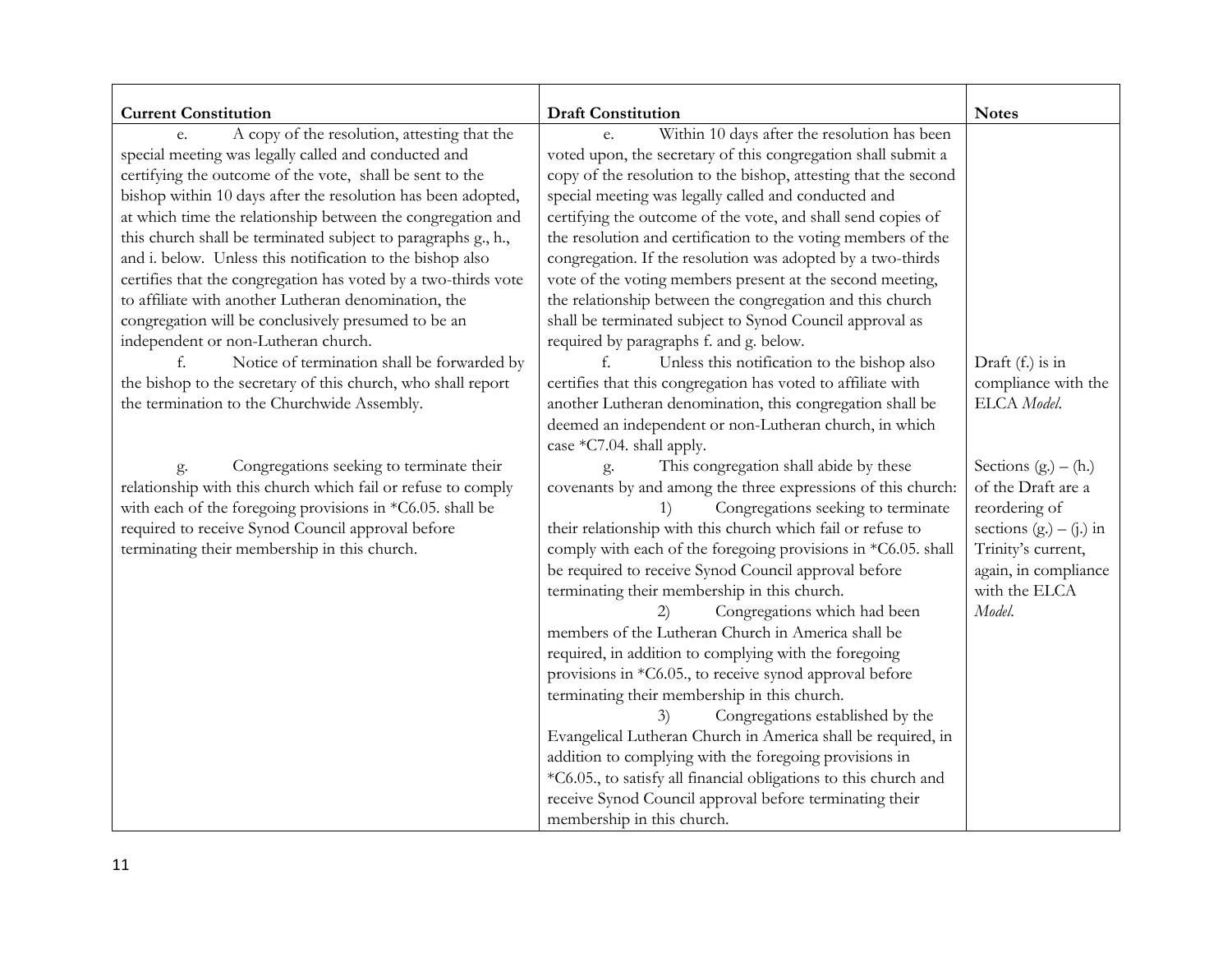| <b>Current Constitution</b>                                       | <b>Draft Constitution</b>                                         | <b>Notes</b> |
|-------------------------------------------------------------------|-------------------------------------------------------------------|--------------|
| Congregations which had been members of<br>h.                     | If this congregation fails to achieve the<br>h.                   |              |
| the Lutheran Church in America shall be required, in addition     | required two-thirds vote of voting members present at this        |              |
| to complying with the foregoing provisions in $*C6.05$ , to       | congregation's first meeting as specified in paragraph a. above   |              |
| receive synodical approval before terminating their               | or fails to achieve the required two-thirds vote of voting        |              |
| membership in this church.                                        | members present at this congregation's second meeting as          |              |
| Congregations established by the<br>$\mathbf{1}$ .                | specified in paragraph d. above, another attempt to consider      |              |
| Evangelical Lutheran Church in America shall be required, in      | termination of relationship with this church must follow all      |              |
| addition to complying with the foregoing provisions in            | requirements of *C6.05. and may begin no sooner than six          |              |
| *C6.05., to satisfy all financial obligations to this church and  | months after the meeting at which the two-thirds vote was         |              |
| receive Synod Council approval before terminating their           | not achieved.                                                     |              |
| membership in this church.                                        |                                                                   |              |
| If a congregation fails to achieve the                            |                                                                   |              |
| required two-thirds vote of voting members present at the         |                                                                   |              |
| congregation's first meeting as specified in paragraph a.         |                                                                   |              |
| above, another special meeting to consider termination of         |                                                                   |              |
| relationship with this church may be called no sooner than        |                                                                   |              |
| six months after that first meeting. If a congregation fails to   |                                                                   |              |
| achieve the required two-thirds vote of voting members            |                                                                   |              |
| present at the congregation's second meeting as specified in      |                                                                   |              |
| paragraph d. above, another attempt to consider termination       |                                                                   |              |
| of relationship with this church must follow all requirements     |                                                                   |              |
| of *C6.05. and may begin no sooner than six months after          |                                                                   |              |
| that second meeting.                                              |                                                                   |              |
| *C6.06. If this congregation considers relocation, it shall       | *C6.06. If this congregation considers relocation, it shall       |              |
| confer with the bishop of the synod in which it is territorially  | confer with the bishop of the synod in which it is territorially  |              |
| located and the appropriate unit of the churchwide                | located and the appropriate unit of the churchwide                |              |
| organization before any steps are taken leading to such           | organization before any steps are taken leading to such           |              |
| action. The approval of the Synod Council shall be received       | action. The approval of the Synod Council shall be received       |              |
| before any such action is effected.                               | before any such action is taken.                                  |              |
| *C6.07. If this congregation considers developing an              | *C6.07. If this congregation considers developing an              |              |
| additional site to be used regularly for worship, it shall confer | additional site to be used regularly for worship, it shall confer |              |
| with the bishop of the synod in which it is territorially located | with the bishop of the synod in which it is territorially located |              |
| and the appropriate unit of the churchwide organization           | and the appropriate unit of the churchwide organization           |              |
| before any steps are taken leading to such action.                | before any steps are taken leading to such action.                |              |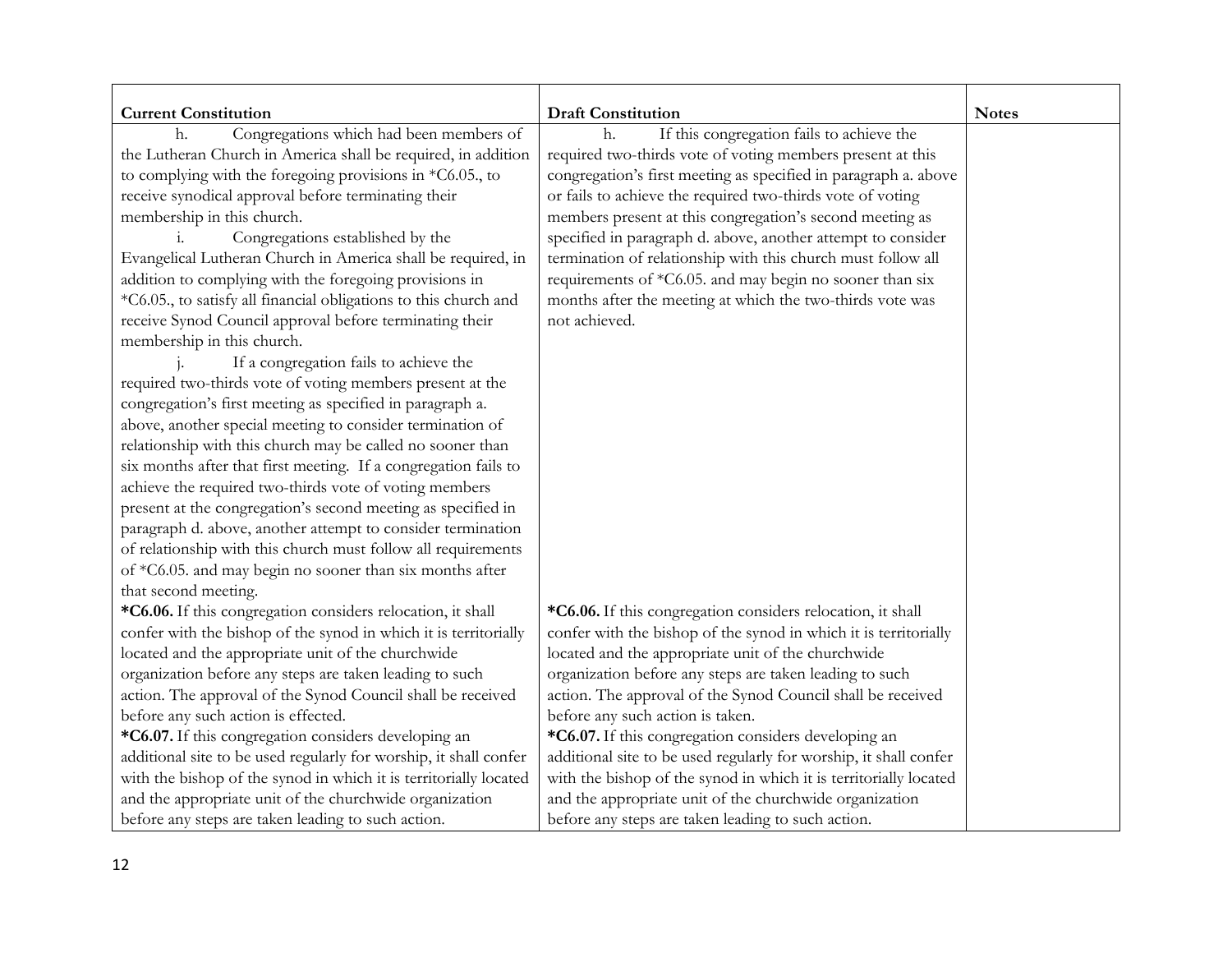| <b>Current Constitution</b>                                                                                                                                                                                                                                                                                                                                                                                                                                                                                                                                                                                                                                                                                                                                                                                                                                                                                                                                                                                                                                                                                                                                                                                                                                                                                                                                                                        | <b>Draft Constitution</b>                                                                                                                                                                                                                                                                                                                                                                                                                                                                                                                                                                                                                                                                                                                                                                                                                                                                                                                                                                                                                                                                                                                                                                                                                                                                                                                                                            | <b>Notes</b>                                                                                                              |
|----------------------------------------------------------------------------------------------------------------------------------------------------------------------------------------------------------------------------------------------------------------------------------------------------------------------------------------------------------------------------------------------------------------------------------------------------------------------------------------------------------------------------------------------------------------------------------------------------------------------------------------------------------------------------------------------------------------------------------------------------------------------------------------------------------------------------------------------------------------------------------------------------------------------------------------------------------------------------------------------------------------------------------------------------------------------------------------------------------------------------------------------------------------------------------------------------------------------------------------------------------------------------------------------------------------------------------------------------------------------------------------------------|--------------------------------------------------------------------------------------------------------------------------------------------------------------------------------------------------------------------------------------------------------------------------------------------------------------------------------------------------------------------------------------------------------------------------------------------------------------------------------------------------------------------------------------------------------------------------------------------------------------------------------------------------------------------------------------------------------------------------------------------------------------------------------------------------------------------------------------------------------------------------------------------------------------------------------------------------------------------------------------------------------------------------------------------------------------------------------------------------------------------------------------------------------------------------------------------------------------------------------------------------------------------------------------------------------------------------------------------------------------------------------------|---------------------------------------------------------------------------------------------------------------------------|
| Chapter 7.<br>PROPERTY OWNERSHIP<br>*C7.01. If this congregation ceases to exist, title to<br>undisposed property shall pass to the East Central Synod of<br>Wisconsin of the Evangelical Lutheran Church in America.<br>*C7.02. If this congregation is removed from membership in<br>the Evangelical Lutheran Church in America according to its<br>procedure for discipline, title to property shall continue to<br>reside in this congregation.                                                                                                                                                                                                                                                                                                                                                                                                                                                                                                                                                                                                                                                                                                                                                                                                                                                                                                                                                | Chapter 7.<br><b>PROPERTY OWNERSHIP</b><br>*C7.01. If this congregation ceases to exist, title to<br>undisposed property shall pass to the East Central Synod of<br>Wisconsin of the Evangelical Lutheran Church in America.<br>*C7.02. If this congregation is removed from membership in<br>the Evangelical Lutheran Church in America according to its<br>procedure for discipline or pursuant to 9.23. of the<br>constitution and bylaws of the Evangelical Lutheran Church<br>in America, title to property shall continue to reside in this                                                                                                                                                                                                                                                                                                                                                                                                                                                                                                                                                                                                                                                                                                                                                                                                                                    |                                                                                                                           |
| *C7.03. If a two-thirds majority of the voting members of<br>this congregation present at a legally called and conducted<br>special meeting of this congregation vote to transfer to<br>another Lutheran church body, title to property shall<br>continue to reside in this congregation, provided the process<br>for termination of relationship in *C6.05. has been followed.<br>Before this congregation takes action to transfer to another<br>Lutheran church body, it shall consult with representatives of<br>the East Central Synod of Wisconsin.<br>*C7.04. If a two-thirds majority of the voting members of<br>this congregation present at a legally called and conducted<br>special meeting of this congregation vote to become<br>independent or relate to a non-Lutheran church body and<br>have followed the process for termination of relationship in<br>*C6.05., title to property of this congregation shall continue<br>to reside in this congregation only with the consent of the<br>Synod Council. The Synod Council, after consultation with<br>this congregation by the established synodical process, may<br>give approval to the request to become independent or to<br>relate to a non-Lutheran church body, in which case title shall<br>remain with the majority of this congregation. If the Synod<br>Council fails to give such approval, title shall remain with | congregation.<br>*C7.03. If the voting members of this congregation present<br>at a legally called and conducted special meeting of this<br>congregation vote to transfer to another Lutheran church<br>body, title to property shall continue to reside in this<br>congregation, provided the process for termination of<br>relationship in *C6.05. has been followed. Before this<br>congregation takes action to transfer to another Lutheran<br>church body, it shall consult with representatives of the East<br>Central Synod of Wisconsin.<br>*C7.04. If the voting members of this congregation present<br>at a legally called and conducted special meeting of this<br>congregation vote to become independent or relate to a non-<br>Lutheran church body and have followed the process for<br>termination of relationship in *C6.05., title to property of this<br>congregation shall continue to reside in this congregation<br>only with the consent of the Synod Council. The Synod<br>Council, after consultation with this congregation by the<br>process established by the synod, may give approval to the<br>request to become independent or to relate to a non-<br>Lutheran church body, in which case title shall remain with<br>the majority of this congregation. If the Synod Council fails<br>to give such approval, title shall remain with those members | The ELCA Model<br>removes the two-<br>thirds majority<br>stipulation here<br>because it is covered<br>in C <sub>6</sub> . |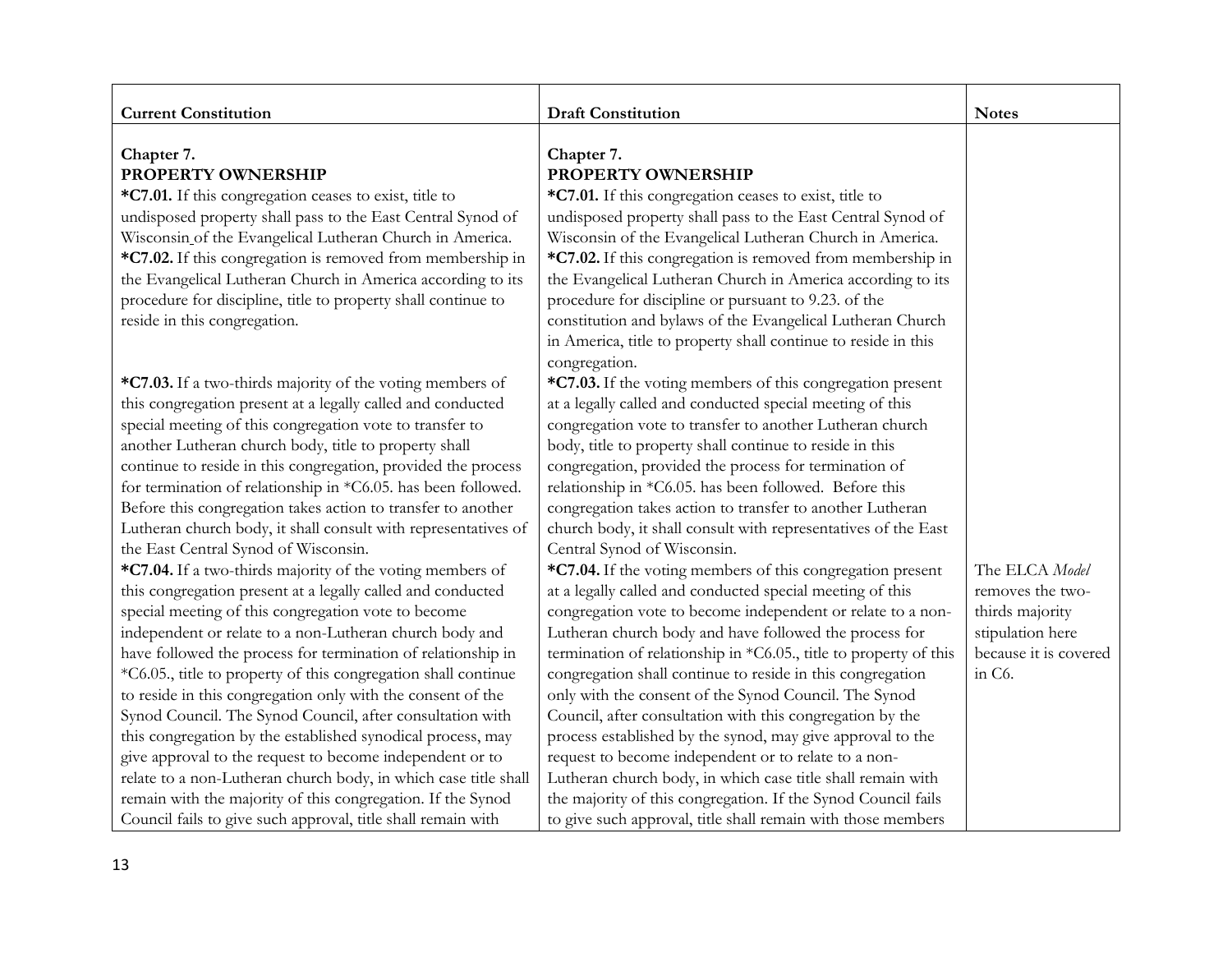| <b>Current Constitution</b>                                   | <b>Draft Constitution</b>                                           | <b>Notes</b> |
|---------------------------------------------------------------|---------------------------------------------------------------------|--------------|
| those members who desire to continue as a congregation of     | who desire to continue as a congregation of the Evangelical         |              |
| the Evangelical Lutheran Church in America.                   | Lutheran Church in America. In neither case does title to this      |              |
|                                                               | congregation's property transfer to the synod                       |              |
| C7.05. Notwithstanding the provisions of $*C7.02$ . and       | *C7.05. Notwithstanding the provisions of *C7.02. and               |              |
| *C.7.03. above, where this congregation has received          | *C7.03. above, where this congregation has received property        |              |
| property from the synod pursuant to a deed or other           | from the synod pursuant to a deed or other instrument               |              |
| instrument containing restrictions under provision 9.71.a. of | containing restrictions under provision 9.71.a. of the              |              |
| the Constitution, Bylaws, and Continuing Resolutions of the   | Constitution, Bylaws, and Continuing Resolutions of the Evangelical |              |
| Evangelical Lutheran Church in America, this congregation     | Lutheran Church in America, this congregation accepts such          |              |
| accepts such restrictions and:                                | restrictions and:                                                   |              |
| Shall not transfer, encumber, mortgage, or in<br>a.           | Shall not transfer, encumber, mortgage, or in<br>a.                 |              |
| any way burden or impair any right, title, or interest in the | any way burden or impair any right, title, or interest in the       |              |
| property without prior approval of the Synod Council.         | property without prior approval of the Synod Council.               |              |
| Shall—upon written demand by the Synod<br>b.                  | Shall-upon written demand by the Synod<br>b.                        |              |
| Council, pursuant to †S13.23. of the constitution of the East | Council, pursuant to †S13.23. of the constitution of the East       |              |
| Central Synod of Wisconsin-reconvey and transfer all right,   | Central Synod of Wisconsin-reconvey and transfer all right,         |              |
| title, and interest in the property to the synod.             | title, and interest in the property to the synod.                   |              |
| Chapter 8.                                                    | Chapter 8.                                                          |              |
| <b>MEMBERSHIP</b>                                             | <b>MEMBERSHIP</b>                                                   |              |
| *C8.01. Members of this congregation shall be those           | *C8.01. Members of this congregation shall be those                 |              |
| baptized persons on the roll of this congregation at the time | baptized persons on the roll of this congregation at the time       |              |
| that this constitution is adopted and those who are admitted  | that this constitution is adopted and those who are admitted        |              |
| thereafter and who have declared and maintain their           | thereafter and who have declared and maintain their                 |              |
| membership in accordance with the provisions of this          | membership in accordance with the provisions of this                |              |
| constitution and its bylaws.                                  | constitution and its bylaws.                                        |              |
| *C8.02. Members shall be classified as follows:               | *C8.02. Members shall be classified as follows:                     |              |
| <b>Baptized</b> members are those persons who<br>a.           | <b>Baptized</b> members are those persons who<br>a.                 |              |
| have been received by the Sacrament of Holy Baptism in this   | have been received by the Sacrament of Holy Baptism in this         |              |
| congregation, or, having been previously baptized in the      | congregation, or, having been previously baptized in the            |              |
| name of the Triune God, have been received by certificate of  | name of the Triune God, have been received by certificate of        |              |
| transfer from other Lutheran congregations or by affirmation  | transfer from other Lutheran congregations or by affirmation        |              |
| of faith.                                                     | of faith.                                                           |              |
|                                                               |                                                                     |              |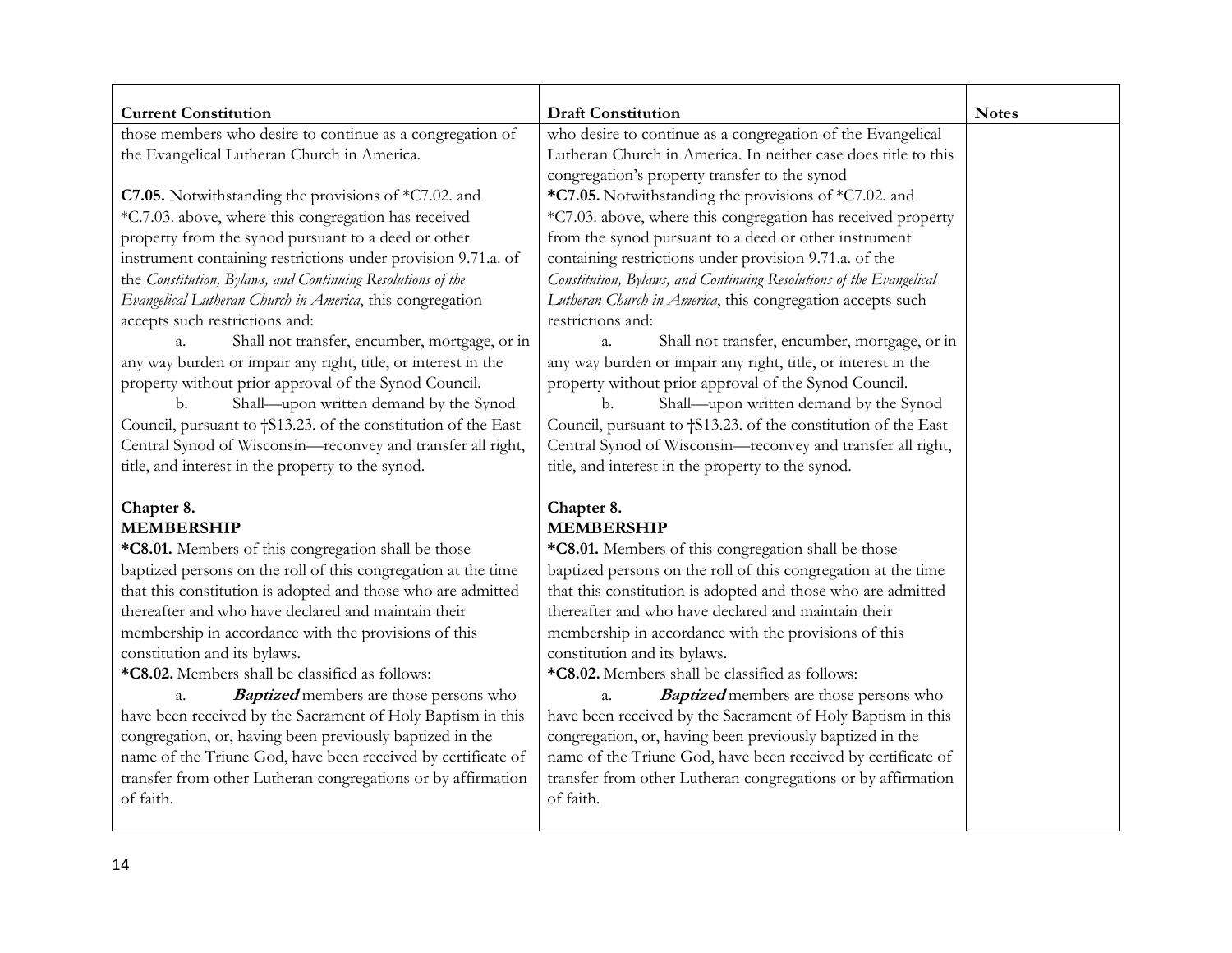| <b>Current Constitution</b>                                    | <b>Draft Constitution</b>                                                                                 | <b>Notes</b>                        |
|----------------------------------------------------------------|-----------------------------------------------------------------------------------------------------------|-------------------------------------|
| <b>Confirmed</b> members are baptized persons<br>b.            | <b>Confirmed</b> members are baptized persons<br>b.                                                       |                                     |
| who have been confirmed in this congregation, those who        | who have been confirmed in this congregation, those who                                                   |                                     |
| have been received by adult baptism or by transfer as          | have been received by adult baptism or by transfer as                                                     |                                     |
| confirmed members from other Lutheran congregations, or        | confirmed members from other Lutheran congregations, or                                                   |                                     |
| baptized persons received by affirmation of faith.             | baptized persons received by affirmation of faith.                                                        |                                     |
| Voting members are confirmed members.<br>$\mathcal{C}$ .       | Voting members are confirmed members.<br>$C_{\star}$                                                      |                                     |
| Such confirmed members, during the current or preceding        | Such confirmed members, during the current or preceding                                                   |                                     |
| calendar year, shall have communed in this congregation and    | calendar year, shall have communed in this congregation and                                               |                                     |
| shall have made a contribution of record to this congregation. | shall have made a contribution of record to this congregation.                                            |                                     |
| Members of this congregation who have satisfied these basic    | Members of this congregation who have satisfied these basic                                               |                                     |
| standards shall have the privilege of voice and vote at every  | standards shall have the privilege of voice and vote at every                                             |                                     |
| regular and special meeting of the congregation.               | regular and special meeting of this congregation as well as the                                           |                                     |
|                                                                | other rights and privileges ascribed to voting members by the                                             |                                     |
|                                                                | provisions of this constitution and its bylaws. They shall not                                            | Draft (c.) adds that                |
|                                                                | have voted as a seasonal member of another congregation of                                                | members cannot                      |
|                                                                | this church in the previous two calendar months.                                                          | vote as seasonal                    |
| d.<br><b>Associate</b> members are persons holding             | Associate members are persons holding<br>d.                                                               | members in another                  |
| membership in other Christian congregations who wish to        | membership in other Christian congregations who wish to                                                   | congregation, per                   |
| retain such membership but desire to participate in the life   | retain such membership but desire to participate in the life                                              | the ELCA Model.                     |
| and mission of this congregation, or persons who wish to       | and mission of this congregation. These individuals have all                                              |                                     |
| retain a relationship with this congregation while being       | the privileges and duties of membership except voting rights                                              |                                     |
| members of other congregations. They have all the privileges   | or other rights and privileges ascribed to voting members by                                              |                                     |
| and duties of membership except voting rights and eligibility  | the provisions of this constitution and its bylaws.                                                       |                                     |
| for elected offices or membership on the Congregation          | Seasonal members are voting members of<br>e.                                                              | Draft (e.) is a new                 |
| Council of this congregation.                                  | other congregations of this church who wish to retain such                                                | section of the                      |
|                                                                | membership but desire to participate in the life and mission                                              | ELCA Model,                         |
|                                                                | of this congregation, including exercising limited voting rights                                          | outlining the                       |
|                                                                | in this congregation. The Congregation Council may grant                                                  | limitations placed<br>upon seasonal |
|                                                                | seasonal membership to such persons provided that this                                                    | members.                            |
|                                                                | congregation is a member of a synod where the Synod<br>Council has approved seasonal member voting on its |                                     |
|                                                                | territory. Such seasonal members shall have all the privileges                                            |                                     |
|                                                                | and duties of voting members except that:                                                                 |                                     |
|                                                                |                                                                                                           |                                     |
|                                                                |                                                                                                           |                                     |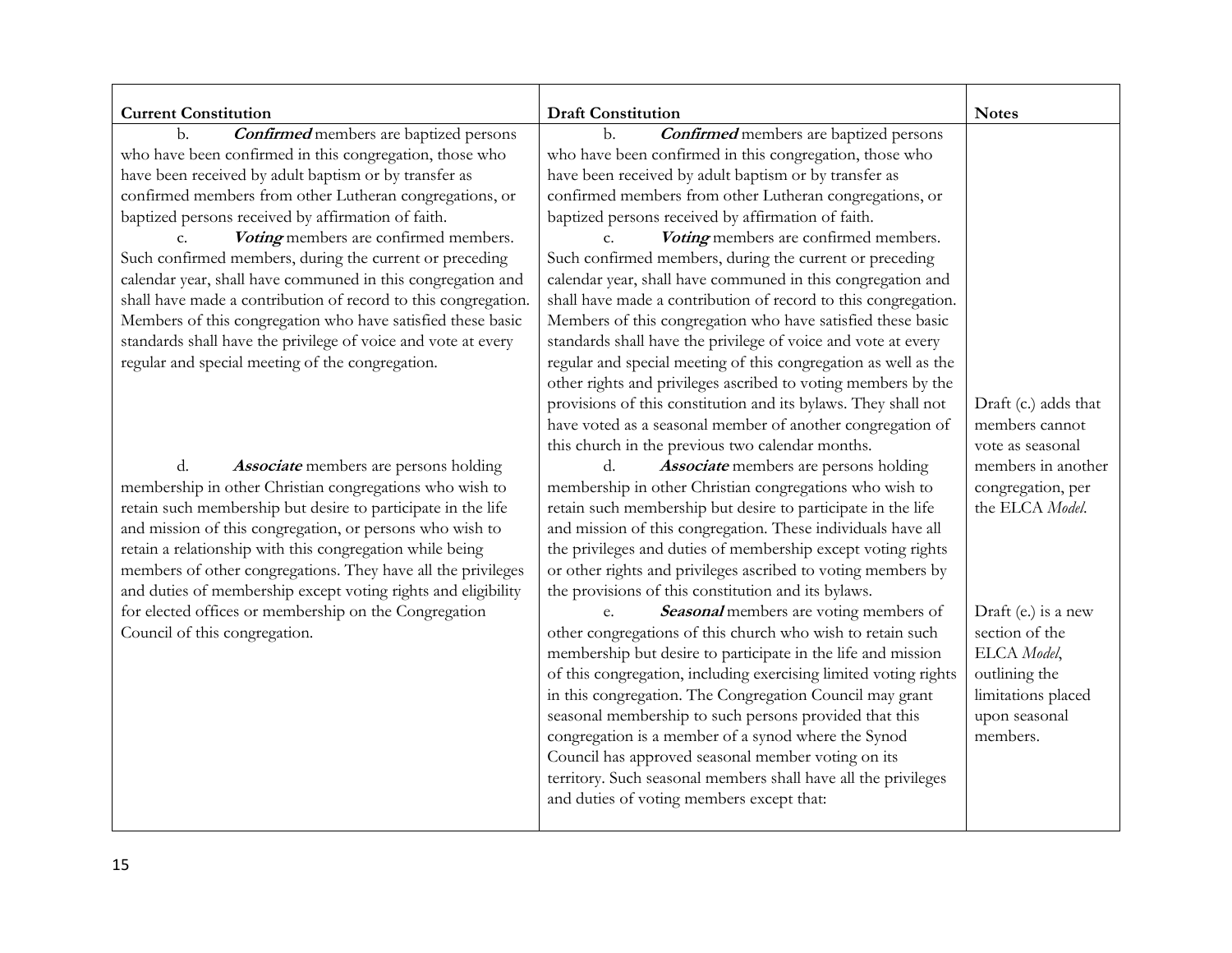| <b>Current Constitution</b>                                    | <b>Draft Constitution</b>                                        | <b>Notes</b> |
|----------------------------------------------------------------|------------------------------------------------------------------|--------------|
|                                                                | they shall not be eligible for elected<br>1)                     |              |
|                                                                | office in, or for membership on the Congregation Council or      |              |
|                                                                | on a call committee of, this congregation;                       |              |
|                                                                | they shall not have the right to vote<br>2)                      |              |
|                                                                | on any matter concerning or affecting the call or termination    |              |
|                                                                | of call of any minister of this congregation;                    |              |
|                                                                | they shall not have the right to vote<br>3)                      |              |
|                                                                | on any matter concerning or affecting the affiliation of this    |              |
|                                                                | congregation with this church;                                   |              |
|                                                                | they shall not be eligible to serve as                           |              |
|                                                                | voting members from this congregation of the Synod               |              |
|                                                                | Assembly or the Churchwide Assembly;                             |              |
|                                                                | they shall not, even if otherwise<br>5)                          |              |
|                                                                | permitted by this congregation, vote by proxy or by absentee     |              |
|                                                                | ballot; and                                                      |              |
|                                                                | they shall not, within any two-<br>$\Omega$                      |              |
|                                                                | calendar-month period, exercise voting rights in this            |              |
|                                                                | congregation and in the congregation where they remain           |              |
|                                                                | voting members.                                                  |              |
| *C8.03. All applications for confirmed membership shall be     | *C8.03. All applications for confirmed membership shall be       |              |
| submitted to and shall require the approval of the             | submitted to and shall require the approval of the               |              |
| Congregation Council.                                          | Congregation Council.                                            |              |
| *C8.04. It shall be the privilege and duty of members of this  | *C8.04. It shall be the privilege and duty of members of this    |              |
| congregation to:                                               | congregation to:                                                 |              |
| make regular use of the means of grace, both<br>$\mathbf{a}$ . | make regular use of the means of grace, both<br>$\overline{a}$ . |              |
| Word and sacraments;                                           | Word and sacraments;                                             |              |
| live a Christian life in accordance with the<br>b.             | live a Christian life in accordance with the<br>b.               |              |
| Word of God and the teachings of the Lutheran church; and      | Word of God and the teachings of the Lutheran church; and        |              |
| support the work of this congregation, the<br>c.               | support the work of this congregation, the<br>$C_{\bullet}$      |              |
| synod, and the churchwide organization of the Evangelical      | synod, and the churchwide organization of the Evangelical        |              |
| Lutheran Church in America through contributions of their      | Lutheran Church in America through contributions of their        |              |
| time, abilities, and financial support as biblical stewards.   | time, abilities, and financial support as biblical stewards.     |              |
| *C8.05. Membership in this congregation shall be terminated    | *C8.05. Membership in this congregation shall be terminated      |              |
| by any of the following:                                       | by any of the following:                                         |              |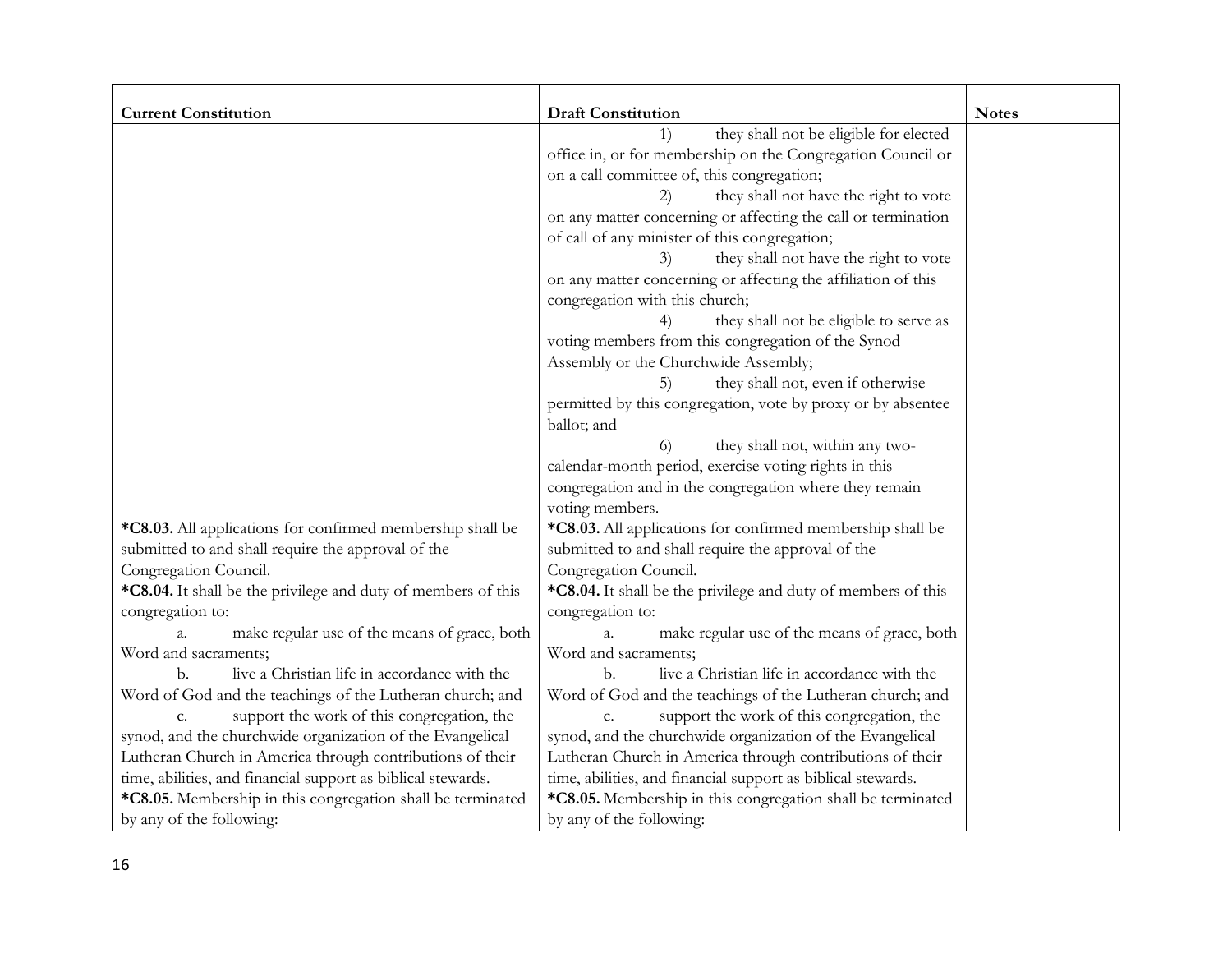| <b>Current Constitution</b>                                   | <b>Draft Constitution</b>                                      | <b>Notes</b>        |
|---------------------------------------------------------------|----------------------------------------------------------------|---------------------|
| death;<br>a.                                                  | death;<br>a.                                                   |                     |
| b.<br>resignation;                                            | b.<br>resignation;                                             |                     |
| transfer or release;<br>c.                                    | transfer or release;<br>c.                                     |                     |
| d.<br>disciplinary action in accordance with ELCA             | d.<br>disciplinary action in accordance with                   |                     |
| constitutional provision 20.40. and the accompanying bylaws;  | Chapter 20 of the constitution and bylaws of the Evangelical   |                     |
| <b>or</b>                                                     | Lutheran Church in America; or                                 |                     |
| removal from the roll due to inactivity as<br>e.              | removal from the roll due to inactivity in<br>e.               |                     |
| defined in the bylaws.                                        | accordance with the provisions of this constitution and its    |                     |
|                                                               | bylaws.                                                        |                     |
| Such persons who have been removed from the roll of           | Such persons who have been removed from the roll of            |                     |
| members shall remain persons for whom the Church has a        | members shall remain persons for whom the Church has a         |                     |
| continuing pastoral concern.                                  | continuing pastoral concern.                                   |                     |
|                                                               |                                                                |                     |
| Chapter 9.                                                    | Chapter 9.                                                     |                     |
| <b>THE PASTOR</b>                                             | <b>ROSTERED MINISTER</b>                                       | All of Chapter 9 in |
| *C9.01. Authority to call a pastor shall be in this           | *C9.01. Authority to call a pastor shall be in this            | the Draft           |
| congregation by at least a two-thirds majority ballot vote of | congregation by at least a two-thirds vote of voting members   | Constitution is     |
| members present and voting at a meeting legally called for    | present and voting at a meeting legally called for that        | taken from the      |
| that purpose. Before a call is issued, the officers, or a     | purpose. Before a call is issued, the officers, or a committee | ELCA Model.         |
| committee elected by the Congregation Council to              | elected by the Congregation Council to recommend the call,     |                     |
| recommend the call, shall seek the advice and help of the     | shall seek the advice and help of the bishop of the synod.     |                     |
| bishop of the synod.                                          |                                                                |                     |
| *C9.02. Only a member of the clergy roster of the             | *C9.02. Only a member of the roster of Ministers of Word       |                     |
| Evangelical Lutheran Church in America or a candidate for     | and Sacrament of the Evangelical Lutheran Church in            |                     |
| the roster of ordained ministers who has been recommended     | America or a candidate for the roster of Ministers of Word     |                     |
| for the congregation by the synodical bishop may be called as | and Sacrament who has been recommended for this                |                     |
| a pastor of this congregation.                                | congregation by the synod bishop may be called as a pastor     |                     |
|                                                               | of this congregation.                                          |                     |
| *C9.03. Consistent with the faith and practice of the         | *C9.03. Consistent with the faith and practice of the          |                     |
| Evangelical Lutheran Church in America,                       | Evangelical Lutheran Church in America,                        |                     |
| Every ordained minister shall:<br>a.                          | Every minister of Word and Sacrament shall:<br>a.              |                     |
| preach the Word;<br>1)                                        | preach the Word;<br>1)                                         |                     |
| 2)<br>administer the sacraments;                              | (2)<br>administer the sacraments;                              |                     |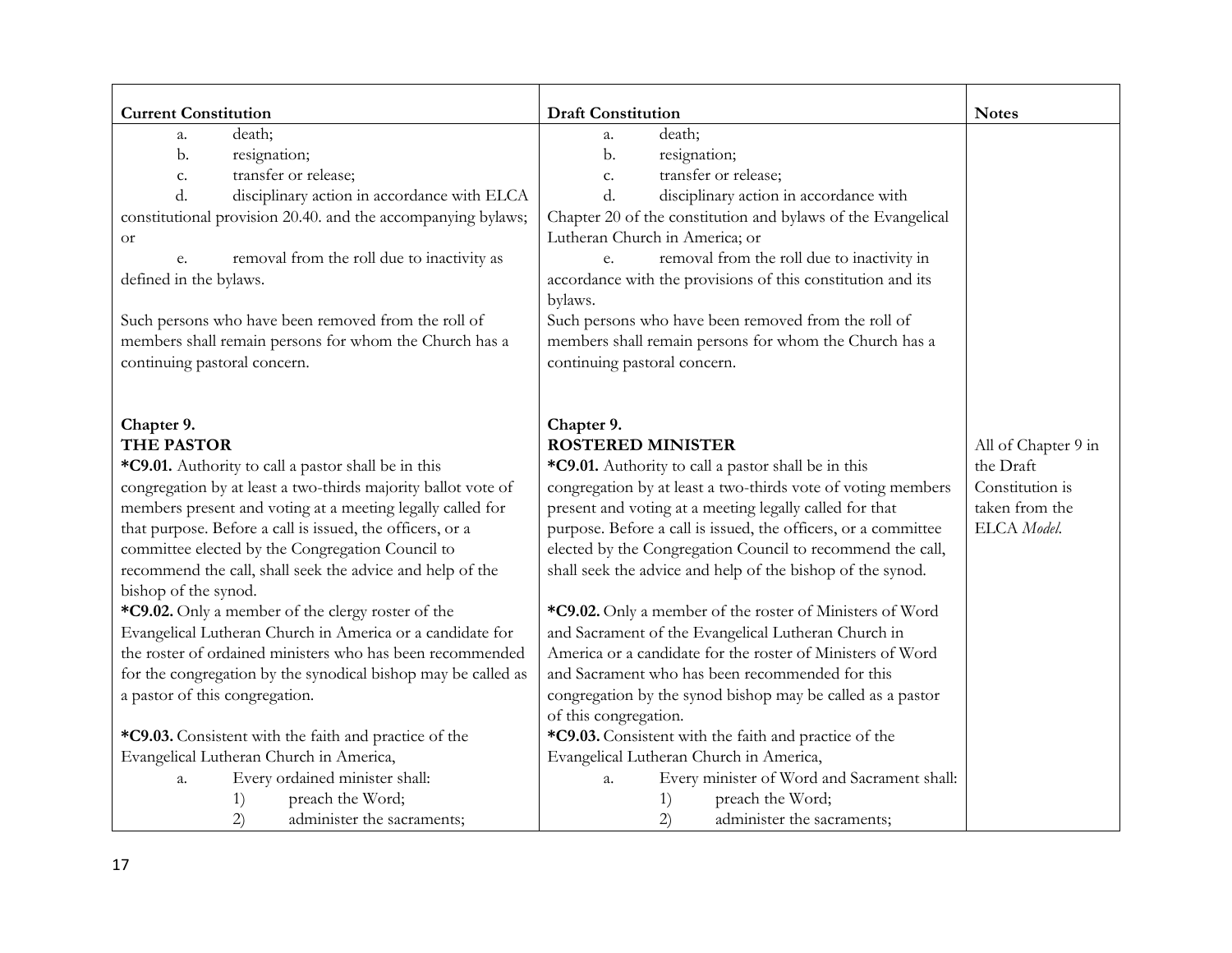| <b>Current Constitution</b>                                     | <b>Draft Constitution</b>                                        | <b>Notes</b>         |
|-----------------------------------------------------------------|------------------------------------------------------------------|----------------------|
|                                                                 |                                                                  |                      |
| 3)<br>conduct public worship;                                   | conduct public worship;<br>3)                                    |                      |
| 4)<br>provide pastoral care; and                                | 4)<br>provide pastoral care;                                     |                      |
| 5)<br>speak publicly to the world in                            | seek out and encourage qualified<br>5)                           |                      |
| solidarity with the poor and oppressed, calling for justice and | persons to prepare for the ministry of the Gospel;               |                      |
| proclaiming God's love for the world.                           | impart knowledge of this church                                  |                      |
|                                                                 | and its wider ministry through available channels of effective   |                      |
|                                                                 | communication;                                                   |                      |
|                                                                 | witness to the Kingdom of God in<br>7)                           |                      |
|                                                                 | the community, in the nation, and abroad; and                    |                      |
|                                                                 | speak publicly to the world in<br>8)                             |                      |
|                                                                 | solidarity with the poor and oppressed, calling for justice and  |                      |
|                                                                 | proclaiming God's love for the world.                            |                      |
| Each ordained minister with a<br>b.                             | Each pastor with a congregational call shall,<br>$b$             |                      |
| congregational call shall, within the congregation:             | within the congregation:                                         |                      |
| offer instruction, confirm, marry,<br>1)                        | offer instruction, confirm, marry,                               |                      |
| visit the sick and distressed, and bury the dead;               | visit the sick and distressed, and bury the dead;                |                      |
| supervise all schools and<br>2)                                 | relate to all schools and<br>$\mathbf{2}$                        |                      |
| organizations of this congregation;                             | organizations of this congregation;                              |                      |
| install regularly elected members of<br>3)                      | install regularly elected members of<br>3)                       |                      |
| the Congregation Council; and                                   | the Congregation Council;                                        |                      |
| with the council, administer<br>4)                              | with the council, administer<br>4)                               |                      |
| discipline.                                                     | discipline;                                                      |                      |
|                                                                 | 5)<br>endeavor to increase the support                           |                      |
|                                                                 | given by the congregation to the work of the churchwide          |                      |
|                                                                 | organization and of the East Central Synod of Wisconsin;         |                      |
|                                                                 | and                                                              |                      |
|                                                                 | encourage adherence to covenantal                                |                      |
|                                                                 | relationship with this church as expressed in the Constitutions, |                      |
|                                                                 | Bylaws, and Continuing Resolutions of the Evangelical Lutheran   | $C9.03.c$ of the     |
|                                                                 | Church in America.                                               | current constitution |
| Every pastor shall:<br>c.                                       |                                                                  | is covered under     |
| strive to extend the Kingdom of<br>1)                           |                                                                  | 9.23 of the Draft.   |
| God in the community, in the nation, and abroad;                |                                                                  |                      |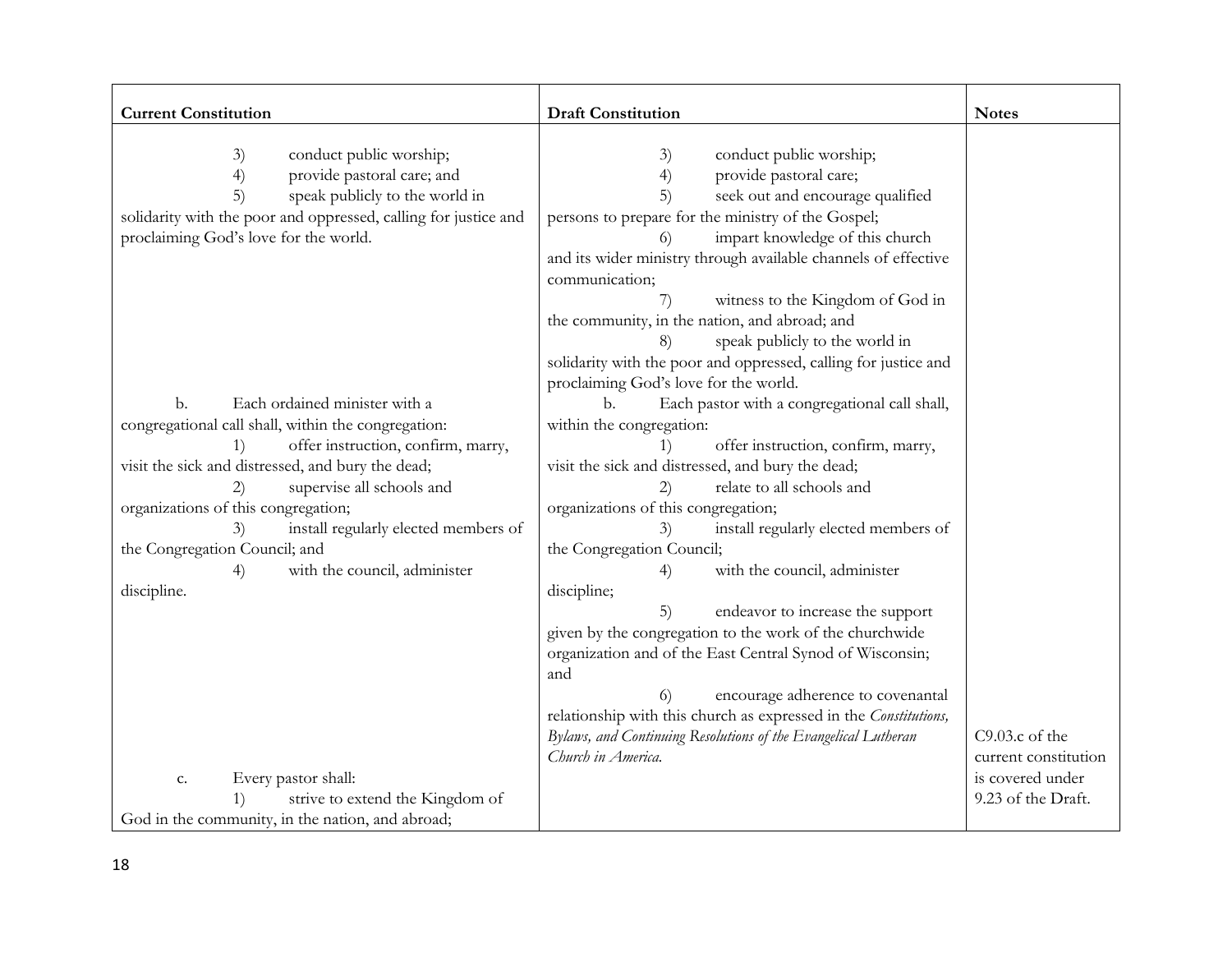| <b>Current Constitution</b>                                                                                                                                                                                                                                                                                                                                                                                                                                                                                                                                                                                                                            | <b>Draft Constitution</b>                                                                                                                                                                                                                                                                                                                                                                                                                                                                                                                                                                                                                                   | <b>Notes</b> |
|--------------------------------------------------------------------------------------------------------------------------------------------------------------------------------------------------------------------------------------------------------------------------------------------------------------------------------------------------------------------------------------------------------------------------------------------------------------------------------------------------------------------------------------------------------------------------------------------------------------------------------------------------------|-------------------------------------------------------------------------------------------------------------------------------------------------------------------------------------------------------------------------------------------------------------------------------------------------------------------------------------------------------------------------------------------------------------------------------------------------------------------------------------------------------------------------------------------------------------------------------------------------------------------------------------------------------------|--------------|
| seek out and encourage qualified<br>(2)<br>persons to prepare for the ministry of the Gospel;<br>impart knowledge of this church<br>3)<br>and its wider ministry through distribution of its periodicals<br>and other publications; and<br>endeavor to increase the support<br>4)<br>given by the congregation to the work of the churchwide<br>organization of the Evangelical Lutheran Church in America<br>(ELCA) and of the East Central Synod of Wisconsin of the                                                                                                                                                                                 |                                                                                                                                                                                                                                                                                                                                                                                                                                                                                                                                                                                                                                                             |              |
| ELCA.<br>*C9.04. The specific duties of the pastor, compensation, and<br>other matters pertaining to the service of the pastor shall be<br>included in a letter of call, which shall be attested by the<br>bishop of the synod.                                                                                                                                                                                                                                                                                                                                                                                                                        | *C9.04. The specific duties of the pastor, compensation, and<br>other matters pertaining to the service of the pastor shall be<br>included in a letter of call, which shall be attested by the<br>bishop of the synod.<br>*C9.05. The provisions for termination of the mutual<br>relationship between a minister of Word and Sacrament and<br>this congregation shall be as follows:                                                                                                                                                                                                                                                                       |              |
| *C9.05. a.<br>The call of a congregation, when accepted<br>by a pastor, shall constitute a continuing mutual relationship<br>and commitment, which shall be terminated only by death or,<br>following consultation with the synodical bishop, for the<br>following reasons:<br>mutual agreement to terminate the<br>1)<br>call or the completion of a call for a specific term;<br>resignation of the pastor, which<br>2)<br>shall become effective, unless otherwise agreed, no later than<br>30 days after the date on which it was submitted;<br>inability to conduct the pastoral<br>3)<br>office effectively in the congregation in view of local | The call of this congregation, when accepted<br>a.<br>by a pastor, shall constitute a continuing mutual relationship<br>and commitment, which shall be terminated only by the<br>pastor's death or, following consultation with the synod<br>bishop, for the following reasons:<br>mutual agreement to terminate the<br>1)<br>call or the completion of a call for a specific term;<br>resignation of the pastor, which<br>2)<br>shall become effective, unless otherwise agreed, no later than<br>30 days after the date on which it was submitted;<br>inability to conduct the pastoral<br>3)<br>office effectively in this congregation in view of local |              |
| conditions;<br>physical disability or mental<br>4)<br>incapacity of the pastor;<br>suspension of the pastor through<br>5)<br>discipline for more than three months;                                                                                                                                                                                                                                                                                                                                                                                                                                                                                    | conditions;<br>physical disability or mental<br>4)<br>incapacity of the pastor;<br>suspension of the pastor through<br>5)<br>discipline for more than three months;                                                                                                                                                                                                                                                                                                                                                                                                                                                                                         |              |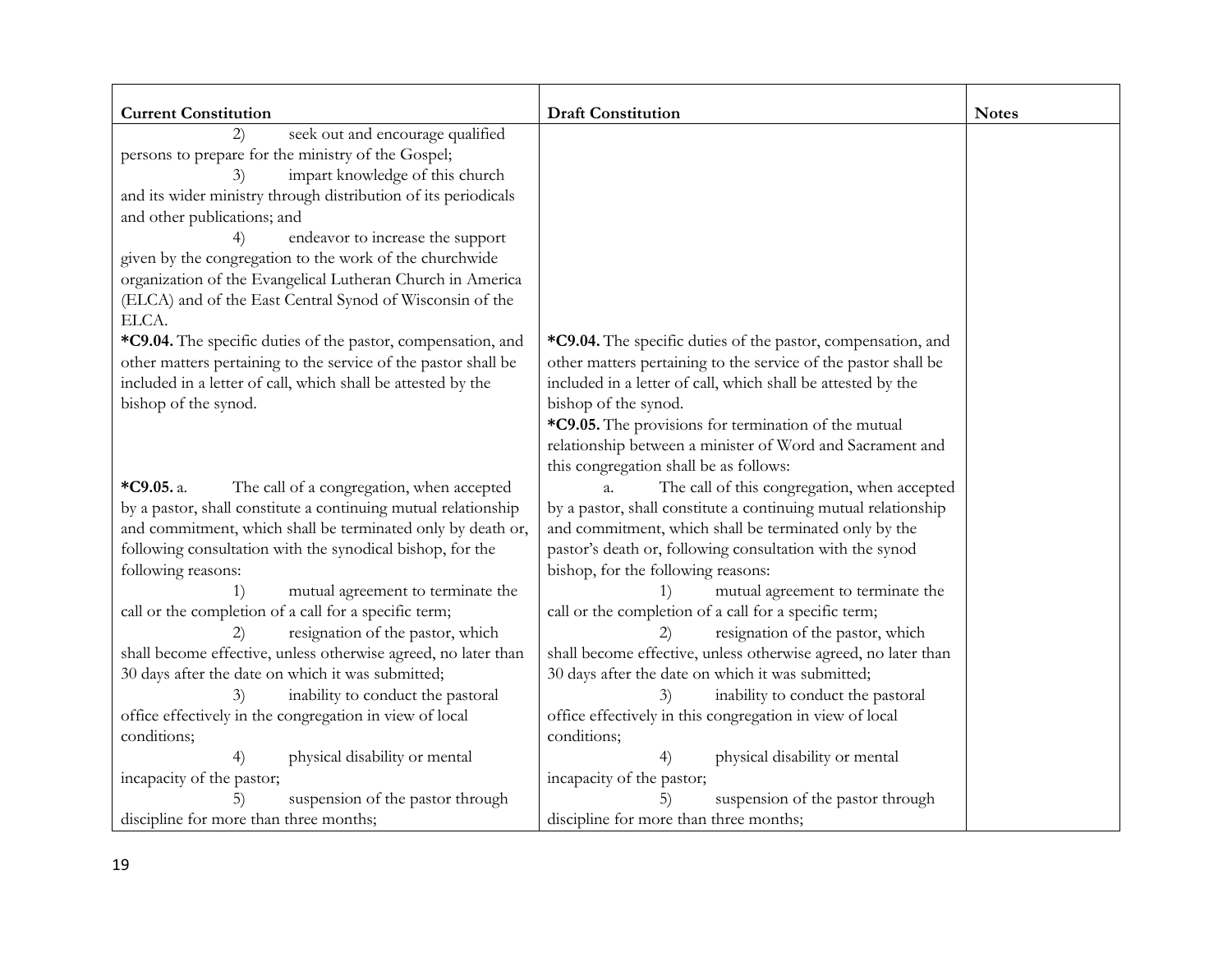| <b>Current Constitution</b>                                   | <b>Draft Constitution</b>                                      | <b>Notes</b> |
|---------------------------------------------------------------|----------------------------------------------------------------|--------------|
| resignation or removal of the pastor<br>6)                    | resignation or removal of the pastor<br>6)                     |              |
| from the roster of ordained ministers of this church;         | from the roster of Ministers of Word and Sacrament of this     |              |
|                                                               | church;                                                        |              |
| termination of the relationship<br>7)                         | termination of the relationship<br>7)                          |              |
| between this church and the congregation;                     | between this church and this congregation;                     |              |
| dissolution of the congregation or<br>8)                      | dissolution of this congregation or<br>8)                      |              |
| the termination of a parish arrangement; or                   | the termination of a parish arrangement; or                    |              |
| suspension of the congregation<br>9)                          | suspension of this congregation<br>9)                          |              |
| through discipline for more than six months.                  | through discipline for more than six months.                   |              |
|                                                               |                                                                |              |
| When allegations of physical disability or<br>b.              | When allegations of physical disability or<br>b.               |              |
| mental incapacity of the pastor under paragraph a.4) above,   | mental incapacity of the pastor under paragraph a.4) above,    |              |
| or ineffective conduct of the pastoral office under paragraph | or ineffective conduct of the pastoral office under paragraph  |              |
| a.3) above, have come to the attention of the bishop of this  | a.3) above, have come to the attention of the bishop of this   |              |
| synod,                                                        | synod,                                                         |              |
| the bishop in his or her sole<br>1)                           | the bishop in his or her sole<br>1)                            |              |
| discretion may investigate such conditions personally         | discretion may investigate such conditions personally together |              |
| together with a committee of two ordained ministers and one   | with a committee of two rostered ministers and one             |              |
| layperson, or                                                 | layperson, or                                                  |              |
| when such allegations have been<br>(2)                        | when such allegations have been<br>2)                          |              |
| brought to the synod's attention by an official recital of    | brought to the synod's attention by an official recital of     |              |
| allegations by the Congregation Council or by a petition      | allegations by the Congregation Council or by a petition       |              |
| signed by at least one-third of the voting members of the     | signed by at least one-third of the voting members of this     |              |
| congregation, the bishop personally shall investigate such    | congregation, the bishop personally shall investigate such     |              |
| conditions together with a committee of two ordained          | conditions together with a committee of two rostered           |              |
| ministers and one layperson.                                  | ministers and one layperson.                                   |              |
| In case of alleged physical disability or<br>$\mathbf{C}$     | In case of alleged physical disability or                      |              |
| mental incapacity under paragraph a.4) above, the bishop's    | mental incapacity under paragraph a.4) above, the bishop's     |              |
| committee shall obtain and document competent medical         | committee shall obtain and document competent medical          |              |
| opinion concerning the pastor's condition. When a disability  | opinion concerning the pastor's condition. When a disability   |              |
| or incapacity is evident to the committee, the bishop of this | or incapacity is evident to the committee, the bishop of this  |              |
| synod may declare the pastorate vacant and the pastor shall   | synod may declare the pastorate vacant. When the pastorate     |              |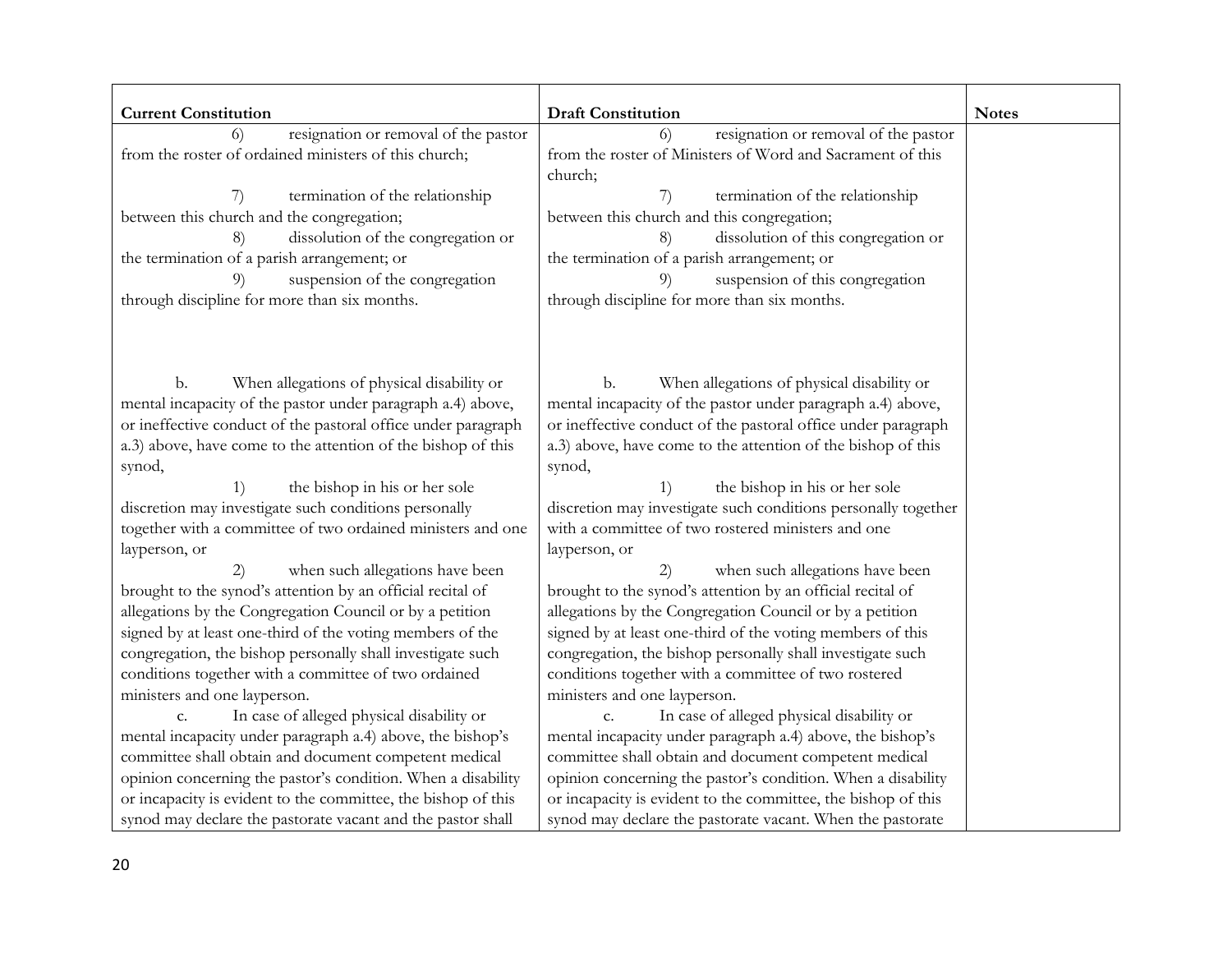| <b>Current Constitution</b>                                     | <b>Draft Constitution</b>                                                                                                       | <b>Notes</b> |
|-----------------------------------------------------------------|---------------------------------------------------------------------------------------------------------------------------------|--------------|
| be listed on the clergy roster as disabled. Upon removal of     | is declared vacant, the Synod Council shall list the pastor on                                                                  |              |
| the disability and the restoration of the pastor to health, the | the roster of Ministers of Word and Sacrament with disability                                                                   |              |
| bishop shall take steps to enable the pastor to resume the      | status. Upon removal of the disability and the restoration of                                                                   |              |
| ministry, either in the congregation last served or in another  | the pastor to health, the bishop shall take steps to enable the                                                                 |              |
| appropriate call.                                               | pastor to resume the ministry, either in the congregation last                                                                  |              |
|                                                                 | served or in another appropriate call.                                                                                          |              |
| d.<br>In the case of alleged local difficulties that            | In the case of alleged local difficulties that<br>d.                                                                            |              |
| imperil the effective functioning of the congregation under     | imperil the effective functioning of this congregation under                                                                    |              |
| paragraph a.3) above, the bishop's committee shall endeavor     | paragraph a.3) above, the bishop's committee shall endeavor                                                                     |              |
| to hear from all concerned persons, after which the bishop      | to hear from all concerned persons, after which the bishop                                                                      |              |
| together with the committee shall present their                 | together with the committee shall present their                                                                                 |              |
| recommendations first to the pastor and then to the             | recommendations first to the pastor and then to this                                                                            |              |
| congregation. The recommendations of the bishop's               | congregation. The recommendations of the bishop's                                                                               |              |
| committee must address whether the pastor's call should         | committee must address whether the pastor's call should                                                                         |              |
| come to an end and, if so, may suggest appropriate severance    | come to an end and, if so, may suggest appropriate severance                                                                    |              |
| arrangements.                                                   | arrangements. The committee may also propose other                                                                              |              |
| The committee may also propose other                            | actions that should be undertaken by this congregation and                                                                      |              |
| actions that should be undertaken by the congregation and by    | by the pastor, if appropriate. If the pastor and congregation                                                                   |              |
| the pastor, if appropriate. If the pastor and congregation      | agree to carry out such recommendations, no further action                                                                      |              |
| agree to carry out such recommendations, no further action      | need be taken by the synod.                                                                                                     |              |
| need be taken by the synod.                                     |                                                                                                                                 |              |
| If either party fails to assent to the<br>e.                    | If either party fails to assent to the<br>e.                                                                                    |              |
| recommendations of the bishop's committee concerning the        | recommendations of the bishop's committee concerning the                                                                        |              |
| pastor's call, the congregation may dismiss the pastor only at  | pastor's call, this congregation may dismiss the pastor only at<br>a legally called meeting after consultation with the bishop, |              |
| a legally called meeting after consultation with the bishop,    | either (a) by a two-thirds vote of the voting members present                                                                   |              |
| either (a) by a two-thirds majority vote of the voting          | and voting where the bishop and the committee did not                                                                           |              |
| members present and voting where the bishop and the             | recommend termination of the call, or (b) by a majority vote                                                                    |              |
| committee did not recommend termination of the call, or (b)     | of the voting members present and voting where the bishop                                                                       |              |
| by a simple majority vote of the voting members present and     | and the committee recommended termination of the call.                                                                          |              |
| voting where the bishop and the committee recommended           |                                                                                                                                 |              |
| termination of the call.                                        |                                                                                                                                 |              |
| f.<br>If, in the course of proceedings described in             | f.<br>If, in the course of proceedings described in                                                                             |              |
| paragraph c. or paragraph d. above, the bishop's committee      | paragraph c. or paragraph d. above, the bishop's committee                                                                      |              |
| concludes that there may be grounds for disciplinary action,    | concludes that there may be grounds for discipline, the                                                                         |              |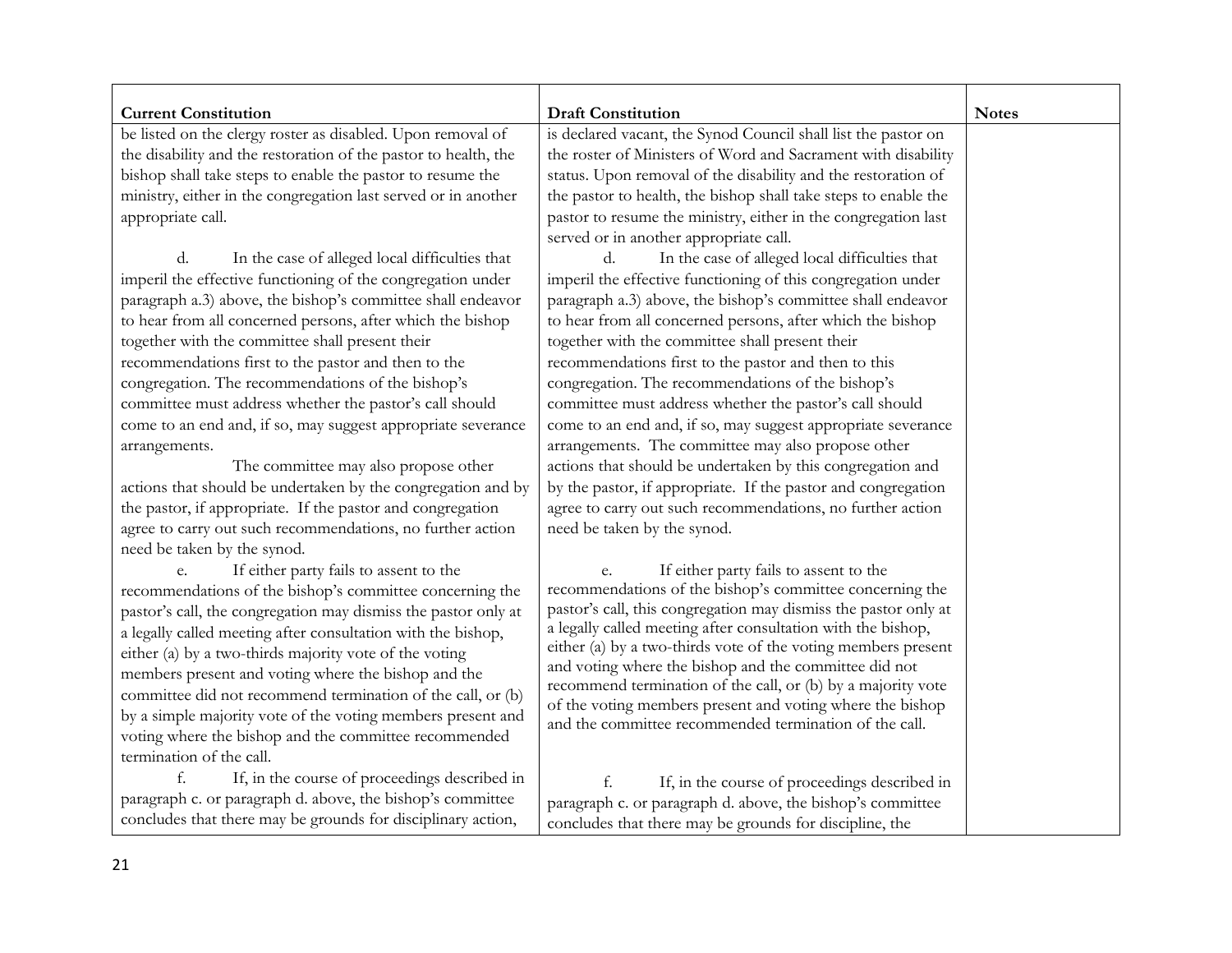| <b>Current Constitution</b>                                        | <b>Draft Constitution</b>                                          | <b>Notes</b> |
|--------------------------------------------------------------------|--------------------------------------------------------------------|--------------|
| the committee shall make recommendations concerning                | committee shall make recommendations concerning                    |              |
| disciplinary action in accordance with the provisions of this      | disciplinary action in accordance with the provisions of this      |              |
| church's constitution, bylaws, and continuing resolutions.         | church's constitution, bylaws, and continuing resolutions.         |              |
|                                                                    |                                                                    |              |
| *C9.06. At a time of pastoral vacancy, an interim pastor shall     | *C9.06. At a time of pastoral vacancy, an interim pastor shall     |              |
| be appointed by the bishop of the synod with the consent of        | be appointed by the bishop of the synod with the consent of        |              |
| this congregation or the Congregation Council.                     | this congregation or the Congregation Council.                     |              |
| *C9.07. During the period of service, an interim pastor shall      | *C9.07. During the period of service, an interim pastor shall      |              |
| have the rights and duties in the congregation of a regularly      | have the rights and duties in this congregation of a regularly     |              |
| called pastor and may delegate the same in part to a supply        | called pastor and may delegate the same in part to a supply        |              |
| pastor with the consent of the bishop of the synod and this        | pastor with the consent of the bishop of the synod and this        |              |
| congregation or Congregation Council. The interim pastor           | congregation or Congregation Council. The interim pastor           |              |
| and any ordained pastor providing assistance shall refrain         | and any rostered minister providing assistance shall refrain       |              |
| from exerting influence in the selection of a pastor. Unless       | from exerting influence in the selection of a pastor. Unless       |              |
| previously agreed upon by the Synod Council, an interim            | previously agreed upon by the Synod Council, an interim            |              |
| pastor is not available for a regular call to the congregation     | pastor is not available for a regular call to the congregation     |              |
| served.                                                            | served.                                                            |              |
| *C9.08. This congregation shall make satisfactory settlement       | *C9.08. This congregation shall make satisfactory settlement       |              |
| of all financial obligations to a former pastor before calling a   | of all financial obligations to a former pastor before calling a   |              |
| successor. A pastor shall make satisfactory settlement of all      | successor. A pastor shall make satisfactory settlement of all      |              |
| financial obligations to this congregation before beginning        | financial obligations to this congregation before beginning        |              |
| service in a call to another congregation or employment in         | service in a call to another congregation or employment in         |              |
| another ministry setting related to the Evangelical Lutheran       | another ministry setting.                                          |              |
| Church in America.                                                 |                                                                    |              |
| *C9.09. When a pastor is called to serve in company with           | *C9.09. When a pastor is called to serve in company with           |              |
| another pastor or pastors, the privileges and responsibilities     | another pastor or pastors, the privileges and responsibilities     |              |
| of each pastor shall be specified in documents to accompany        | of each pastor shall be specified in documents to accompany        |              |
| the call and to be drafted in consultation involving the           | the call and to be drafted in consultation involving the           |              |
| pastors, the Congregation Council, and the bishop of the           | pastors, the Congregation Council, and the bishop of the           |              |
| synod. As occasion requires, the documents may be revised          | synod. As occasion requires, the documents may be revised          |              |
| through a similar consultation.                                    | through a similar consultation.                                    |              |
| *C9.11. With the approval of the bishop of the synod, the          | *C9.11. With the approval of the bishop of the synod, this         |              |
| congregation may depart from *C9.05.a. and call a pastor for       | congregation may depart from *C9.05.a. and call a pastor for       |              |
| a specific term. Details of such calls shall be in writing setting | a specific term. Details of such calls shall be in writing setting |              |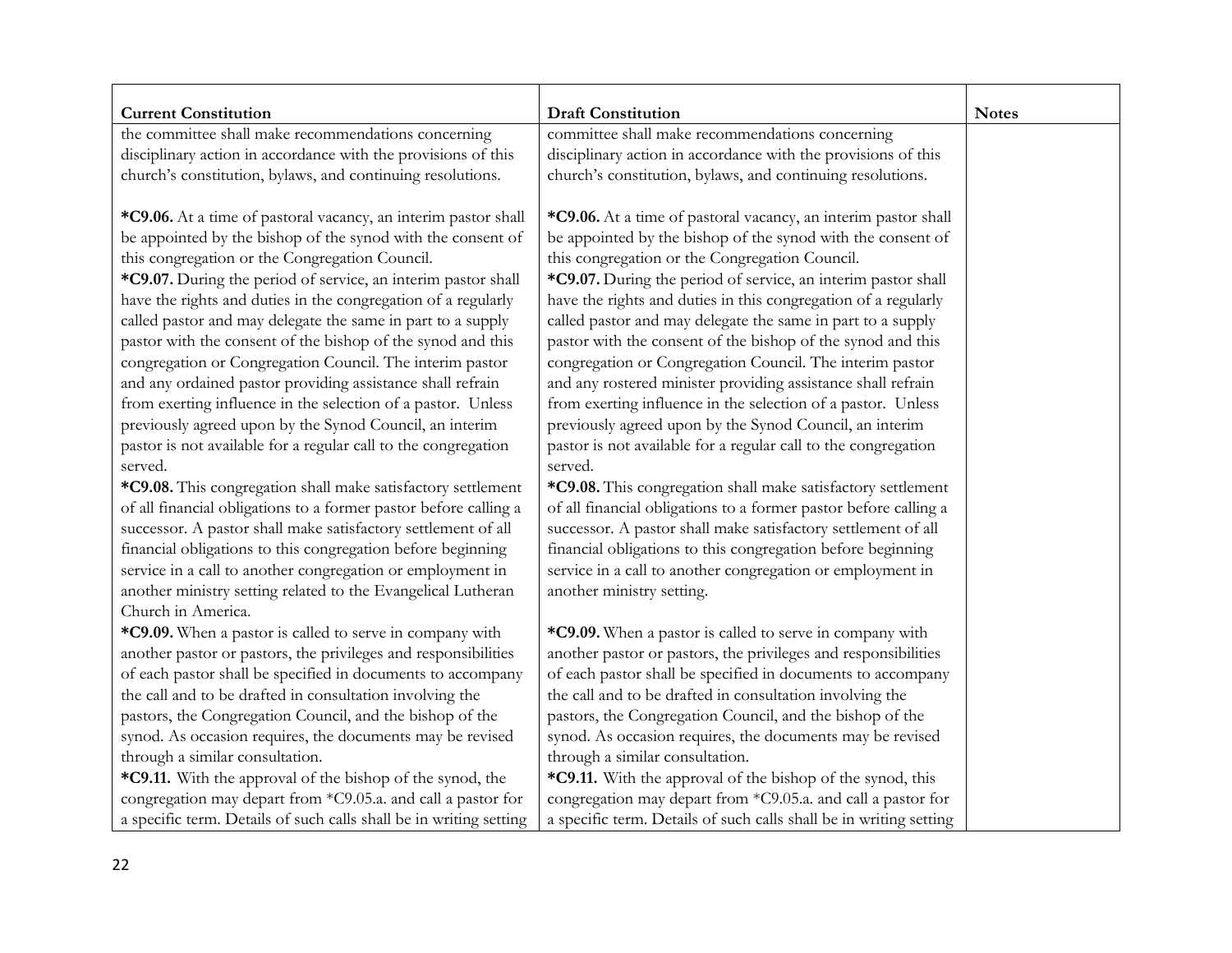| <b>Current Constitution</b>                                       | <b>Draft Constitution</b>                                       | <b>Notes</b> |
|-------------------------------------------------------------------|-----------------------------------------------------------------|--------------|
| forth the purpose and conditions involved. Prior to the           | forth the purpose and conditions involved. Prior to the         |              |
| completion of a term, the bishop or a designated                  | completion of a term, the bishop or a designated                |              |
| representative of the bishop shall meet with the pastor and       | representative of the bishop shall meet with the pastor and     |              |
| representatives of the congregation for a review of the call.     | representatives of this congregation for a review of the call.  |              |
| Such a call may also be terminated before its expiration in       | Such a call may also be terminated before its expiration in     |              |
| accordance with the provisions of *C9.05.a.                       | accordance with the provisions of *C9.05.a.                     |              |
| *C9.12. The pastor of this congregation:                          | *C9.12. The pastor of this congregation:                        |              |
| shall keep accurate parochial records of all<br>a.                | shall keep accurate parochial records of all                    |              |
| baptisms, confirmations, marriages, burials, communicants,        | baptisms, confirmations, marriages, burials, communicants,      |              |
| members received, members dismissed, or members excluded          | members received, members dismissed, or members excluded        |              |
| from the congregation;                                            | from this congregation;                                         |              |
| b.<br>shall submit a summary of such statistics                   | shall submit a summary of such statistics<br>b.                 |              |
| annually to the synod; and                                        | annually to the synod; and                                      |              |
| shall become a member of this congregation<br>c.                  | shall become a member of this congregation<br>$\mathcal{C}$ .   |              |
| upon receipt and acceptance of the letter of call. In a parish    | upon receipt and acceptance of the letter of call. In a parish  |              |
| of multiple congregations, the pastor shall hold membership       | of multiple congregations, the pastor shall hold membership     |              |
| in one of the congregations.                                      | in one of the congregations.                                    |              |
| *C9.13. The pastor(s) shall submit a report of his or her         | *C9.13. The pastor(s) shall submit a report of his or her       |              |
| ministry to the bishop of the synod at least 90 days prior to     | ministry to the bishop of the synod at least 90 days prior to   |              |
| each regular meeting of the Synod Assembly.                       | each regular meeting of the Synod Assembly.                     |              |
| *C9.14. The parochial records of this congregation shall be       | *C9.14. The parochial records of this congregation shall be     |              |
| maintained by the pastor and shall remain the property of the     | maintained by the lead pastor and shall remain the property     |              |
| congregation. The secretary of this congregation shall attest     | of this congregation. The secretary of this congregation shall  |              |
| in writing to the bishop of this synod that such records have     | attest in writing to the bishop of this synod that such records |              |
| been placed in his or her hands in good order by a departing      | have been placed in his or her hands in good order by a         |              |
| pastor before the installation of that pastor in another field of | departing pastor before the installation of that pastor in      |              |
| labor or the granting by the synod of retired status to the       | another call or approval of a request for change in roster      |              |
| pastor.                                                           | status.                                                         |              |
|                                                                   |                                                                 |              |
| C9.20. Ecumenical pastoral ministry                               |                                                                 |              |
| C9.21. Under special circumstances, subject to the approval       | C9.15. Under special circumstances, subject to the approval     |              |
| of the synodical bishop and the concurrence of this               | of the synod bishop and the concurrence of this                 |              |
| congregation, an ordained minister of a church body with          | congregation, a minister of Word and Sacrament of a church      |              |
| which the Evangelical Lutheran Church in America officially       | body with which the Evangelical Lutheran Church in              |              |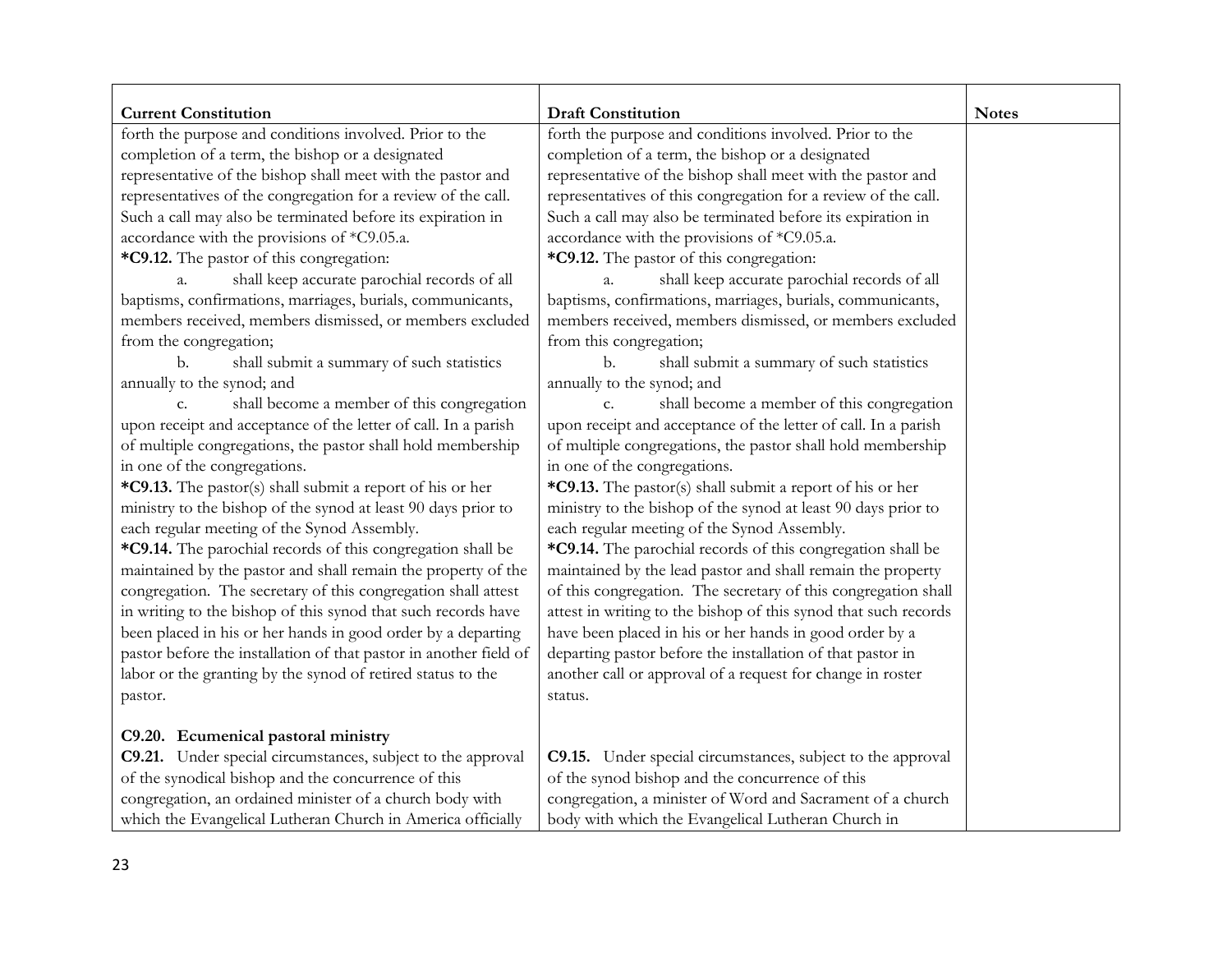| <b>Current Constitution</b>                                 | <b>Draft Constitution</b>                                        | <b>Notes</b>         |
|-------------------------------------------------------------|------------------------------------------------------------------|----------------------|
| has established a relationship of full communion may serve  | America officially has established a relationship of full        |                      |
| temporarily as pastor of this congregation under a contract | communion may serve temporarily as pastor of this                |                      |
| between the congregation and the ordained minister in a     | congregation under a contract between this congregation and      |                      |
| form proposed by the synodical bishop and approved by the   | the pastor in a form proposed by the synod bishop and            |                      |
| congregation.                                               | approved by this congregation.                                   |                      |
|                                                             | *C9.21. Authority to call a deacon shall be in this              | Draft (per ELCA      |
|                                                             | congregation by at least a two-thirds vote of voting members     | Model) establishes   |
|                                                             | present and voting at a meeting legally called for that          | and details the call |
|                                                             | purpose. Before a call is issued, the officers, or a committee   | of deacons as        |
|                                                             | elected by the Congregation Council to recommend the call,       | ministers of Word    |
|                                                             | shall seek the advice and help of the bishop of the synod.       | and Service.         |
|                                                             | *C9.22. Only a member of the roster of Ministers of Word         |                      |
|                                                             | and Service of the Evangelical Lutheran Church in America        |                      |
|                                                             | or a candidate for the roster of Ministers of Word and Service   |                      |
|                                                             | who has been recommended for this congregation by the            |                      |
|                                                             | synod bishop may be called as a deacon of this congregation.     |                      |
|                                                             | *C9.23. Consistent with the faith and practice of the            |                      |
|                                                             | Evangelical Lutheran Church in America, every minister of        |                      |
|                                                             | Word and Service shall:                                          |                      |
|                                                             | Be rooted in the Word of God, for<br>a.                          |                      |
|                                                             | proclamation and service;                                        |                      |
|                                                             | Advocate a prophetic diakonia that commits<br>b.                 | Diakonia is a Greek  |
|                                                             | itself to risk-taking and innovative service on the frontiers of | word from Scripture  |
|                                                             | the Church's outreach, giving particular attention to the        | meaning "service."   |
|                                                             | suffering places in God's world;                                 |                      |
|                                                             | Speak publicly to the world in solidarity with<br>$C_{\cdot}$    |                      |
|                                                             | the poor and oppressed, calling for justice and proclaiming      |                      |
|                                                             | God's love for the world, witnessing to the realm of God in      |                      |
|                                                             | the community, the nation, and abroad;                           |                      |
|                                                             | Equip the baptized for ministry in God's<br>d.                   |                      |
|                                                             | world that affirms the gifts of all people;                      |                      |
|                                                             | Encourage mutual relationships that invite<br>e.                 |                      |
|                                                             | participation and accompaniment of others in God's mission;      |                      |
|                                                             |                                                                  |                      |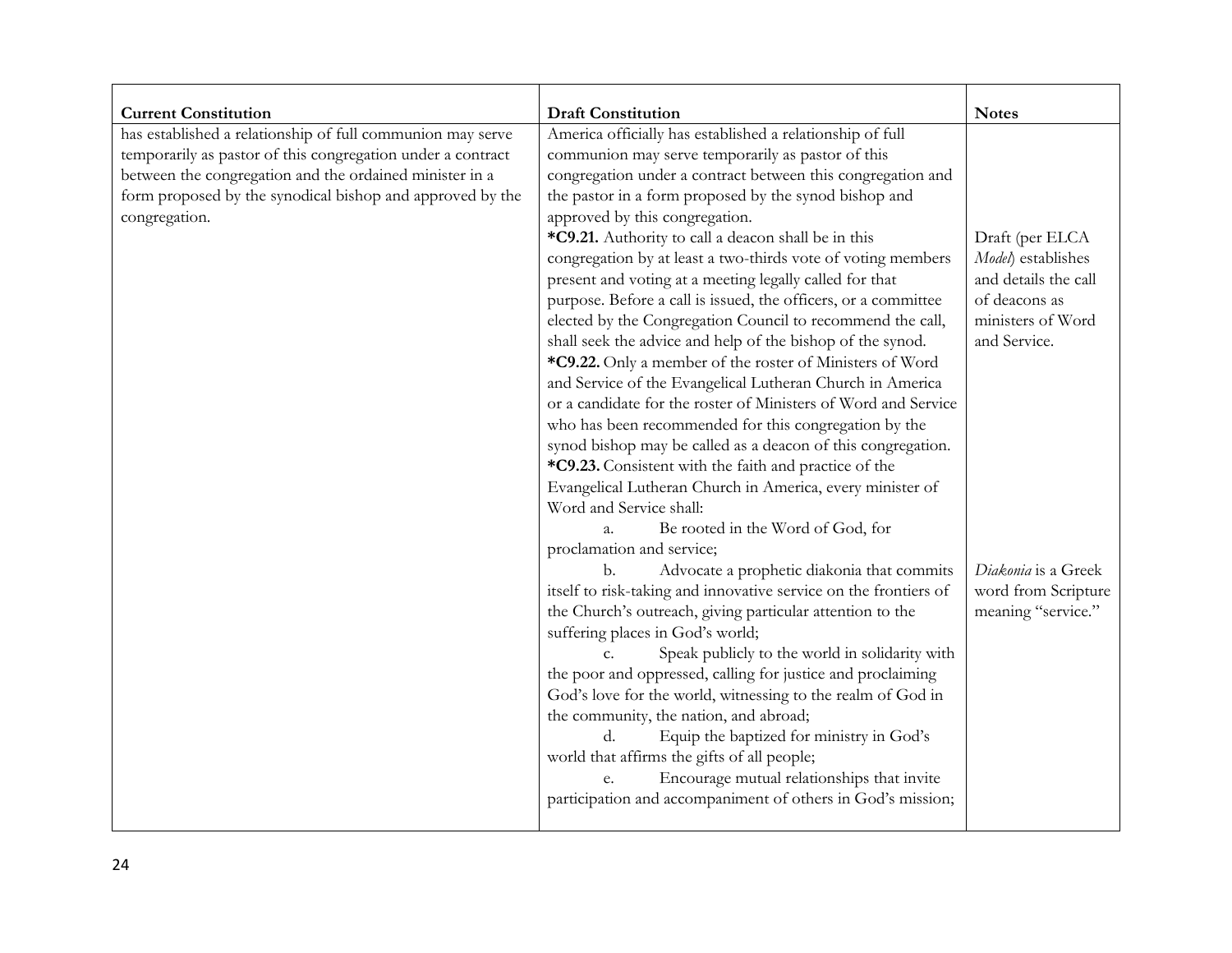| <b>Current Constitution</b> | <b>Draft Constitution</b>                                      | <b>Notes</b> |
|-----------------------------|----------------------------------------------------------------|--------------|
|                             | Practice stewardship that respects God's gift<br>$\mathbf{f}$  |              |
|                             | of time, talents, and resources;                               |              |
|                             | Be grounded in a gathered community for                        |              |
|                             | ongoing diaconal formation;                                    |              |
|                             | Share knowledge of this church and its wider<br>h.             |              |
|                             | ministry of the gospel and advocate for the work of all        |              |
|                             | expressions of this church; and                                |              |
|                             | Identify and encourage qualified persons to                    |              |
|                             | prepare for ministry of the gospel.                            |              |
|                             | *C9.24. The specific duties of the deacon, compensation, and   |              |
|                             | other matters pertaining to the service of the deacon shall be |              |
|                             | included in a letter of call, which shall be attested by the   |              |
|                             | bishop of the synod.                                           |              |
|                             | *C9.25. The provisions for termination of the mutual           |              |
|                             | relationship between a minister of Word and Service and this   |              |
|                             | congregation shall be as follows:                              |              |
|                             | The call of this congregation, when accepted<br>$\mathbf{a}$ . |              |
|                             | by a deacon, shall constitute a continuing mutual relationship |              |
|                             | and commitment, which shall be terminated only by the          |              |
|                             | deacon's death or, following consultation with the synod       |              |
|                             | bishop, for the following reasons:                             |              |
|                             | mutual agreement to terminate the<br>1)                        |              |
|                             | call or the completion of a call for a specific term;          |              |
|                             | resignation of the deacon, which<br>2)                         |              |
|                             | shall become effective, unless otherwise agreed, no later than |              |
|                             | 30 days after the date on which it was submitted;              |              |
|                             | inability to conduct the ministry of<br>3)                     |              |
|                             | Word and Service effectively in this congregation in view of   |              |
|                             | local conditions;                                              |              |
|                             | physical disability or mental<br>4)                            |              |
|                             | incapacity of the deacon;                                      |              |
|                             | suspension of the deacon through<br>5)                         |              |
|                             | discipline for more than three months;                         |              |
|                             |                                                                |              |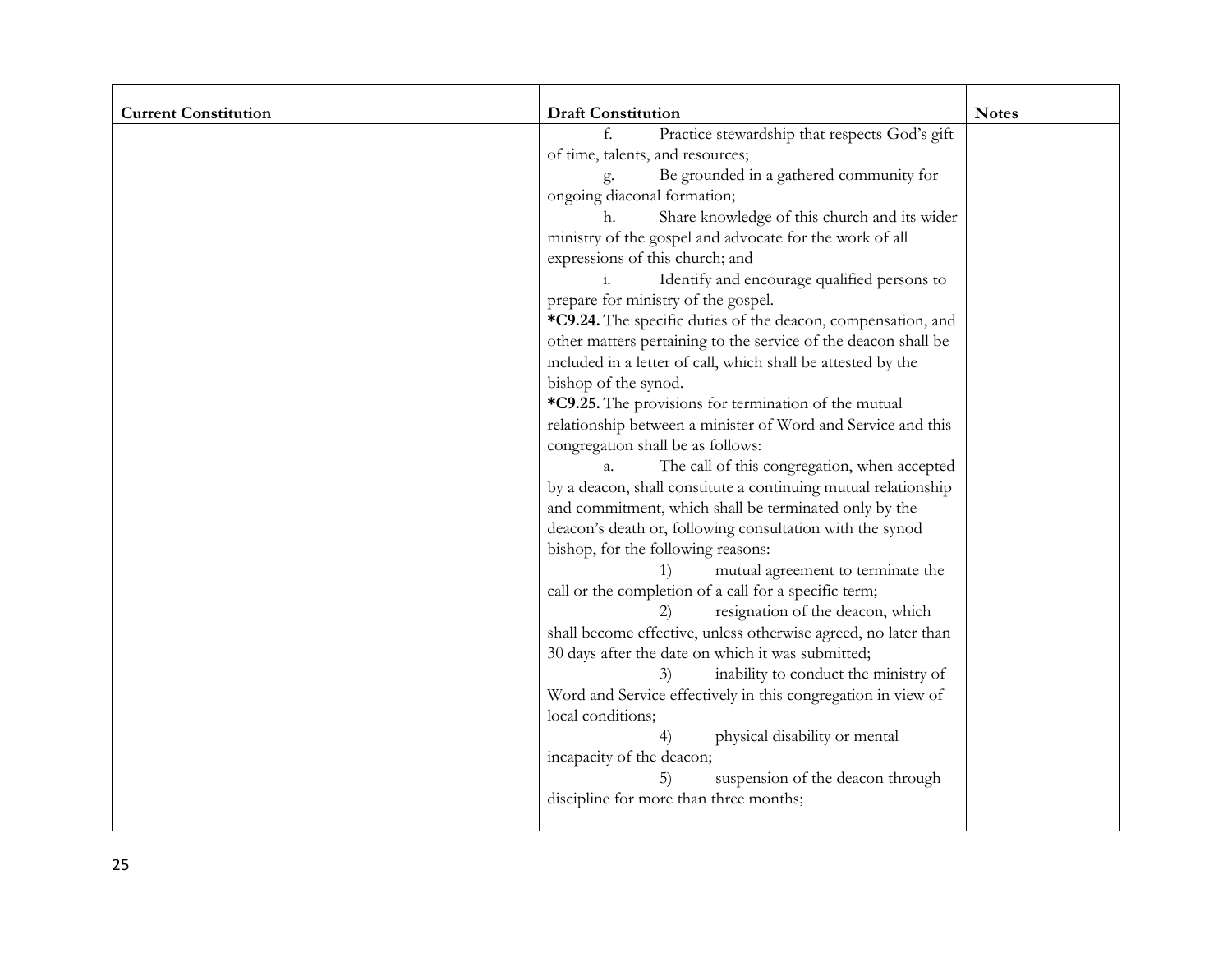| <b>Current Constitution</b> | <b>Draft Constitution</b>                                      | <b>Notes</b> |
|-----------------------------|----------------------------------------------------------------|--------------|
|                             | resignation or removal of the<br>6)                            |              |
|                             | deacon from the roster of Ministers of Word and Service of     |              |
|                             | this church;                                                   |              |
|                             | termination of the relationship<br>7)                          |              |
|                             | between this church and this congregation;                     |              |
|                             | dissolution of this congregation or<br>8)                      |              |
|                             | the termination of a parish arrangement; or                    |              |
|                             | suspension of this congregation<br>9)                          |              |
|                             | through discipline for more than six months.                   |              |
|                             | When allegations of physical disability or<br>b.               |              |
|                             | mental incapacity of the deacon under paragraph a.4) above,    |              |
|                             | or ineffective conduct of the office of minister of Word and   |              |
|                             | Service under paragraph a.3) above, have come to the           |              |
|                             | attention of the bishop of this synod,                         |              |
|                             | the bishop in his or her sole<br>1)                            |              |
|                             | discretion may investigate such conditions personally together |              |
|                             | with a committee of two rostered ministers and one             |              |
|                             | layperson, or                                                  |              |
|                             | when such allegations have been<br>2)                          |              |
|                             | brought to the synod's attention by an official recital of     |              |
|                             | allegations by the Congregation Council or by a petition       |              |
|                             | signed by at least one-third of the voting members of this     |              |
|                             | congregation, the bishop personally shall investigate such     |              |
|                             | conditions together with a committee of two rostered           |              |
|                             | ministers and one layperson.                                   |              |
|                             | In case of alleged physical disability or<br>$C_{\cdot}$       |              |
|                             | mental incapacity under paragraph a.4) above, the bishop's     |              |
|                             | committee shall obtain and document competent medical          |              |
|                             | opinion concerning the deacon's condition. When a disability   |              |
|                             | or incapacity is evident to the committee, the bishop of this  |              |
|                             | synod may declare the position vacant. When the position is    |              |
|                             | declared vacant, the Synod Council shall list the deacon on    |              |
|                             | the roster of Ministers of Word and Service with disability    |              |
|                             |                                                                |              |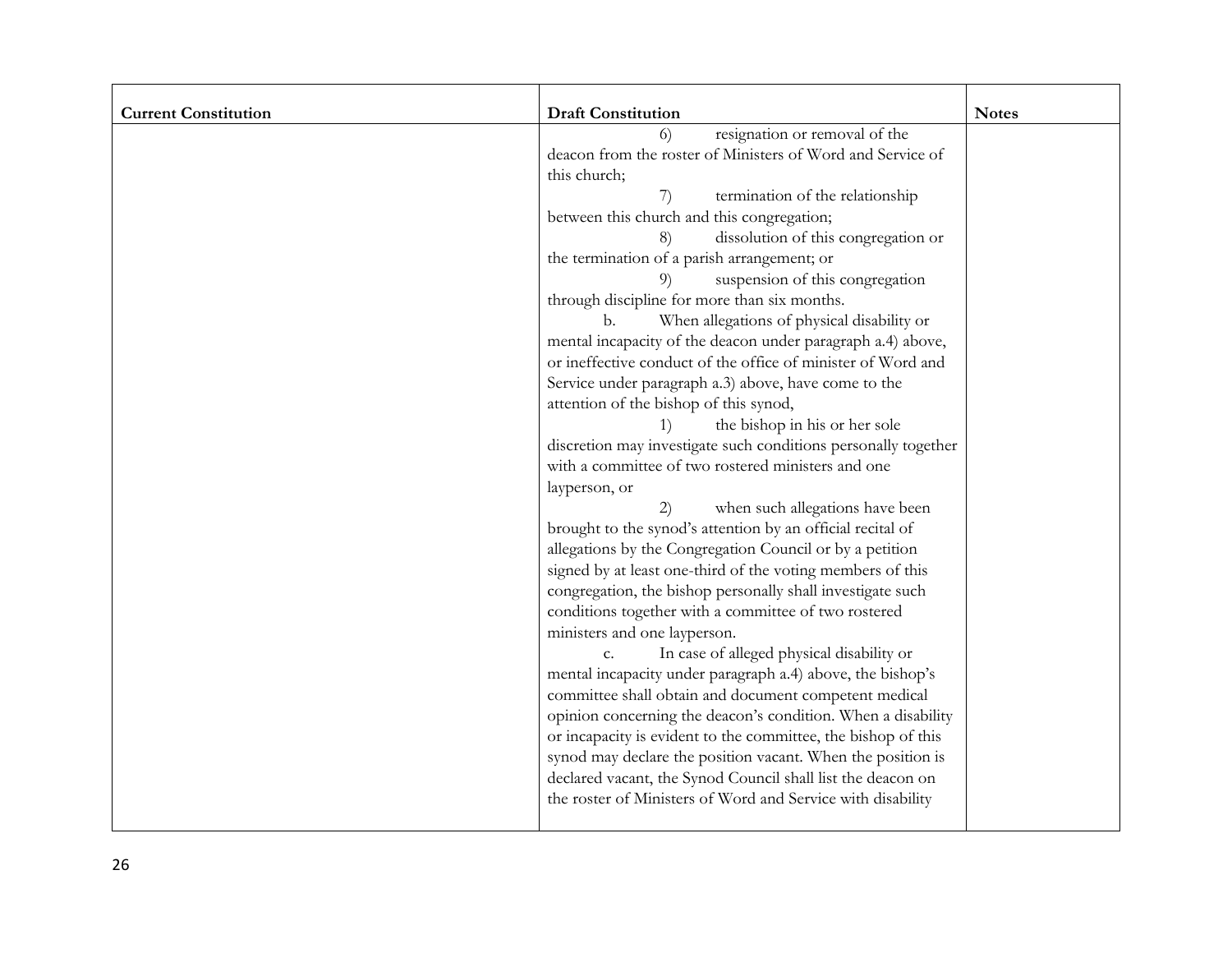| <b>Current Constitution</b> | <b>Draft Constitution</b>                                       | <b>Notes</b> |
|-----------------------------|-----------------------------------------------------------------|--------------|
|                             | status. Upon removal of the disability and the restoration of   |              |
|                             | the deacon to health, the bishop shall take steps to enable the |              |
|                             | deacon to resume the ministry, either in the congregation last  |              |
|                             | served or in another appropriate call.                          |              |
|                             | In the case of alleged local difficulties that<br>d.            |              |
|                             | imperil the effective functioning of this congregation under    |              |
|                             | paragraph a.3) above, the bishop's committee shall endeavor     |              |
|                             | to hear from all concerned persons, after which the bishop      |              |
|                             | together with the committee shall present their                 |              |
|                             | recommendations first to the deacon and then to this            |              |
|                             | congregation. The recommendations of the bishop's               |              |
|                             | committee must address whether the deacon's call should         |              |
|                             | come to an end and, if so, may suggest appropriate severance    |              |
|                             | arrangements. The committee may also propose other actions      |              |
|                             | that should be undertaken by this congregation and by the       |              |
|                             | deacon, if appropriate. If the deacon and congregation agree    |              |
|                             | to carry out such recommendations, no further action need       |              |
|                             | be taken by the synod.                                          |              |
|                             | If either party fails to assent to the                          |              |
|                             | recommendations of the bishop's committee concerning the        |              |
|                             | deacon's call, this congregation may dismiss the deacon only    |              |
|                             | at a legally called meeting after consultation with the bishop, |              |
|                             | either (a) by a two-thirds vote of the voting members present   |              |
|                             | and voting where the bishop and the committee did not           |              |
|                             | recommend termination of the call, or (b) by a majority vote    |              |
|                             | of the voting members present and voting where the bishop       |              |
|                             | and the committee recommended termination of the call.          |              |
|                             | If, in the course of proceedings described in                   |              |
|                             | paragraph c. or paragraph d. above, the bishop's committee      |              |
|                             | concludes that there may be grounds for discipline, the         |              |
|                             | committee shall make recommendations concerning                 |              |
|                             | disciplinary action in accordance with the provisions of this   |              |
|                             | church's constitution, bylaws, and continuing resolutions.      |              |
|                             |                                                                 |              |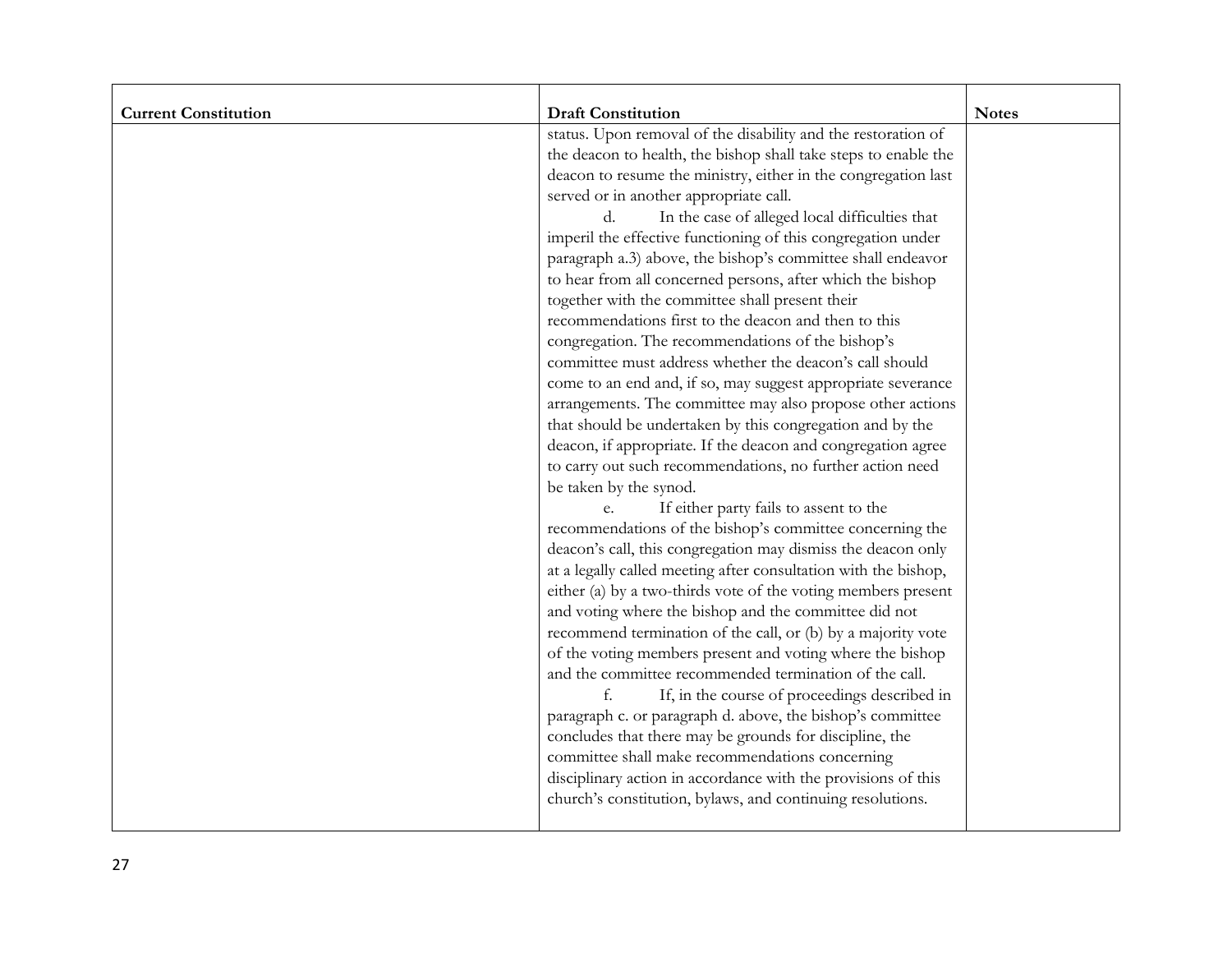| <b>Current Constitution</b> | <b>Draft Constitution</b>                                          | <b>Notes</b> |
|-----------------------------|--------------------------------------------------------------------|--------------|
|                             | *C9.26. This congregation shall make satisfactory settlement       |              |
|                             | of all financial obligations to a former deacon before calling a   |              |
|                             | successor. A deacon shall make satisfactory settlement of all      |              |
|                             | financial obligations to this congregation before beginning        |              |
|                             | service in a call to another congregation or employment in         |              |
|                             | another ministry setting.                                          |              |
|                             | *C9.27. When a deacon is called to serve in company with           |              |
|                             | another rostered minister or other rostered ministers, the         |              |
|                             | privileges and responsibilities of each rostered minister shall    |              |
|                             | be specified in documents to accompany the call and to be          |              |
|                             | drafted in consultation involving the rostered ministers, the      |              |
|                             | Congregation Council, and the bishop of the synod. As              |              |
|                             | occasion requires, the documents may be revised through a          |              |
|                             | similar consultation.                                              |              |
|                             | *C9.28. With the approval of the bishop of the synod, this         |              |
|                             | congregation may depart from *C9.25.a. and call a deacon for       |              |
|                             | a specific term. Details of such calls shall be in writing setting |              |
|                             | forth the purpose and conditions involved. Prior to the            |              |
|                             | completion of a term, the bishop or a designated                   |              |
|                             | representative of the bishop shall meet with the deacon and        |              |
|                             | representatives of this congregation for a review of the call.     |              |
|                             | Such a call may also be terminated before its expiration in        |              |
|                             | accordance with the provisions of *C9.25.a.                        |              |
|                             | *C9.29. The deacon shall become a member of this                   |              |
|                             | congregation upon receipt and acceptance of the letter of call.    |              |
|                             | In a parish of multiple congregations, the deacon shall hold       |              |
|                             | membership in one of the congregations.                            |              |
|                             | *C9.31. The deacon(s) shall submit a report of his or her          |              |
|                             | ministry to the bishop of the synod at least 90 days prior to      |              |
|                             | each regular meeting of the Synod Assembly.                        |              |
|                             |                                                                    |              |
|                             |                                                                    |              |
|                             |                                                                    |              |
|                             |                                                                    |              |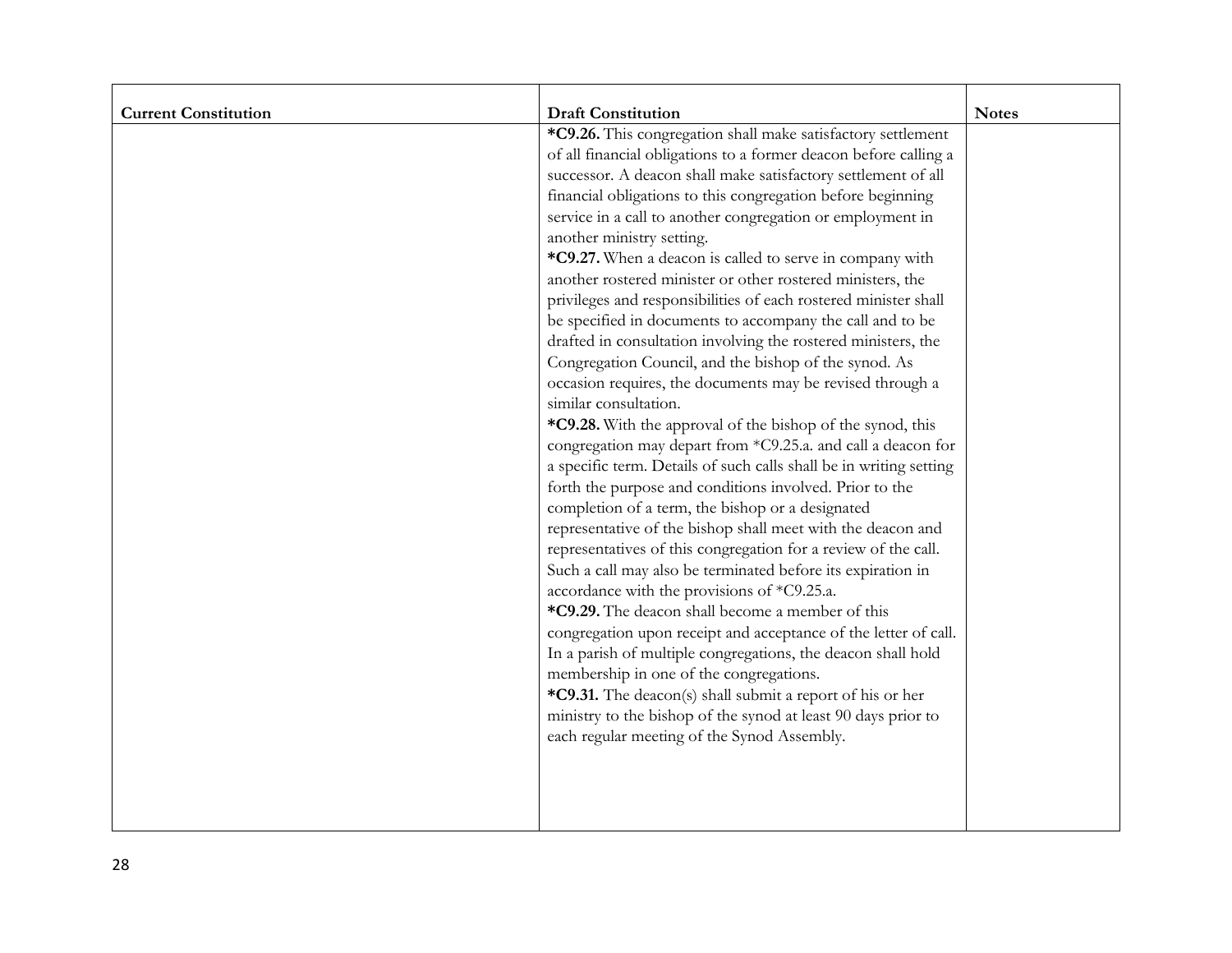| <b>Current Constitution</b>                                        | <b>Draft Constitution</b>                                        | <b>Notes</b> |
|--------------------------------------------------------------------|------------------------------------------------------------------|--------------|
| Chapter 10.                                                        | Chapter 10.                                                      |              |
| <b>CONGREGATION MEETING</b>                                        | <b>CONGREGATION MEETING</b>                                      |              |
| C10.01. The annual meeting of this congregation shall be           | C10.01. This congregation shall have at least one regular        |              |
| held at a time specified in the bylaws.                            | meeting per year. The regular meeting(s) of the congregation     |              |
|                                                                    | shall be held at the time(s) specified in the bylaws. Consistent |              |
|                                                                    | with the laws of the State of Wisconsin, the bylaws shall        |              |
|                                                                    | designate one regular meeting per year as the annual meeting     |              |
|                                                                    | of this congregation.                                            |              |
| <b>C10.02.</b> A special Congregation Meeting may be called by the | C10.02. A special Congregation Meeting may be called by the      |              |
| pastor, the Congregation Council, or the president of this         | lead pastor, the Congregation Council, or the president of       |              |
| congregation, and shall be called by the president of the          | this congregation, and shall be called by the president of the   |              |
| congregation upon the written request of 10 percent of the         | congregation upon the written request of 10 percent of the       |              |
| voting members. The president of the Congregation Council          | voting members. The president of the Congregation Council        |              |
| shall call a special meeting upon request of the synodical         | shall call a special meeting upon request of the synodical       |              |
| bishop. The call for each special meeting shall specify the        | bishop. The call for each special meeting shall specify the      |              |
| purpose for which it is to be held, and no other business shall    | purpose for which it is to be held, and no other business shall  |              |
| be transacted.                                                     | be transacted.                                                   |              |
| C10.03. Notice of all meetings of this congregation shall be       | C10.03. Notice of all meetings of this congregation shall be     |              |
| given at the services of worship on the preceding two              | given at the services of worship on the preceding two            |              |
| consecutive Sundays and by mail or electronic means, as            | consecutive Sundays and by mail or electronic means, as          |              |
| permitted by state law, to all voting members at least 10 days     | permitted by state law, to all voting members at least 10 days   |              |
| in advance of the date of the meeting.                             | in advance of the date of the meeting.                           |              |
| C10.04. 5% but in no case less than 50 voting members shall        | C10.04. Five percent of the voting members but in no case        |              |
| constitute a quorum. The 5% shall be based on the number           | less than 50 voting members shall constitute a quorum. The       |              |
| of members most recently reported to the synod.                    | 5 percent shall be based on the number of members most           |              |
|                                                                    | recently reported to the synod.                                  |              |
| C10.05. Voting by proxy or by absentee ballot shall not be         | C10.05. Voting by proxy or by absentee ballot shall not be       |              |
| permitted.                                                         | permitted.                                                       |              |
| C10.06. All actions approved by the congregation shall be by       | C10.06. All actions approved by the congregation shall be by     |              |
| majority vote of those voting members present and voting,          | majority vote of those voting members present and voting,        |              |
| except as otherwise provided in this constitution or by state      | except as otherwise provided in this constitution or by state    |              |
| law.                                                               | law.                                                             |              |
|                                                                    |                                                                  |              |
|                                                                    |                                                                  |              |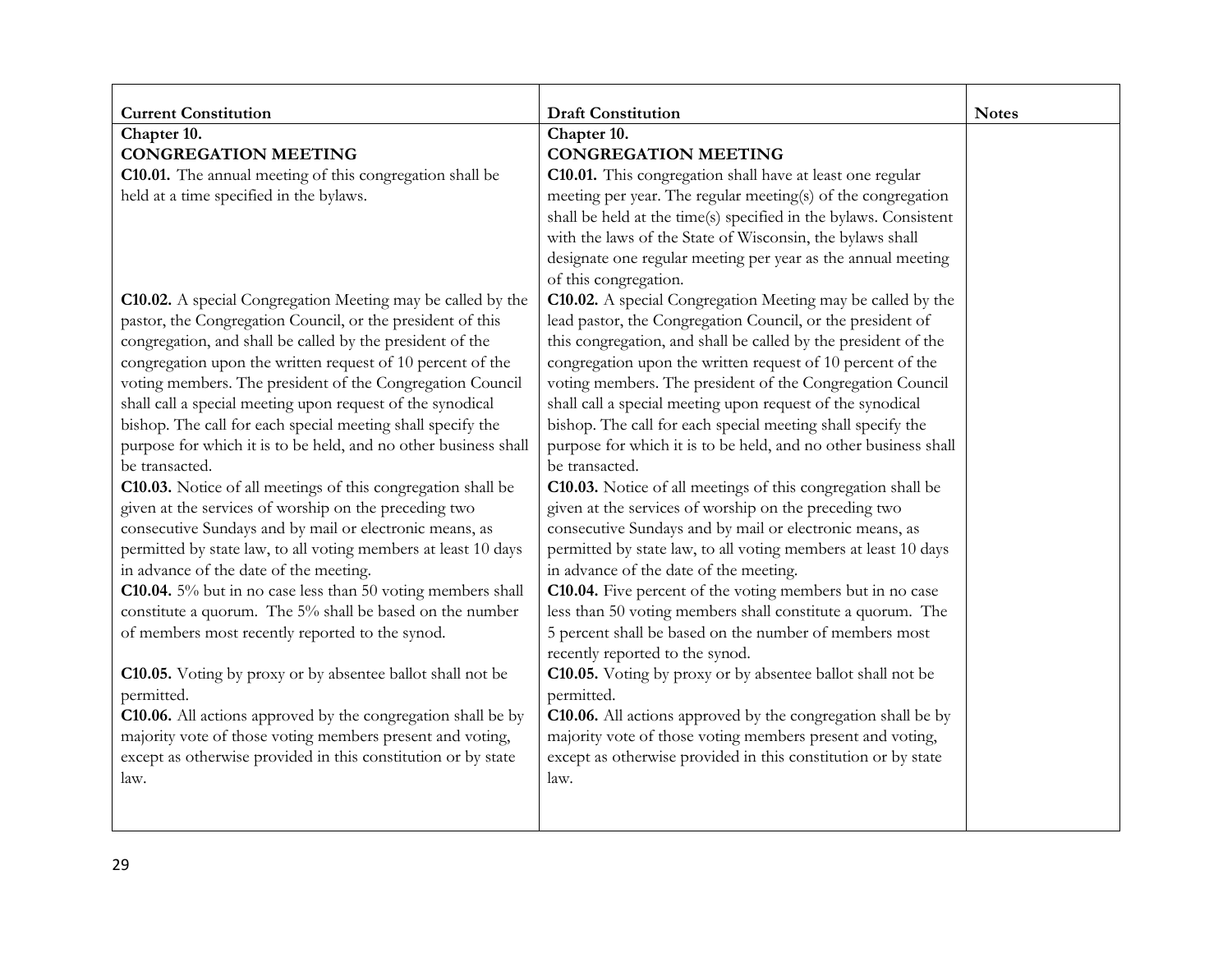| <b>Current Constitution</b>                                            | <b>Draft Constitution</b>                                         | <b>Notes</b>          |
|------------------------------------------------------------------------|-------------------------------------------------------------------|-----------------------|
| C10.07. Robert's Rules of Order, latest edition, shall govern          | C10.07. Robert's Rules of Order, latest edition, shall govern     |                       |
| parliamentary procedure of all meetings of this congregation.          | parliamentary procedure of all meetings of this congregation.     |                       |
|                                                                        | C10.08. This congregation may hold meetings by remote             |                       |
|                                                                        | communication, including electronically and by telephone          |                       |
|                                                                        | conference, as long as there is an opportunity for                |                       |
|                                                                        | simultaneous aural communication. To the extent permitted         |                       |
|                                                                        | by state law, notice of all meetings may be provided              |                       |
|                                                                        | electronically.                                                   |                       |
| Chapter 11.                                                            | Chapter 11.                                                       |                       |
| <b>OFFICERS</b>                                                        | <b>OFFICERS</b>                                                   |                       |
| <b>C11.01.</b> The officers of this congregation shall be a president, | C11.01. The officers of this congregation shall be a president,   | Trinity's             |
| vice president, secretary, and treasurer.                              | vice president, secretary, and treasurer.                         | Governance Task       |
| Duties of the officers shall be specified in<br>a.                     | Duties of the officers shall be specified in<br>a.                | Force recommends      |
| the bylaws.                                                            | the bylaws.                                                       | a change in the       |
| The officers shall be voting members of the<br>b.                      | b.<br>The officers shall be voting members of this                | procedure of          |
| congregation.                                                          | congregation.                                                     | electing officers and |
| Officers of this congregation, except for the<br>c.                    | Officers of this congregation shall serve<br>c.                   | repealing the         |
| treasurer, shall serve similar offices of the Congregation             | similar offices of the Congregation Council and shall be          | current succession    |
| Council and shall be voting members of the Congregation                | voting members of the Congregation Council.                       | of officers. The      |
| Council. The treasurer shall have voice but not vote at the            | If the Congregation Council elects its<br>d.                      | proposed change       |
| meetings of the Congregation Council.                                  | officers, the president, vice president, and secretary shall be   | allows for a better   |
|                                                                        | selected from the elected membership of the Congregation          | matching of gifts     |
|                                                                        | Council. If the treasurer is not selected from the elected        | with roles and        |
|                                                                        | membership of the Congregation Council, the treasurer shall       | allows for a longer   |
|                                                                        | have voice but not vote at the meetings of the Congregation       | continuity of         |
|                                                                        | Council.                                                          | leadership when       |
| C11.02. The congregation shall elect its officers other than           | C11.02 At the first Congregation Council meeting following        | desired. It also      |
| treasurer, who shall be elected by the council, and they shall         | the annual meeting, the Congregation Council shall elect its      | allows the Council    |
| be the officers of the congregation. These officers shall be           | officers, and they shall be the officers of the Congregation.     | to enter into         |
| elected by written ballot to serve for one year or until their         | With the exception of the treasurer, all of the<br>$\mathbf{a}$ . | discernment           |
| successors are elected. Their terms shall begin at the close of        | officers shall be duly elected, voting members of the             | regarding             |
| the annual meeting at which they are elected.                          | Congregation Council.                                             | leadership.           |
|                                                                        |                                                                   |                       |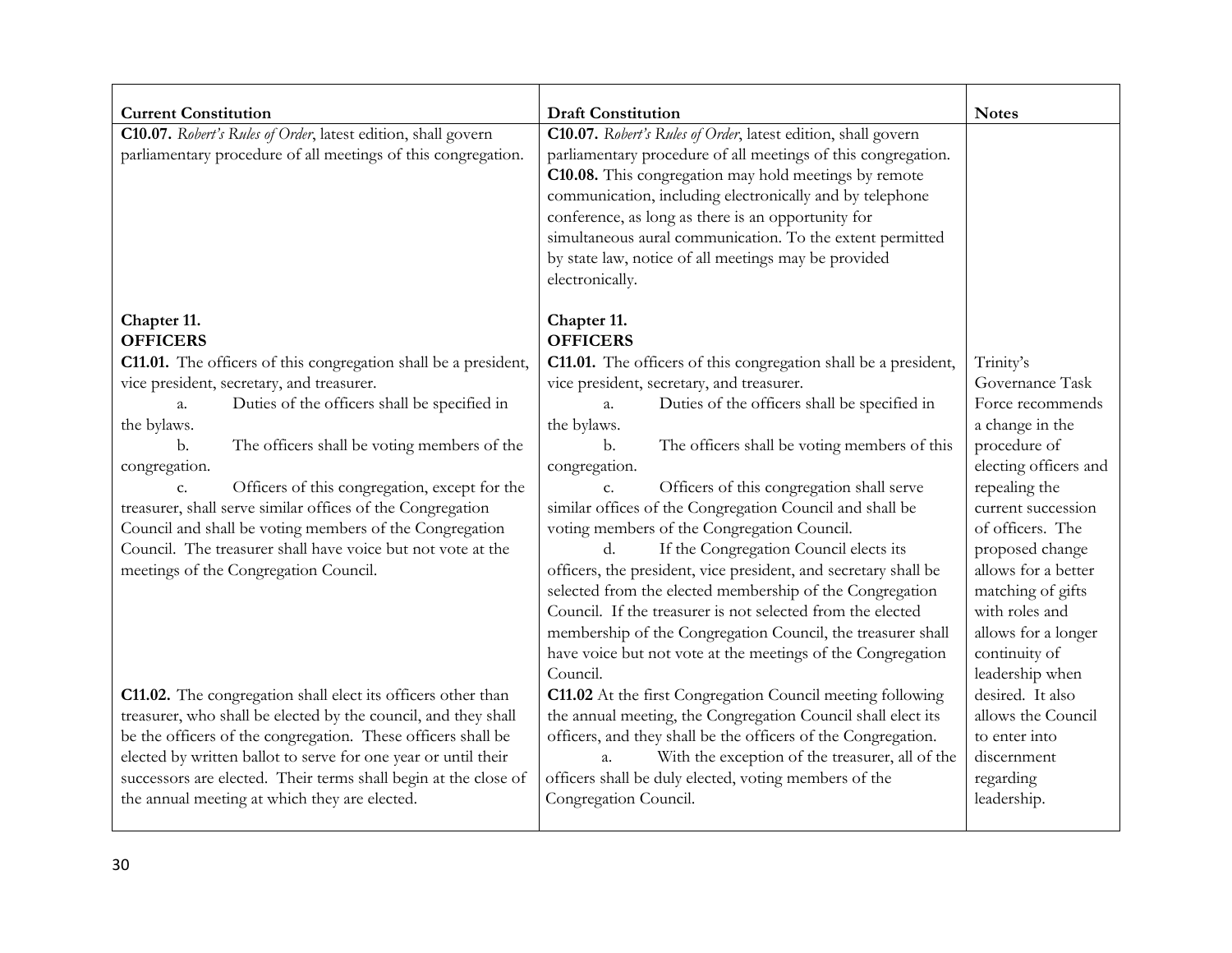| The Congregation Council shall<br>1)<br>have the right, but not the obligation, to elect one of its own<br>members to serve as the treasurer of the congregation and<br>the Congregation Council.<br>The treasurer, if not a member of<br>the Congregation Council, shall be accorded the privilege of<br>voice without vote at Congregation Council meetings.<br>The treasurer shall serve for a one-<br>3)<br>year term and shall be eligible to serve for five consecutive<br>terms in the same office.<br>proposal.<br>$\mathbf{b}$ .<br>The officers shall be elected by written ballot<br>or, at the option of the Congregation Council, by voice vote,<br>and they shall serve for a one-year term or until their<br>successors are elected.<br>The offcers' terms shall begin at the close of<br>$\mathbf{C}$ .<br>the Congregation Council meeting at which the officers are<br>elected.<br>the roles in the<br>C11.03. No officer shall hold more than one office at a time.<br>C11.03 No officer shall hold more than one office at a time.<br>governance<br>No elected officer shall be eligible to serve more than two<br>No elected officer, other than the treasurer, shall be eligible to                                                                                                                                                                                                                                                                                                                                                               |                             |                           |                                                                                                                                                                                                                                                                                   |
|-------------------------------------------------------------------------------------------------------------------------------------------------------------------------------------------------------------------------------------------------------------------------------------------------------------------------------------------------------------------------------------------------------------------------------------------------------------------------------------------------------------------------------------------------------------------------------------------------------------------------------------------------------------------------------------------------------------------------------------------------------------------------------------------------------------------------------------------------------------------------------------------------------------------------------------------------------------------------------------------------------------------------------------------------------------------------------------------------------------------------------------------------------------------------------------------------------------------------------------------------------------------------------------------------------------------------------------------------------------------------------------------------------------------------------------------------------------------------------------------------------------------------------------------------------------------------|-----------------------------|---------------------------|-----------------------------------------------------------------------------------------------------------------------------------------------------------------------------------------------------------------------------------------------------------------------------------|
| consecutive terms in the same office.<br>serve more than two consecutive terms in the same office.<br>highlight the<br>spirituality of<br>Chapter 12.<br>Chapter 12.<br>leadership and<br><b>CONGREGATION COUNCIL</b><br><b>CONGREGATION COUNCIL</b><br>governance.<br>C12.01. The voting membership of the Congregation Council<br>C12.01 The Congregation Council provides visionary and<br>shall consist of the pastor(s) and not less than 12 nor more<br>strategic leadership for the congregation. Together with the<br>than 15 members of the congregation and the officers of the<br>congregation, the Congregation Council discerns God's<br>congregation. Any voting member of the congregation may<br>vision, monitors the budget and interprets the results, and<br>be elected, subject only to the limitation on the length of<br>oversees the lead pastor's administration of the vision and<br>continuous service permitted in that office. A member's place<br>mission of the congregation. The voting membership of the<br>on the Congregation Council shall be declared vacant if the<br>Congregation Council shall consist of the lead pastor, other<br>more effective<br>member a) ceases to be a voting member of this congregation<br>full-time rostered clergy, not more than nine (9) members of<br>or b) is absent from four successive regular meetings of the<br>the congregation, and one (1) additional youth representative.<br>Congregation Council without cause.<br>Any voting member of the congregation may be elected,<br>Executive | <b>Current Constitution</b> | <b>Draft Constitution</b> | <b>Notes</b><br>A term limit for<br>treasurer is a new<br>C12.01 has been<br>expanded to clarify<br>structure and to<br>The Task Force is<br>recommending a<br>reduction in the size<br>of Council: a smaller<br>Council allows for<br>decision making and<br>less reliance on an |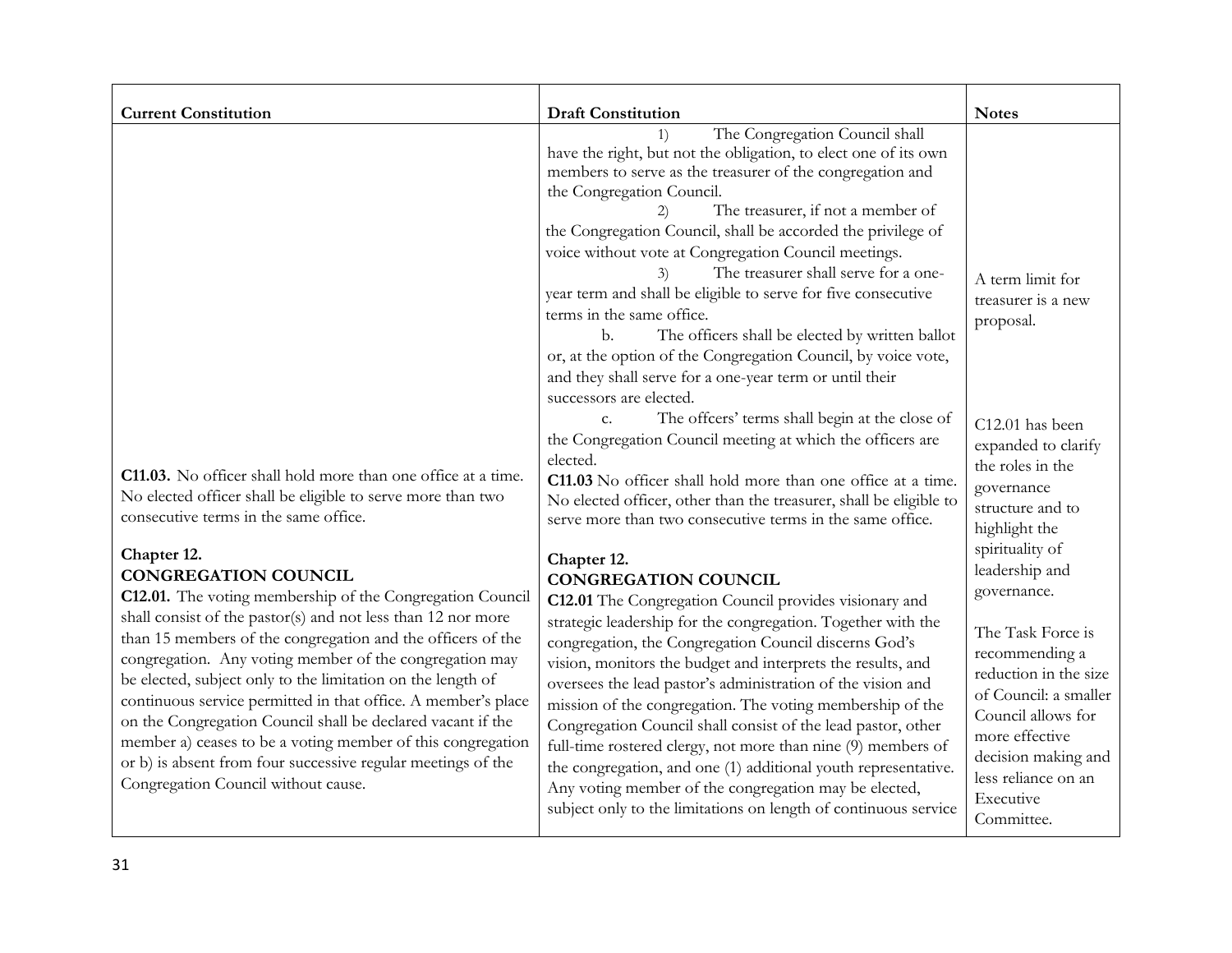| <b>Current Constitution</b>                                                                                                                                                                                                                                                                                                                                 | <b>Draft Constitution</b>                                                                                                                                                                                                                                                                                                                                                                                                                                                                                                                                                                                                                                                                                                                                                                                                                                                                                                                                                                                                                                                                                                                                                                                                                                                                                                                                                                                                                                                                                                                                                                                                                                                                                                                                                                     | <b>Notes</b> |
|-------------------------------------------------------------------------------------------------------------------------------------------------------------------------------------------------------------------------------------------------------------------------------------------------------------------------------------------------------------|-----------------------------------------------------------------------------------------------------------------------------------------------------------------------------------------------------------------------------------------------------------------------------------------------------------------------------------------------------------------------------------------------------------------------------------------------------------------------------------------------------------------------------------------------------------------------------------------------------------------------------------------------------------------------------------------------------------------------------------------------------------------------------------------------------------------------------------------------------------------------------------------------------------------------------------------------------------------------------------------------------------------------------------------------------------------------------------------------------------------------------------------------------------------------------------------------------------------------------------------------------------------------------------------------------------------------------------------------------------------------------------------------------------------------------------------------------------------------------------------------------------------------------------------------------------------------------------------------------------------------------------------------------------------------------------------------------------------------------------------------------------------------------------------------|--------------|
| C12.02. The members of the Congregation Council except<br>the pastor(s) shall be elected by written ballot to serve for 3<br>years or until their successors are elected. Such members shall<br>be eligible to serve no more than two full terms<br>consecutively. Their terms shall begin at the close of the<br>annual meeting at which they are elected. | set forth in C12.02. below and the provisions of $\sqrt{\text{C}8.02}$ .<br>above. In addition to the requirements listed above, the<br>following five guidelines shall be used in selecting candidates<br>for all elected positions:<br>Commitment to regular worship attendance;<br>a.<br>Commitment to a daily devotional and prayer life;<br>b.<br>Commitment to growth as a Christian;<br>c.<br>Commitment to growth giving with the tithe as a<br>d.<br>benchmark; and<br>Commitment to sharing the Good News of Jesus<br>e.<br>Christ with others.<br>A member's place on the Congregation Council shall be<br>declared vacant if the member (a) resigns; (b) ceases to be a<br>voting member of this congregation; or (c) is absent from<br>three successive regular meetings of the Congregation<br>Council without cause. Consistent with the laws of the state<br>in which this congregation is incorporated, this congregation<br>may adopt procedures for the removal of a member of the<br>Congregation Council in other circumstances.<br>C12.02 The members of the Congregation Council, except<br>clergy and the youth representative, shall be elected by<br>written ballot to serve for three (3) years or until their<br>successors are elected.<br>Such members shall be elected at an annual meeting<br>a.<br>of the congregation in accordance with the<br>procedures set forth in the bylaws.<br>b. Members shall be eligible to serve no more than two<br>full, three-year terms consecutively. Their terms shall<br>begin at the close of the annual meeting at which<br>they are elected.<br>The term of office for at-large members of the<br>c.<br>Congregation Council shall be so arranged that<br>approximately one-third of their terms expire each<br>year. |              |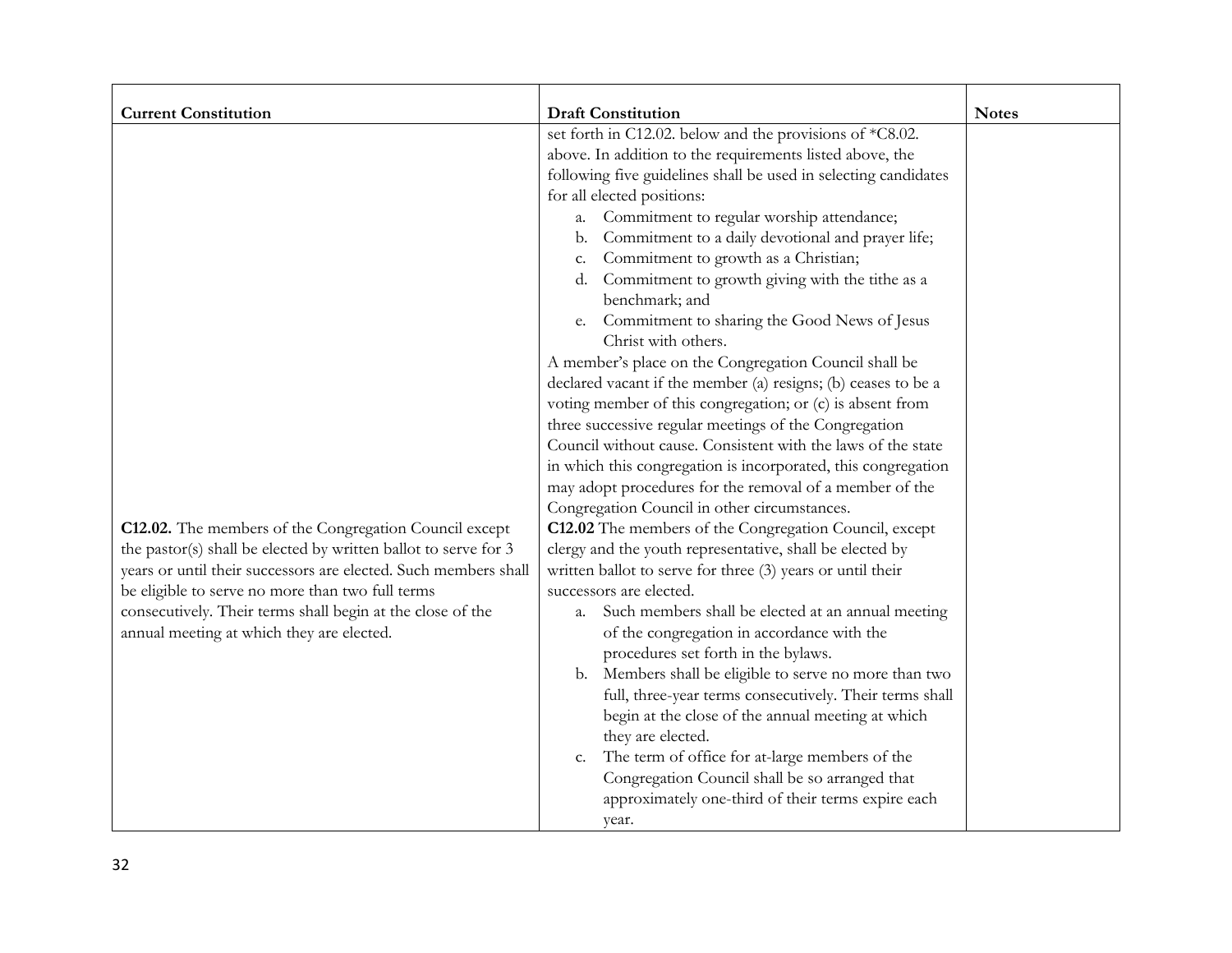| <b>Current Constitution</b><br>C12.03. Should a member's place on the Congregation<br>Council be declared vacant, the Congregation Council shall<br>elect, by majority vote, a successor until the next annual<br>meeting.                                                                                                                                                               | <b>Draft Constitution</b><br>d. A youth representative in grade 9-12, selected by his<br>or her peers and forwarded to the Nominating<br>Committee, shall be accorded the privilege of voice<br>and vote at Congregation Council meetings. The<br>youth representative shall serve for a one-year term<br>and shall be eligible to serve for three consecutive<br>terms.<br>Newly elected Congregation Council members shall be<br>installed at worship at a time appointed by the Congregation<br>Council.<br>C12.03. Should a member's place on the Congregation<br>Council be declared vacant, the Congregation Council shall<br>elect, by majority vote, a successor until the next annual<br>meeting.                                                                       | <b>Notes</b><br>The Task Force is<br>recommending a<br>change in the<br>procedure of<br>selecting a youth<br>representative and<br>length of role.     |
|------------------------------------------------------------------------------------------------------------------------------------------------------------------------------------------------------------------------------------------------------------------------------------------------------------------------------------------------------------------------------------------|----------------------------------------------------------------------------------------------------------------------------------------------------------------------------------------------------------------------------------------------------------------------------------------------------------------------------------------------------------------------------------------------------------------------------------------------------------------------------------------------------------------------------------------------------------------------------------------------------------------------------------------------------------------------------------------------------------------------------------------------------------------------------------|--------------------------------------------------------------------------------------------------------------------------------------------------------|
| C12.04. The Congregation Council shall have general<br>oversight of the life and activities of this congregation, and in<br>particular its worship life, to the end that everything be done<br>in accordance with the Word of God and the faith and<br>practice of the Evangelical Lutheran Church in America. The<br>duties of the Congregation Council shall include the<br>following: | C12.04 The Congregation Council's primary purpose is to<br>provide inspired Christian leadership for the life, ministry,<br>and mission of this congregation. In that role, it is, through<br>prayer, study, and dialogue, to seek God's guidance and to<br>lead this congregation to carry out Christ's work and mission<br>in faithfulness to the Word of God and the faith and practice<br>of the Evangelical Lutheran Church in America.<br>The Congregation Council shall develop a vision of<br>a.<br>the future and regularly determine the long-range<br>plans and goals designed to fulfill that vision.<br>The Congregation Council shall establish annual,<br>b.<br>specific goals which it will use to provide direction to<br>the staff and various ministry teams. | C12.04 has been<br>expanded to reflect<br>the first set of<br>governance policies<br>adopted by Council<br>regarding its role<br>and responsibilities. |
| To lead this congregation in stating its<br>a.<br>mission, to do long-range planning, to set goals and priorities,<br>and to evaluate its activities in light of its mission and goals.                                                                                                                                                                                                  | The Congregation Council will regularly evaluate the<br>c.<br>ministry and life of the congregation in light of its<br>mission and goals.<br>The Congregation Council will establish, regularly<br>d.<br>review, and revise as necessary the governance<br>policies of the Congregation Council and the<br>congregation.                                                                                                                                                                                                                                                                                                                                                                                                                                                         |                                                                                                                                                        |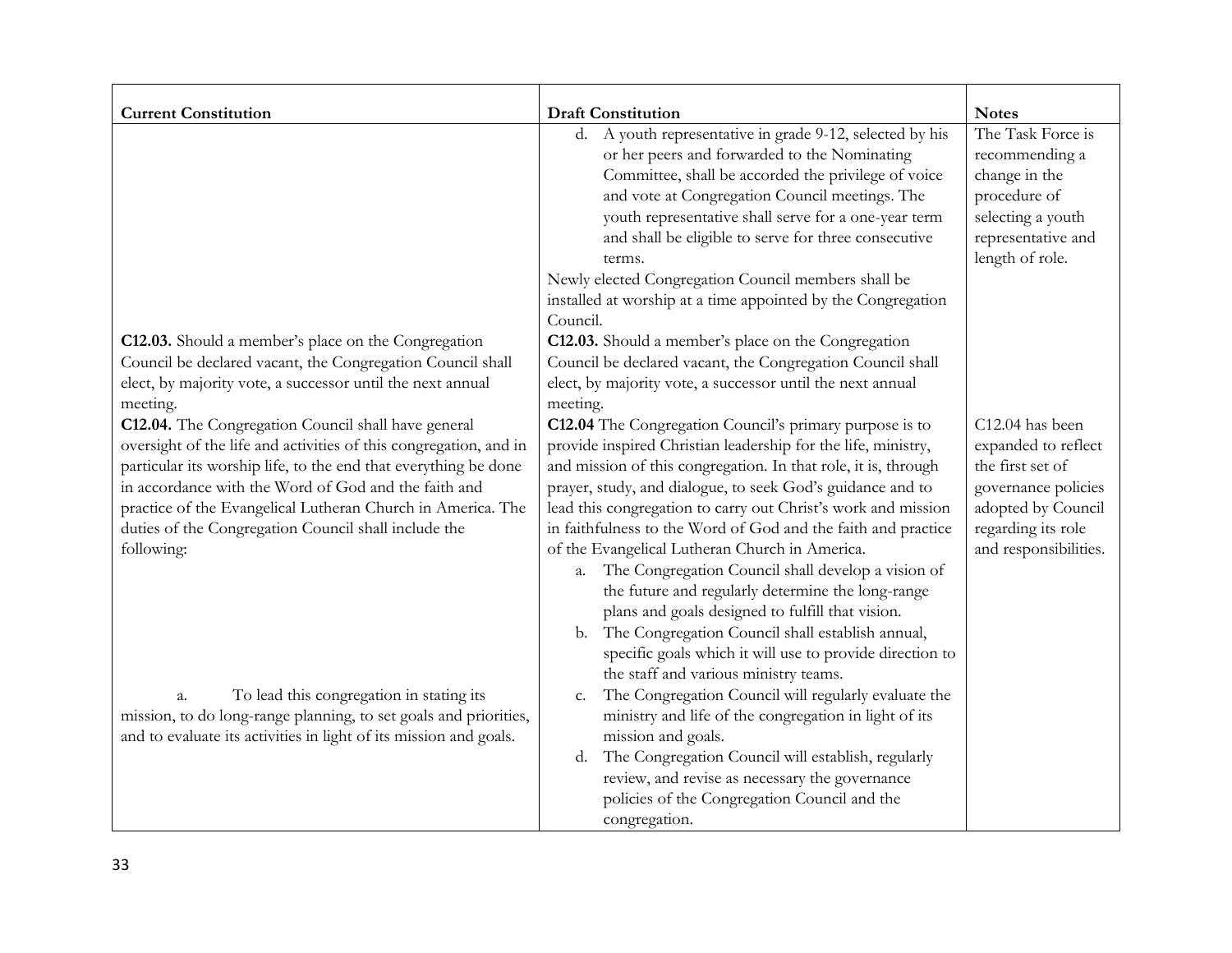| <b>Current Constitution</b>                                                                                                                                                                                                                                                                                                                                                                                                                                                                                                                                                                                                                                                                                                                                                                                                                                                                                                                                                                                                                                                                                                                               | <b>Draft Constitution</b>                                                                                                                                                                                                                                                                                                                                                                                                                                                                                                                                                                                                                                                                                                                                                                                                                                                                                                                                                                                                                                                                                                                                                                                                                                                                                                                                                                                         | <b>Notes</b> |
|-----------------------------------------------------------------------------------------------------------------------------------------------------------------------------------------------------------------------------------------------------------------------------------------------------------------------------------------------------------------------------------------------------------------------------------------------------------------------------------------------------------------------------------------------------------------------------------------------------------------------------------------------------------------------------------------------------------------------------------------------------------------------------------------------------------------------------------------------------------------------------------------------------------------------------------------------------------------------------------------------------------------------------------------------------------------------------------------------------------------------------------------------------------|-------------------------------------------------------------------------------------------------------------------------------------------------------------------------------------------------------------------------------------------------------------------------------------------------------------------------------------------------------------------------------------------------------------------------------------------------------------------------------------------------------------------------------------------------------------------------------------------------------------------------------------------------------------------------------------------------------------------------------------------------------------------------------------------------------------------------------------------------------------------------------------------------------------------------------------------------------------------------------------------------------------------------------------------------------------------------------------------------------------------------------------------------------------------------------------------------------------------------------------------------------------------------------------------------------------------------------------------------------------------------------------------------------------------|--------------|
| To seek to involve all members of this<br>b.<br>congregation in worship, learning, witness, service, and<br>support.<br>To oversee and provide for the<br>c.<br>administration of this congregation to enable it to fulfill its<br>functions and perform its mission.<br>d.<br>To maintain supportive relationships with<br>the pastor(s) and staff and help them annually to evaluate the<br>fulfillment of their calling or employment.<br>To be examples individually and corporately<br>e.<br>of the style of life and ministry expected of all baptized<br>persons.<br>f.<br>To promote a congregational climate of<br>peace and goodwill, and, as differences and conflicts arise, to<br>endeavor to foster mutual understanding.<br>To arrange for pastoral service during the<br>g.<br>sickness or absence of the pastor.<br>To emphasize partnership with the synod<br>h.<br>and churchwide organization of the Evangelical Lutheran<br>Church in America as well as cooperation with other<br>congregations, both Lutheran and non-Lutheran, subject to<br>established policies of the synod and the Evangelical<br>Lutheran Church in America. | The Congregation Council may establish such<br>e.<br>ministry teams, committees, or task forces as it<br>deems necessary to accomplish the goals and plans<br>of the congregation.<br>In addition, the Congregation Council has the following<br>responsibilities:<br>To seek to involve all members of this<br>1)<br>congregation in worship, learning, witness,<br>service, and support.<br>To oversee and provide for the<br>2)<br>administration of this congregation to enable<br>it to fulfill its functions and perform its<br>mission.<br>To maintain supportive relationships with<br>3)<br>the pastor(s) and staff and help them<br>annually to evaluate the fulfillment of their<br>calling, appointment, or employment.<br>To be examples individually and corporately<br>4)<br>of the style of life and ministry expected of<br>all baptized persons.<br>To promote a congregational climate of<br>5)<br>peace and goodwill and, as differences and<br>conflicts arise, to endeavor to foster mutual<br>understanding.<br>To arrange for pastoral service during the<br>6)<br>sickness or absence of the pastor(s).<br>To emphasize partnership with the synod<br>7)<br>and churchwide units of the Church as well<br>as cooperation with other congregations,<br>both Lutheran and non-Lutheran, subject to<br>established policies of the synod and the<br>Evangelical Lutheran Church in America. |              |
|                                                                                                                                                                                                                                                                                                                                                                                                                                                                                                                                                                                                                                                                                                                                                                                                                                                                                                                                                                                                                                                                                                                                                           |                                                                                                                                                                                                                                                                                                                                                                                                                                                                                                                                                                                                                                                                                                                                                                                                                                                                                                                                                                                                                                                                                                                                                                                                                                                                                                                                                                                                                   |              |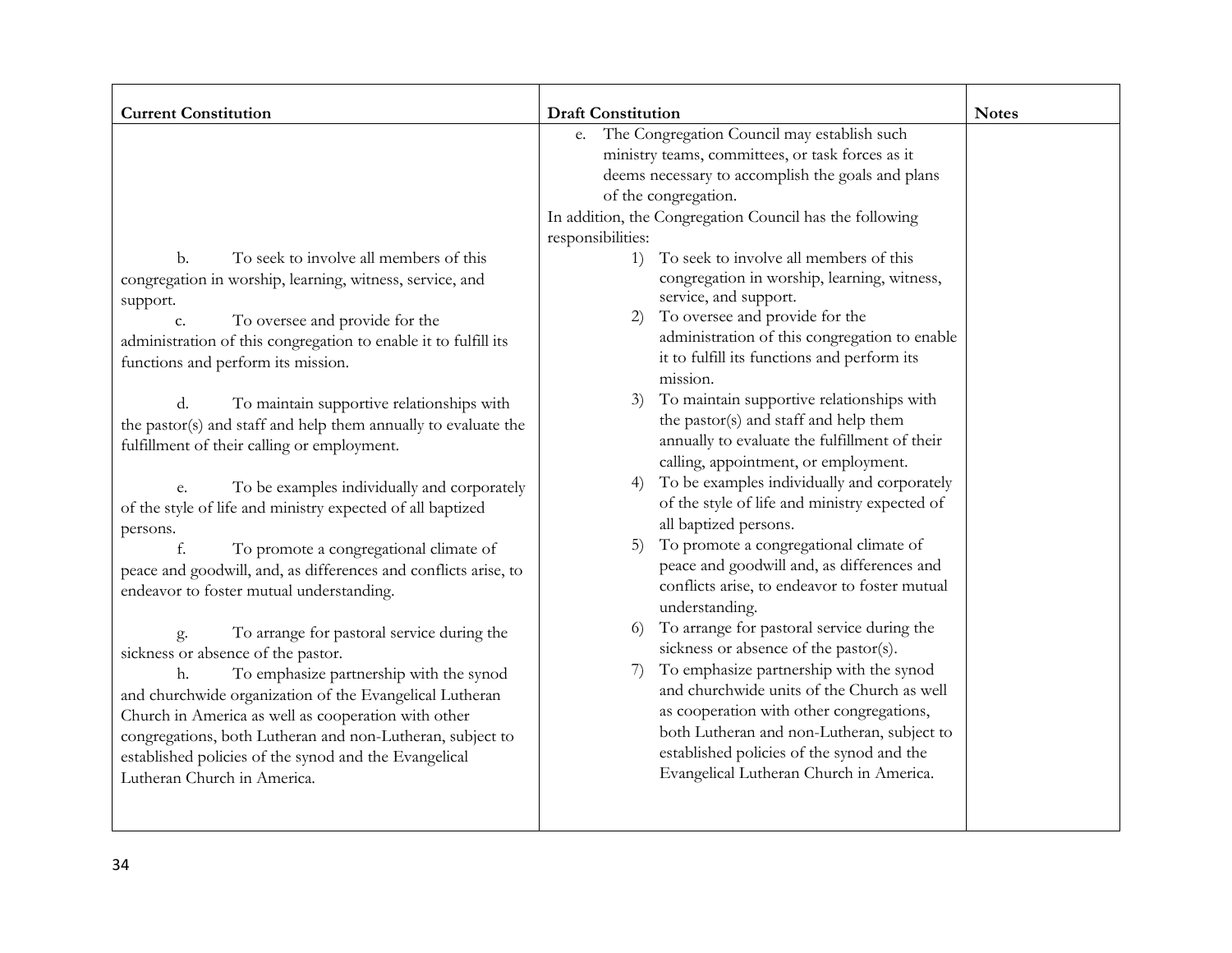| <b>Current Constitution</b>                                    | <b>Draft Constitution</b>                                      | <b>Notes</b> |
|----------------------------------------------------------------|----------------------------------------------------------------|--------------|
| To recommend and encourage the use of<br>i.                    | To recommend and encourage the use of<br>8)                    |              |
| program resources produced or approved by the Evangelical      | program resources produced or approved by                      |              |
| Lutheran Church in America.                                    | the Evangelical Lutheran Church in                             |              |
| To seek out and encourage qualified persons                    | America.                                                       |              |
| to prepare for the ministry of the Gospel.                     | To seek out and encourage qualified persons<br>9)              |              |
|                                                                | to prepare for the ministry of the Gospel.                     |              |
| C12.05. The Congregation Council shall be responsible for      | C12.05. The Congregation Council shall be responsible for      |              |
| the financial and property matters of this congregation.       | the financial and property matters of this congregation.       |              |
| The Congregation Council shall be the<br>a.                    | The Congregation Council shall be the<br>a.                    |              |
| board of trustees/directors of this congregation, and as such  | board of trustees/directors of this congregation, and as such  |              |
| shall be responsible for maintaining and protecting its        | shall be responsible for maintaining and protecting its        |              |
| property and the management of its business and fiscal         | property and the management of its business and fiscal         |              |
| affairs. It shall have the powers and be subject to the        | affairs. It shall have the powers and be subject to the        |              |
| obligations that pertain to such boards under the laws of the  | obligations that pertain to such boards under the laws of the  |              |
| State of Wisconsin, except as otherwise provided herein.       | State of Wisconsin, except as otherwise provided herein.       |              |
| The Congregation Council shall not have the<br>b.              | The Congregation Council shall not have the<br>b.              |              |
| authority to buy, sell, or encumber real property unless       | authority to buy, sell, or encumber real property unless       |              |
| specifically authorized to do so by a meeting of the           | specifically authorized to do so by a meeting of the           |              |
| congregation.                                                  | congregation.                                                  |              |
| The congregation council may enter into<br>c.                  | The Congregation Council may enter into<br>c.                  |              |
| contracts for items not included in the budget. The            | contracts for items not included in the budget. The            |              |
| cumulative annual total for these expenditures may not         | cumulative annual total for these expenditures may not         |              |
| exceed 2% of the current gross budget.                         | exceed 2 percent of the current gross budget.                  |              |
| The Congregation Council shall prepare an<br>d.                | The Congregation Council shall prepare an<br>d.                |              |
| annual budget for adoption by this congregation, shall         | annual budget for adoption by this congregation, shall         |              |
| supervise the expenditure of funds in accordance therewith     | supervise the expenditure of funds in accordance therewith     |              |
| following its adoption, and may incur obligations for items    | following its adoption, and may incur obligations for items    |              |
| not included in the congregational budget but the cumulative   | not included in the congregational budget, but the cumulative  |              |
| annual total for said items may not exceed 2% of the current   | annual total for said items may not exceed 2 percent of the    |              |
| gross budget without the approval of a congregational          | current gross budget without approval by a congregational      |              |
| meeting. The budget shall include this congregation's full     | meeting. The budget shall include this congregation's full     |              |
| indicated share in support of the wider ministry being carried | indicated share in support of the wider ministry being carried |              |
| on in partnership with the synod and churchwide                | on in partnership with the synod and churchwide                |              |
| organization.                                                  | organization.                                                  |              |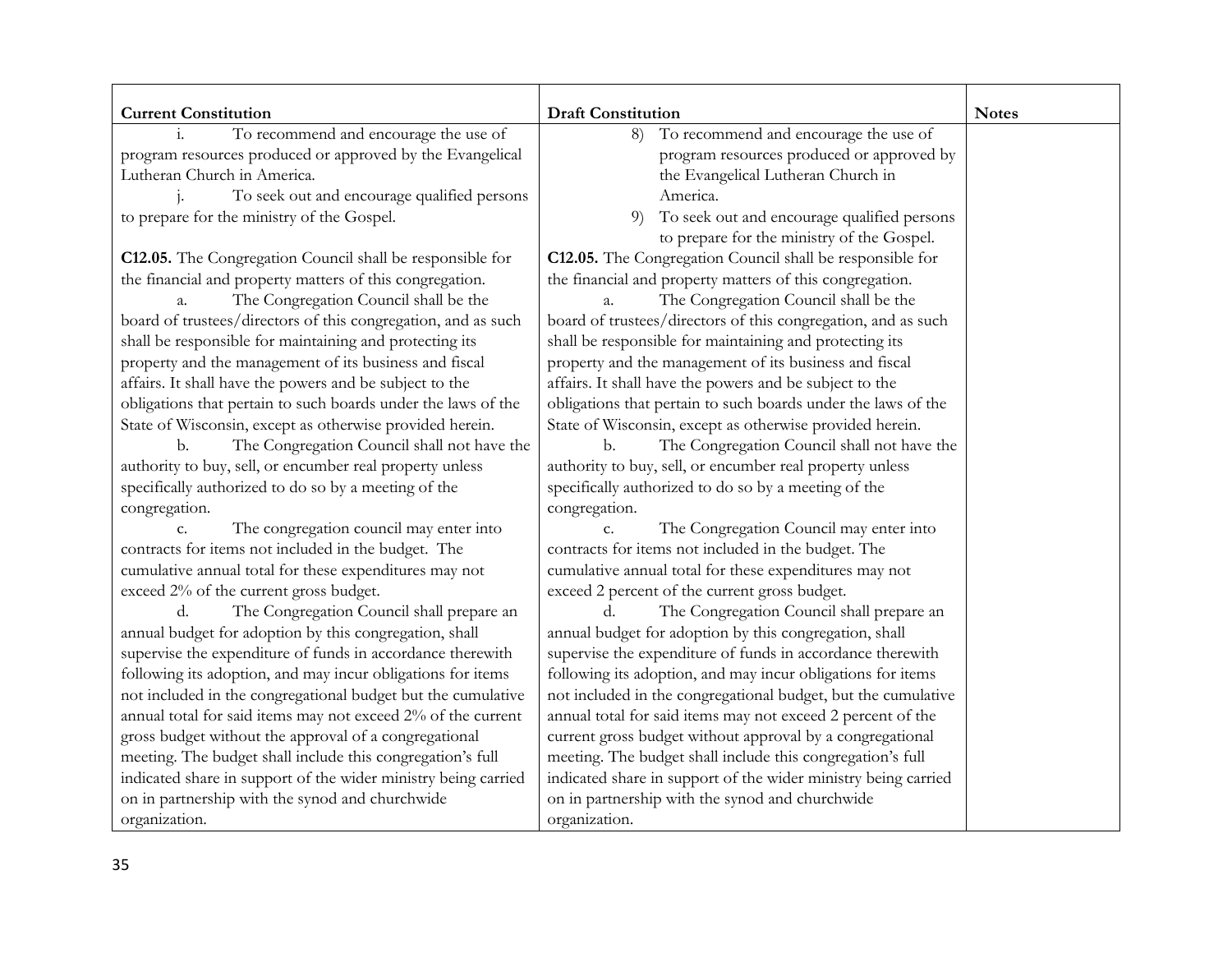| <b>Current Constitution</b>                                     | <b>Draft Constitution</b>                                           | <b>Notes</b>           |
|-----------------------------------------------------------------|---------------------------------------------------------------------|------------------------|
| The Congregation Council shall ascertain<br>e.                  | The Congregation Council shall ascertain<br>e.                      |                        |
| that the financial affairs of this congregation are being       | that the financial affairs of this congregation are being           |                        |
| conducted efficiently, giving particular attention to the       | conducted efficiently, giving particular attention to the           |                        |
| prompt payment of all obligations and to the regular            | prompt payment of all obligations and to the regular                |                        |
| forwarding of benevolence monies to the synodical treasurer.    | forwarding of mission support monies to the synodical<br>treasurer. |                        |
| f.<br>The Congregation Council shall be                         | The Congregation Council shall be                                   |                        |
| responsible for this congregation's investments and its total   | responsible for this congregation's investments and its total       |                        |
| insurance program.                                              | insurance program.                                                  |                        |
| C12.06. The Congregation Council shall see that the             | C12.06. The Congregation Council shall see that the                 |                        |
| provisions of this constitution and its bylaws and the          | provisions of this constitution, its bylaws, and the continuing     |                        |
| continuing resolutions are carried out.                         | resolutions are carried out.                                        |                        |
| C12.07. The Congregation Council shall provide for an           | C12.07. The Congregation Council shall provide for an               |                        |
| annual review of the membership roster.                         | annual review of the membership roster.                             |                        |
| C12.08. The Congregation Council shall be responsible for       | C12.08 The Congregation Council, with the lead pastor, shall        | The Task Force         |
| the employment and supervision of the staff of this             | be responsible for the employment and supervision of the            | recommends a slight    |
| congregation. Nothing in this provision shall be deemed to      | salaried lay workers of this congregation. The Congregation         | alteration to C12.08   |
| affect the congregation's responsibility for the call, terms of | Council shall appoint a Personnel Committee for the                 | that reflects the role |
| call, or termination of call of any employees who are on a      | congregation, which shall be a subcommittee of the                  | of the lead pastor as  |
| roster of this church.                                          | Congregation Council. Nothing in this provision shall be            | head of staff and      |
|                                                                 | deemed to affect this congregation's responsibility for the         | the appointment of     |
|                                                                 | call, terms of call, or termination of call of any employees        | a Personnel            |
|                                                                 | who are on a roster of this church.                                 | Committee as a         |
| C12.09. The Congregation Council shall submit a                 | C12.09. The Congregation Council shall submit a                     | subcommittee of        |
| comprehensive report to this congregation at the annual         | comprehensive report to this congregation at the annual             | the Council.           |
| meeting.                                                        | meeting.                                                            |                        |
| C12.11. The Congregation Council shall normally meet once       | C12.11. The Congregation Council shall normally meet once           | C12.11 has been        |
| a month. Special meetings may be called by the pastor or the    | a month, with the addition of a retreat devoted to vision and       | amended to include     |
| president, and shall be called by the president at the request  | planning. Special meetings may be called by the lead pastor or      | an annual Council      |
| of at least one-half of its members. Notice of each special     | the president, and shall be called by the president at the          | retreat.               |
| meeting shall be given to all who are entitled to be present.   | request of at least one-half of its members. Notice of each         |                        |
|                                                                 | special meeting shall be given to all who are entitled to be        |                        |
|                                                                 | present.                                                            |                        |
|                                                                 |                                                                     |                        |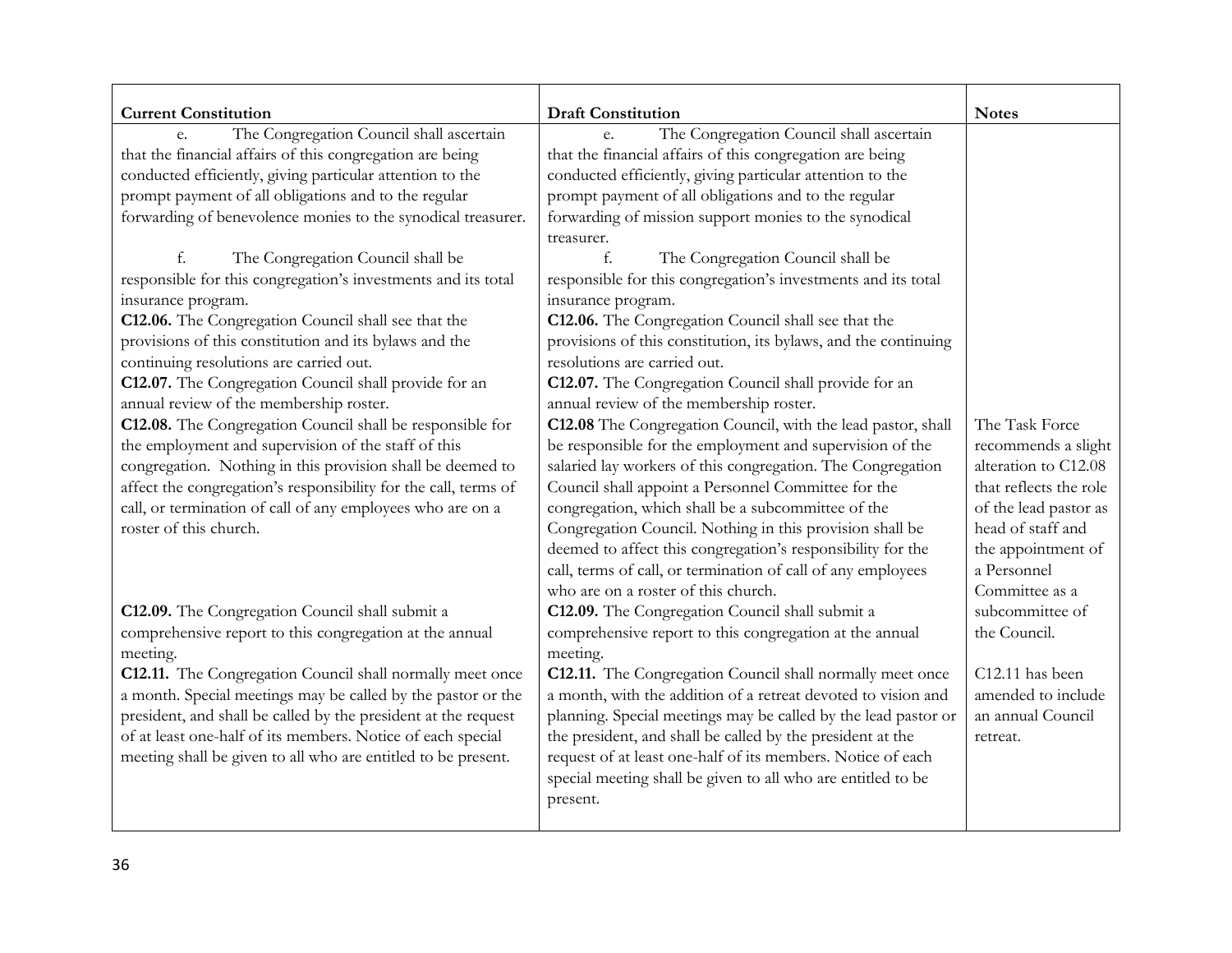| <b>Current Constitution</b>                                                                                                 | <b>Draft Constitution</b>                                                                                                       | <b>Notes</b>          |
|-----------------------------------------------------------------------------------------------------------------------------|---------------------------------------------------------------------------------------------------------------------------------|-----------------------|
| C12.12. A quorum for the transaction of business shall                                                                      | C12.12. A quorum for the transaction of business shall                                                                          |                       |
| consist of a majority of the members of the Congregation                                                                    | consist of a majority of the members of the Congregation                                                                        |                       |
| Council, including the pastor or interim pastor, except when                                                                | Council, including the lead pastor or interim pastor, except                                                                    |                       |
| the pastor or interim pastor requests or consents to be absent                                                              | when the lead pastor or interim pastor requests or consents                                                                     |                       |
| and has given prior approval to the agenda for a particular<br>regular or special meeting, which shall be the only business | to be absent and has given prior approval to the agenda for a<br>particular regular or special meeting, which shall be the only |                       |
| considered at that meeting. Chronic or repeated absence of                                                                  | business considered at that meeting. Chronic or repeated                                                                        |                       |
| the pastor or interim pastor who has refused approval of the                                                                | absence of the lead pastor or interim pastor who has refused                                                                    |                       |
| agenda of a subsequent regular or special meeting shall not                                                                 | approval of the agenda of a subsequent regular or special                                                                       |                       |
| preclude action by the Congregation Council, following                                                                      | meeting shall not preclude action by the Congregation                                                                           |                       |
| consultation with the synodical bishop.                                                                                     | Council, following consultation with the synod bishop.                                                                          |                       |
| C12.13. The Congregation Council and its committees may                                                                     | C12.13. The Congregation Council and its committees may                                                                         |                       |
| hold meetings by remote communication, including                                                                            | hold meetings by remote communication, including                                                                                |                       |
| electronically and by telephone conference, and, to the extent                                                              | electronically and by telephone conference, and, to the extent                                                                  |                       |
| permitted by state law, notice of all meetings may be                                                                       | permitted by state law, notice of all meetings may be                                                                           |                       |
| provided electronically.                                                                                                    | provided electronically.                                                                                                        |                       |
|                                                                                                                             |                                                                                                                                 |                       |
| Chapter 13.                                                                                                                 | Chapter 13.                                                                                                                     |                       |
| <b>CONGREGATION COMMITTEES</b>                                                                                              | <b>CONGREGATION COMMITTEES</b>                                                                                                  |                       |
| C13.01. The officers of this congregation and the pastor                                                                    | <b>C13.01.</b> The officers of this congregation and the pastor(s)                                                              |                       |
| shall(s) constitute the Executive Committee.                                                                                | shall constitute the Executive Committee.                                                                                       |                       |
| C13.02. A <i>Nominating Committee</i> of five voting members                                                                | C13.02. A <i>Nominating Committee</i> of five voting members                                                                    | C13.02 has been       |
| of this congregation, two of whom, if possible, shall be                                                                    | of this congregation, two of whom, if possible, shall be                                                                        | corrected to include  |
| elected at the annual. Members of the Nominating                                                                            | outgoing members of the Congregation Council, shall be                                                                          | that two members      |
| Committee are not eligible for more than two consecutive                                                                    | elected at the annual meeting for a term of one year.                                                                           | should be outgoing    |
| terms.                                                                                                                      | Members of the Nominating Committee are not eligible for                                                                        | members of the        |
|                                                                                                                             | more than two consecutive terms. The lead pastor shall serve                                                                    | Council.              |
|                                                                                                                             | ex officio.                                                                                                                     |                       |
| C13.03. An <i>Audit Committee</i> of three voting members shall                                                             | C13.03. An <i>Audit Committee</i> of three voting members shall                                                                 | C13.03 clarifies that |
| be elected by the Congregation Council. Audit Committee                                                                     | be elected by the Congregation Council. Audit Committee                                                                         | the Audit             |
| members shall not be members of the Congregation Council.                                                                   | members shall not be members of the Congregation Council.                                                                       | Committee is          |
| Term of office shall be three years, with one member elected                                                                | Term of office shall be three years, with one member elected                                                                    | elected by Council,   |
| each year. Members shall be eligible for re-election.                                                                       | each year. Members shall be eligible for re-election.                                                                           | per ELCA              |
|                                                                                                                             |                                                                                                                                 | guidelines.           |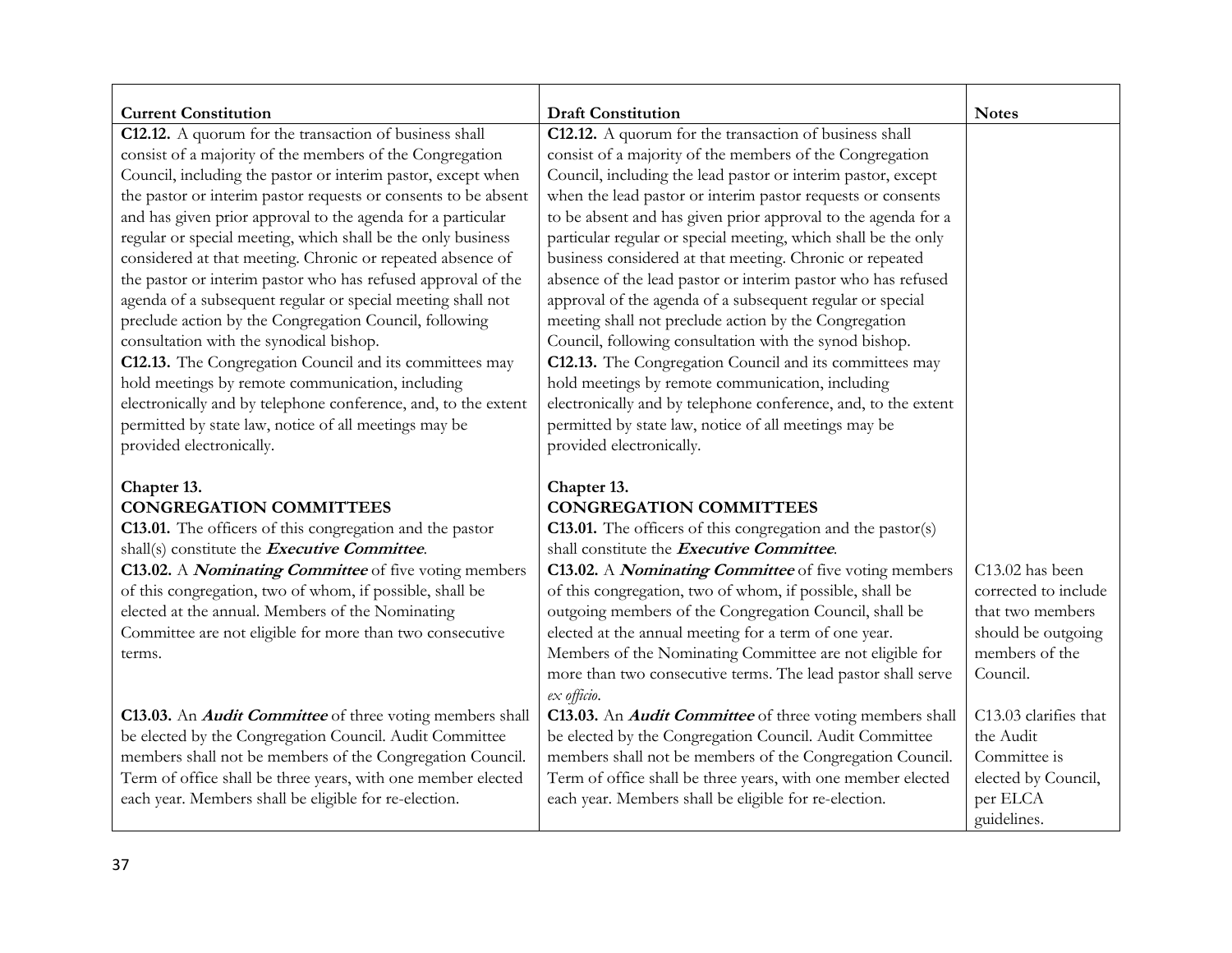| <b>Current Constitution</b>                                    | <b>Draft Constitution</b>                                        | <b>Notes</b>         |
|----------------------------------------------------------------|------------------------------------------------------------------|----------------------|
|                                                                | C13.04. A Mutual Ministry Committee shall be appointed           | C13.04 reflects the  |
|                                                                | jointly by the president and the lead pastor. Term of office     | addition of a Mutual |
|                                                                | shall be two years, with three members to be appointed each      | Ministry             |
|                                                                | successive year.                                                 | Committee, per the   |
| C13.04. When a pastoral vacancy occurs, a Call Committee       | C13.05. When a vacancy occurs in a position for which this       | new governance       |
| of six voting members, two of whom could be council            | congregation calls a rostered minister, a Call Committee of      | policies.            |
| members or officers, shall be appointed by the Congregation    | six voting members, two of whom could be Congregation            |                      |
| Council. Term of office will terminate upon installation of    | Council members or officers, shall be appointed by the           |                      |
| the newly called pastor.                                       | Congregation Council. Term of office will terminate upon         |                      |
|                                                                | installation of the newly called rostered minister.              | C13.06 recognizes    |
| C13.05. Other committees of this congregation may be           | C13.06. Other committees, ministry teams, and task forces        | that all groups may  |
| formed, as the need arises, by decision of the Congregation    | may be established and formed, as the need arises, by            | not need committee   |
| Council.                                                       | decision of the Congregation Council.                            | status and that      |
| C13.06. Duties of committees of this congregation shall be     | C13.07. Duties, responsibilities, and terms of office of such    | Council committees   |
| specified in the continuing resolutions.                       | committees shall be specified in the bylaws or in continuing     | and ministry teams   |
|                                                                | resolutions adopted by the Congregation Council.                 | are different.       |
|                                                                | C13.08. The lead pastor of this congregation shall be ex officio |                      |
|                                                                | a member of all committees and boards of this congregation.      | C13.08 is taken      |
|                                                                |                                                                  | from the ELCA        |
| Chapter 14.                                                    | Chapter 14.                                                      | Model.               |
| ORGANIZATIONS WITHIN THE                                       | ORGANIZATIONS WITHIN THIS                                        |                      |
| <b>CONGREGATION</b>                                            | <b>CONGREGATION</b>                                              |                      |
| C14.01. All organizations within this congregation shall exist | C14.01. All organizations within this congregation shall exist   |                      |
| to aid it in ministering to the members of this congregation   | to aid it in ministering to the members of this congregation     |                      |
| and to all persons who can be reached with the Gospel of       | and to all persons who can be reached with the Gospel of         |                      |
| Christ. As outgrowths and expressions of this congregation's   | Christ. As outgrowths and expressions of this congregation's     |                      |
| life, the organizations are subject to its oversight and       | life, the organizations are subject to its oversight and         |                      |
| direction. This congregation at its meeting shall determine    | direction. This congregation at its meeting shall determine      |                      |
| their policies, guide their activities, and receive reports    | their policies, guide their activities, and receive reports      |                      |
| concerning their membership, work, and finances.               | concerning their membership, work, and finances.                 |                      |
| C14.02. Special interest groups, other than those of the       | C14.02. Special interest groups, other than those of the         |                      |
| official organizations of the Evangelical Lutheran Church in   | official organizations of the Evangelical Lutheran Church in     |                      |
| America, may be organized only after authorization has been    | America, may be organized only after authorization has been      |                      |
|                                                                | given by the Congregation Council.                               |                      |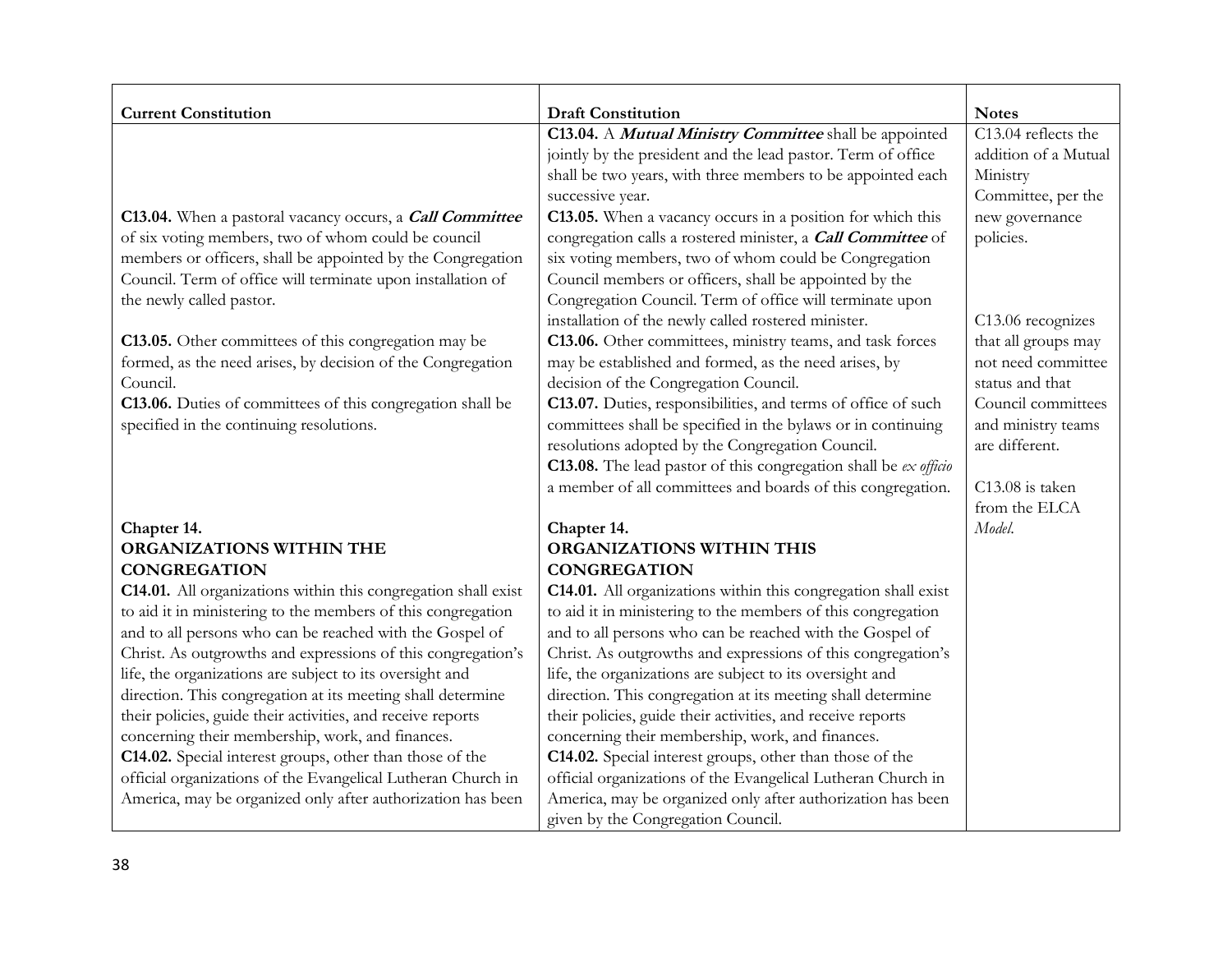| <b>Current Constitution</b>                                        | <b>Draft Constitution</b>                                              | <b>Notes</b> |
|--------------------------------------------------------------------|------------------------------------------------------------------------|--------------|
| given by the Congregation Council and specified in a               |                                                                        |              |
| continuing resolution.                                             |                                                                        |              |
|                                                                    |                                                                        |              |
| Chapter 15.                                                        | Chapter 15.                                                            |              |
| DISCIPLINE OF MEMBERS AND ADJUDICATION                             | DISCIPLINE OF MEMBERS AND ADJUDICATION                                 |              |
| $*C15.01.$<br>Persistent and public denial of the Christian        | *C <sub>15.01</sub> .<br>Persistent and public denial of the Christian |              |
| faith, willful or criminal conduct grossly unbecoming a            | faith, willful or criminal conduct grossly unbecoming a                |              |
| member of the Church of Christ, continual and intentional          | member of the Church of Christ, continual and intentional              |              |
| interference with the ministry of the congregation, or willful     | interference with the ministry of this congregation, or willful        |              |
| and repeated harassment or defamation of member(s) of the          | and repeated harassment or defamation of member(s) of this             |              |
| congregation is sufficient cause for discipline of a member.       | congregation is sufficient cause for discipline of a member.           |              |
| Prior to disciplinary action, reconciliation and repentance will   | Prior to disciplinary action, reconciliation and repentance will       |              |
| be attempted following Matthew 18:15-17, proceeding                | be attempted following Matthew 18:15-17, proceeding                    |              |
| through these successive steps, as necessary: a) private           | through these successive steps, as necessary: a) private               |              |
| counsel and admonition by the pastor, b) censure and               | counsel and admonition by the pastor, b) censure and                   |              |
| admonition by the pastor in the presence of two or three           | admonition by the pastor in the presence of two or three               |              |
| witnesses, c) written referral of the matter by the                | witnesses, c) written referral of the matter by the                    |              |
| Congregation Council to the vice president of the synod, who       | Congregation Council to the vice president of the synod, who           |              |
| will refer it to a consultation panel drawn from the               | will refer it to a consultation panel drawn from the                   |              |
| Consultation Committee of the synod, and d) written referral       | Consultation Committee of the synod, and d) written referral           |              |
| of the matter by the consultation panel to the Committee on        | of the matter by the consultation panel to the Committee on            |              |
| Discipline of the synod. If, for any reason, the pastor is         | Discipline of the synod. If, for any reason, the pastor is             |              |
| unable to administer the admonitions required by paragraphs        | unable to administer the admonitions required by paragraphs            |              |
| a. and b. hereof, those steps may be performed by another          | a. and b. hereof, those steps may be performed by another              |              |
| pastor chosen by the Executive Committee of the                    | pastor chosen by the Executive Committee of the                        |              |
| Congregation Council.                                              | Congregation Council.                                                  |              |
| *C <sub>15.02</sub> .<br>The process for discipline of a member of | *C <sub>15.02</sub> .<br>The process for discipline of a member of     |              |
| the congregation shall be governed as prescribed by the            | this congregation shall be governed as prescribed by the               |              |
| chapter on discipline in the Constitution, Bylaws, and Continuing  | chapter on discipline in the Constitution, Bylaws, and Continuing      |              |
| Resolutions of the Evangelical Lutheran Church in America. If the  | Resolutions of the Evangelical Lutheran Church in America. If the      |              |
| counseling, censure, and admonitions pursuant to C15.01 do         | counseling, censure, and admonitions pursuant to *C15.01.              |              |
| not result in repentance and amendment of life, charges            | do not result in repentance and amendment of life, charges             |              |
| against the accused member(s) that are specific and in writing     | against the accused member(s) that are specific and in writing         |              |
| may be prepared by the Congregation Council, signed, and           | may be prepared by the Congregation Council, signed, and               |              |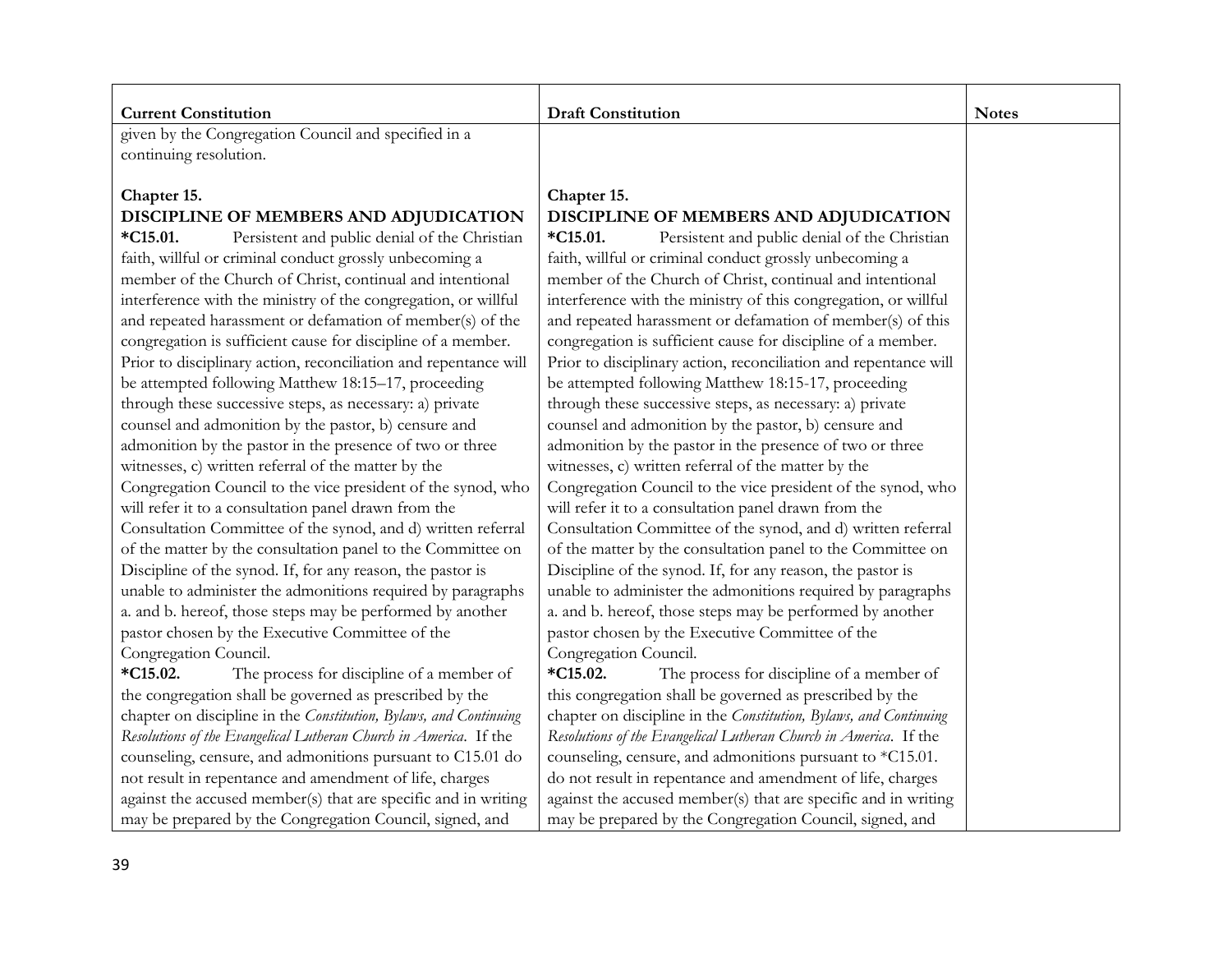| <b>Current Constitution</b><br>submitted to the vice president of the synod. The vice | <b>Draft Constitution</b><br>submitted to the vice president of the synod. The vice | <b>Notes</b> |
|---------------------------------------------------------------------------------------|-------------------------------------------------------------------------------------|--------------|
| president shall select from the synod's Consultation                                  | president shall select from the synod's Consultation                                |              |
| Committee a panel of five members (three lay persons and                              | Committee a panel of five members (three laypersons and                             |              |
| two clergy). A copy of the written charges shall be provided                          | two ministers of Word and Sacrament). A copy of the written                         |              |
| to the consultation panel and the accused member(s). The                              | charges shall be provided to the consultation panel and the                         |              |
| consultation panel, after requesting a written reply to the                           | accused member(s). The consultation panel, after requesting a                       |              |
| charges from the accused member(s), shall consider the                                | written reply to the charges from the accused member(s),                            |              |
| matter and seek a resolution by means of investigation,                               | shall consider the matter and seek a resolution by means of                         |              |
| consultation, mediation, or whatever other means may seem                             | investigation, consultation, mediation, or whatever other                           |              |
| appropriate. The panel's efforts to reach a mutually agreeable                        | means may seem appropriate. The panel's efforts to reach a                          |              |
| resolution shall continue for no more than 45 days after the                          | mutually agreeable resolution shall continue for no more than                       |              |
| matter is submitted to it.                                                            | 45 days after the matter is submitted to it.                                        |              |
| If the consultation panel fails to resolve the<br>$*C15.03.$                          | $*C15.03.$<br>If the consultation panel fails to resolve the                        |              |
| matter, that panel shall refer the case in writing, including the                     | matter, that panel shall refer the case in writing, including the                   |              |
| written charges and the accused member's reply, to the                                | written charges and the accused member's reply, to the                              |              |
| Committee on Discipline of the synod for a hearing. A copy                            | Committee on Discipline of the synod for a hearing. A copy                          |              |
| of the panel's written referral shall be delivered to the vice                        | of the panel's written referral shall be delivered to the vice                      |              |
| president of the synod, the Congregation Council, and the                             | president of the synod, the Congregation Council, and the                           |              |
| accused member(s) at the same time it is sent to the                                  | accused member(s) at the same time it is sent to the                                |              |
| Committee on Discipline of the synod. The Executive                                   | Committee on Discipline of the synod. The Executive                                 |              |
| Committee of the Synod Council shall then select six                                  | Committee of the Synod Council shall then select six                                |              |
| members from the Committee on Discipline to decide the                                | members from the Committee on Discipline to decide the                              |              |
| case, and shall appoint a member of the Synod Council to                              | case and shall appoint a member of the Synod Council to                             |              |
| preside as nonvoting chair. Those six members plus the                                | preside as nonvoting chair. Those six members, plus the                             |              |
| nonvoting chair comprise the discipline hearing panel for                             | nonvoting chair, comprise the discipline hearing panel for                          |              |
| deciding the case. The Congregation Council and the                                   | deciding the case. The Congregation Council and the accused                         |              |
| accused member(s) are the parties to the case.                                        | member(s) are the parties to the case.                                              |              |
| The discipline hearing panel shall commence<br>$*C15.04.$                             | $*C15.04.$<br>The discipline hearing panel shall commence                           |              |
| and conduct the disciplinary hearing in accordance with the                           | and conduct the disciplinary hearing in accordance with the                         |              |
| provisions governing discipline of congregation members                               | provisions governing discipline of congregation members                             |              |
| prescribed in the Constitution, Bylaws, and Continuing Resolutions                    | prescribed in the Constitution, Bylaws, and Continuing Resolutions                  |              |
| of the Evangelical Lutheran Church in America.                                        | of the Evangelical Lutheran Church in America.                                      |              |
| By the vote of at least two-thirds of the<br>$*C15.05.$                               | $*C15.05.$<br>By the vote of at least two-thirds of the                             |              |
| members of the discipline hearing panel who are present and                           | members of the discipline hearing panel who are present and                         |              |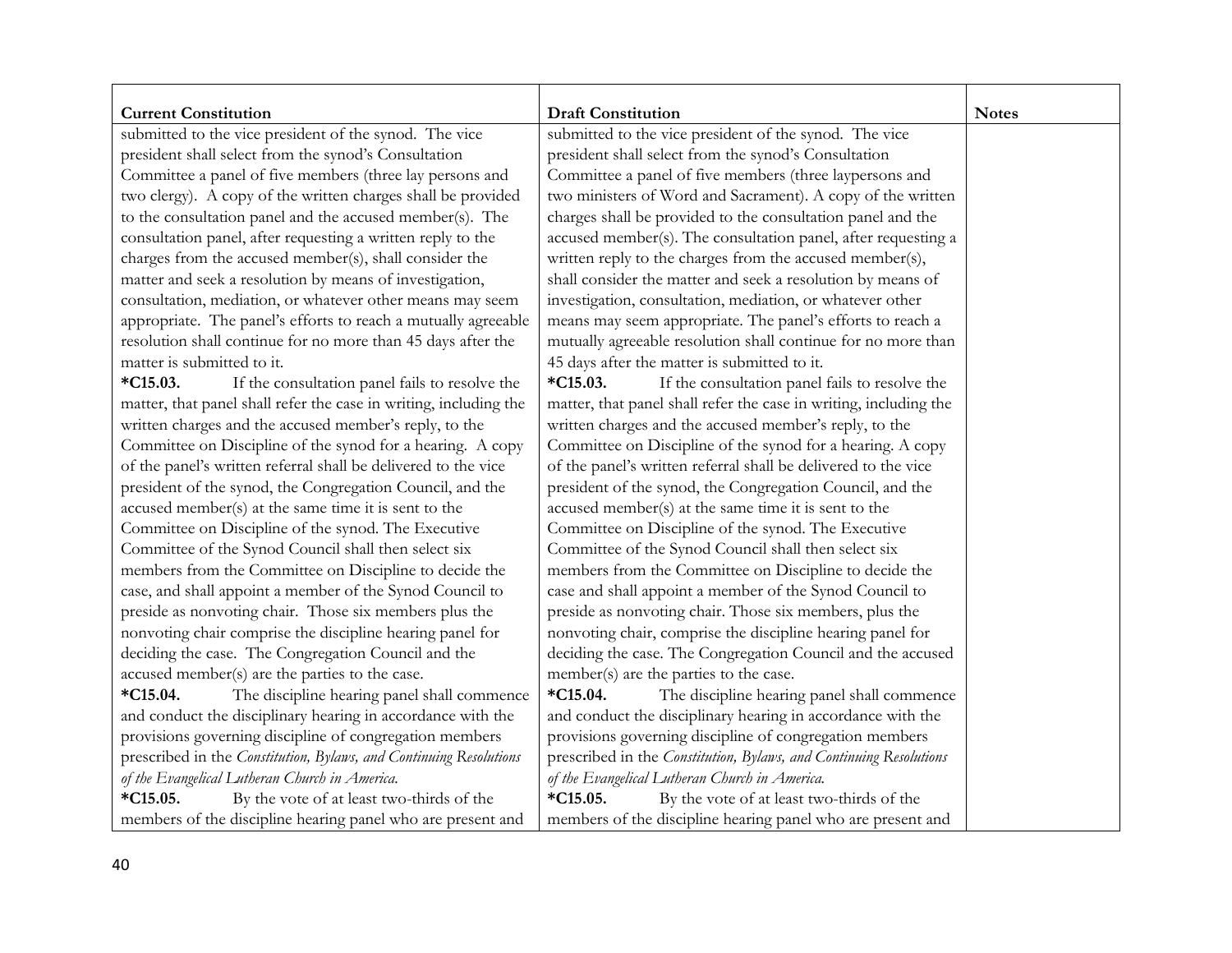| <b>Current Constitution</b><br>voting, one of the following disciplinary sanctions can be     | <b>Draft Constitution</b><br>voting, one of the following disciplinary sanctions can be       | <b>Notes</b> |
|-----------------------------------------------------------------------------------------------|-----------------------------------------------------------------------------------------------|--------------|
|                                                                                               |                                                                                               |              |
| imposed:                                                                                      | imposed:                                                                                      |              |
| suspension from the privileges of<br>a.                                                       | suspension from the privileges of<br>a.                                                       |              |
| congregation membership for a designated period of time;<br>suspension from the privileges of | congregation membership for a designated period of time;<br>suspension from the privileges of |              |
| b.<br>congregation membership until the pastor and Congregation                               | b.<br>congregation membership until the pastor and Congregation                               |              |
| Council receive evidence, satisfactory to them, of repentance                                 | Council receive evidence, satisfactory to them, of repentance                                 |              |
| and amendment of life;                                                                        | and amendment of life;                                                                        |              |
|                                                                                               |                                                                                               |              |
| termination of membership in the<br>c.                                                        | termination of membership in this<br>c.                                                       |              |
| congregation; or<br>d.                                                                        | congregation; or<br>d.                                                                        |              |
| termination of membership in the<br>congregation and exclusion from the church property and   | termination of membership in this<br>congregation and exclusion from the church property and  |              |
| from all congregation activities.                                                             | from all congregation activities.                                                             |              |
| $*C15.06.$<br>The written decision of the discipline                                          | $*C15.06.$<br>The written decision of the discipline                                          |              |
| hearing panel shall be sent to the vice president of the synod,                               | hearing panel shall be sent to the vice president of the synod,                               |              |
| the accused member(s), and the Congregation Council as                                        | the accused member(s), and the Congregation Council as                                        |              |
| required by the Constitution, Bylaws, and Continuing Resolutions of                           | required by the Constitution, Bylaws, and Continuing Resolutions of                           |              |
| the Evangelical Lutheran Church in America. The decision of the                               | the Evangelical Lutheran Church in America. The decision of the                               |              |
| discipline hearing panel shall be implemented by the                                          | discipline hearing panel shall be implemented by the                                          |              |
| congregation Council and recorded in the minutes of the next                                  | Congregation Council and recorded in the minutes of the                                       |              |
| council meeting.                                                                              | next council meeting.                                                                         |              |
| $*C15.07.$<br>No member of the congregation shall be                                          | *C <sub>15.07</sub> .<br>No member of this congregation shall be                              |              |
| subject to discipline a second time for offenses that a                                       | subject to discipline a second time for offenses that a                                       |              |
| discipline hearing panel has heard previously and decided                                     | discipline hearing panel has heard previously and decided                                     |              |
| pursuant to this chapter.                                                                     | pursuant to this chapter.                                                                     |              |
| $*C15.10.$<br>Adjudication                                                                    | $*C15.10.$<br>Adjudication                                                                    |              |
| $*C15.11.$<br>When there is disagreement among factions                                       | $*C15.11.$<br>When there is disagreement between or                                           |              |
| within this congregation on a substantive issue that cannot be                                | among factions within this congregation on a substantive                                      |              |
| resolved by the parties, members of this congregation shall                                   | issue which cannot be resolved by the parties, members of                                     |              |
| have access to the synodical bishop for consultation after                                    | this congregation may petition the synod bishop for                                           |              |
| informing the chair of the Congregation Council of their                                      | consultation after informing the president of this                                            |              |
| intent. If the consultation fails to resolve the issue(s), the                                | congregation of their intent to do so. The synod bishop shall                                 |              |
| Consultation Committee of the synod shall consider the                                        | seek a timely resolution of the dispute. If the issue relates                                 |              |
| matter. If the Consultation Committee of the synod shall fail                                 | directly to the pastor, the bishop may begin the process in                                   |              |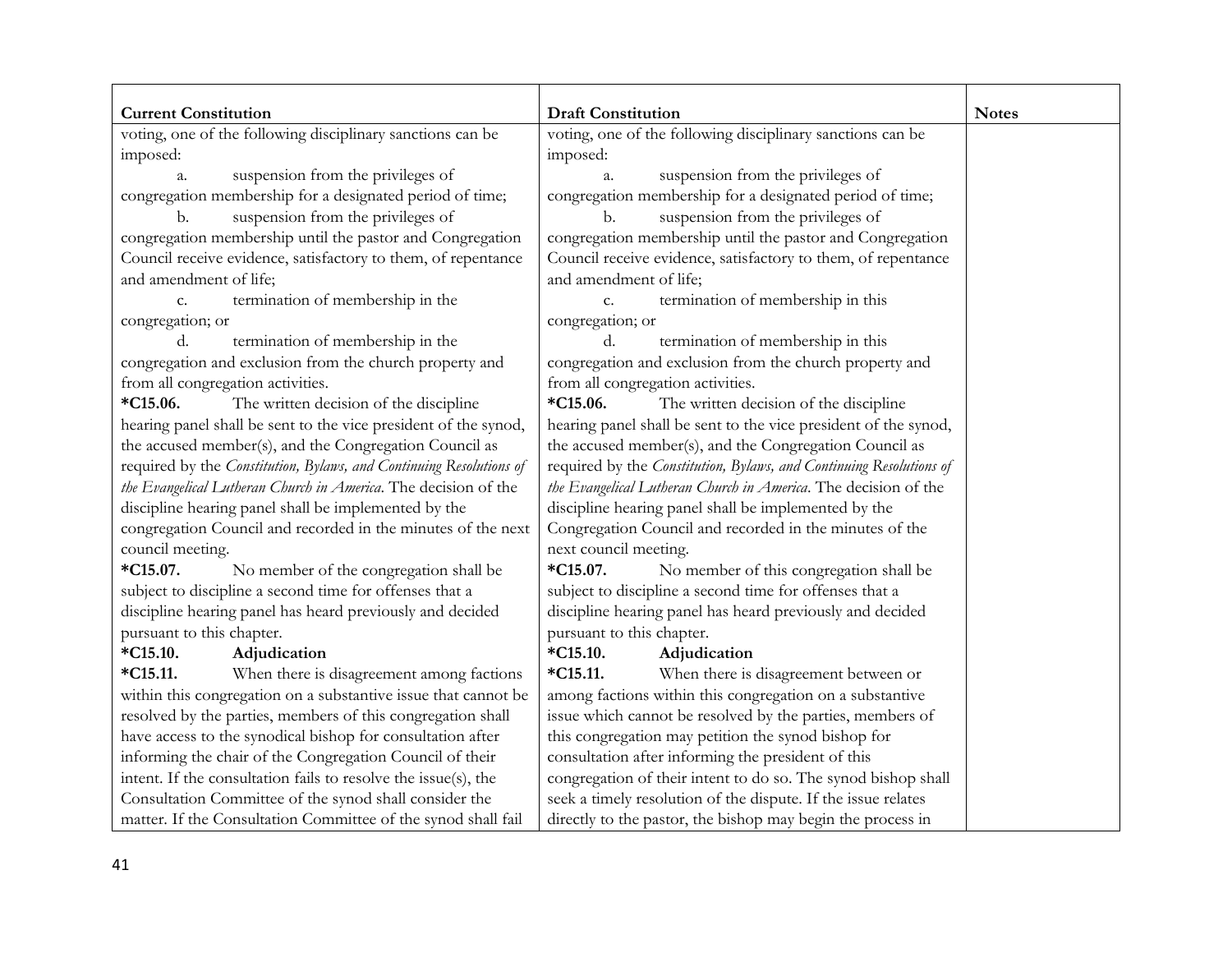| <b>Current Constitution</b>                                                                                                                                                                                                                                                                                                                                                                                                                                                                                                                                                                                                                                                                                                                                                                                                                                                                                                                                                                                               | <b>Draft Constitution</b>                                                                                                                                                                                                                                                                                                                                                                                                                                                                                                                                                                                                                                                                                                                                                                                                                                                                                                                                                                                                 | <b>Notes</b>                                                                                                                                                                                                                                                                                                                                                                       |
|---------------------------------------------------------------------------------------------------------------------------------------------------------------------------------------------------------------------------------------------------------------------------------------------------------------------------------------------------------------------------------------------------------------------------------------------------------------------------------------------------------------------------------------------------------------------------------------------------------------------------------------------------------------------------------------------------------------------------------------------------------------------------------------------------------------------------------------------------------------------------------------------------------------------------------------------------------------------------------------------------------------------------|---------------------------------------------------------------------------------------------------------------------------------------------------------------------------------------------------------------------------------------------------------------------------------------------------------------------------------------------------------------------------------------------------------------------------------------------------------------------------------------------------------------------------------------------------------------------------------------------------------------------------------------------------------------------------------------------------------------------------------------------------------------------------------------------------------------------------------------------------------------------------------------------------------------------------------------------------------------------------------------------------------------------------|------------------------------------------------------------------------------------------------------------------------------------------------------------------------------------------------------------------------------------------------------------------------------------------------------------------------------------------------------------------------------------|
| to resolve the issue(s), the matter shall be referred to the<br>Synod Council, whose decision shall be final.                                                                                                                                                                                                                                                                                                                                                                                                                                                                                                                                                                                                                                                                                                                                                                                                                                                                                                             | †S14.18.d. In all other matters, if the bishop's consultation<br>fails to resolve the issue, the bishop shall refer the matter to<br>the Consultation Committee of the synod, which shall<br>undertake efforts to find an appropriate solution. If the<br>Consultation Committee's efforts fail to resolve the dispute,<br>the entire matter shall be referred to the Synod Council for<br>adjudication by whatever process the Council deems<br>necessary. The Synod Council's decision shall be final.                                                                                                                                                                                                                                                                                                                                                                                                                                                                                                                  |                                                                                                                                                                                                                                                                                                                                                                                    |
| Chapter 16.<br><b>BYLAWS</b><br>*C16.01.<br>This congregation may adopt bylaws. No<br>bylaw may conflict with this constitution.<br>*C16.02.<br>Bylaws may be adopted or amended at any<br>legally called meeting of this congregation with a quorum<br>present by a majority vote of those voting members present<br>and voting.<br>$*C16.03.$<br>Changes to the bylaws may be proposed by<br>any voting member, provided that such additions or<br>amendments be submitted in writing to the Congregation<br>Council at least 60 days before a regular or special<br>Congregation Meeting called for that purpose. The<br>Congregation Council shall notify the congregation's<br>members of the proposal with the council's<br>recommendations at least 30 days in advance of the<br>Congregation Meeting. Notification may take place by mail or<br>electronic means, as permitted by state law.<br>Approved changes to the bylaws shall be<br>$*C16.04.$<br>sent by the secretary of this congregation to the synod. | Chapter 17.<br><b>BYLAWS</b><br>*C17.01.<br>This congregation may adopt bylaws. No<br>bylaw may conflict with this constitution.<br>$*C17.02.$<br>Bylaws may be adopted or amended at any<br>legally called meeting of this congregation with a quorum<br>present by a two-thirds vote of those voting members present<br>and voting.<br>$*C17.03.$<br>Changes to the bylaws may be proposed by<br>any voting member, provided that such additions or<br>amendments be submitted in writing to the Congregation<br>Council at least 60 days before a regular or special<br>Congregation Meeting called for that purpose. The<br>Congregation Council shall notify this congregation's<br>members of the proposal with the council's<br>recommendations at least 30 days in advance of the<br>Congregation Meeting. Notification may take place by mail or<br>electronic means, as permitted by state law.<br>Adopted or amended bylaws shall be sent by<br>$*C17.04.$<br>the secretary of this congregation to the synod. | Draft Chapters 16<br>and 17 have been<br>reversed in their<br>order to match the<br>ELCA Model;<br>however, they are<br>shown here in their<br>original order for<br>comparison with the<br>current constitution.<br>Draft C17.02<br>reflects that the<br>ELCA Model<br>presently calls for a<br>two-thirds vote<br>rather than a<br>majority vote to<br>adopt or amend<br>bylaws. |
| Chapter 17.<br><b>AMENDMENTS</b><br>Unless provision *C17.04. is applicable,<br>*C17.01.<br>those sections of this constitution that are not required, in                                                                                                                                                                                                                                                                                                                                                                                                                                                                                                                                                                                                                                                                                                                                                                                                                                                                 | Chapter 16.<br><b>AMENDMENTS</b><br>*C16.01.<br>Unless provision *C16.04. is applicable,<br>those sections of this constitution that are not required, in                                                                                                                                                                                                                                                                                                                                                                                                                                                                                                                                                                                                                                                                                                                                                                                                                                                                 | Again, Draft<br>Chapters 16 and 17<br>have been reversed<br>in their order                                                                                                                                                                                                                                                                                                         |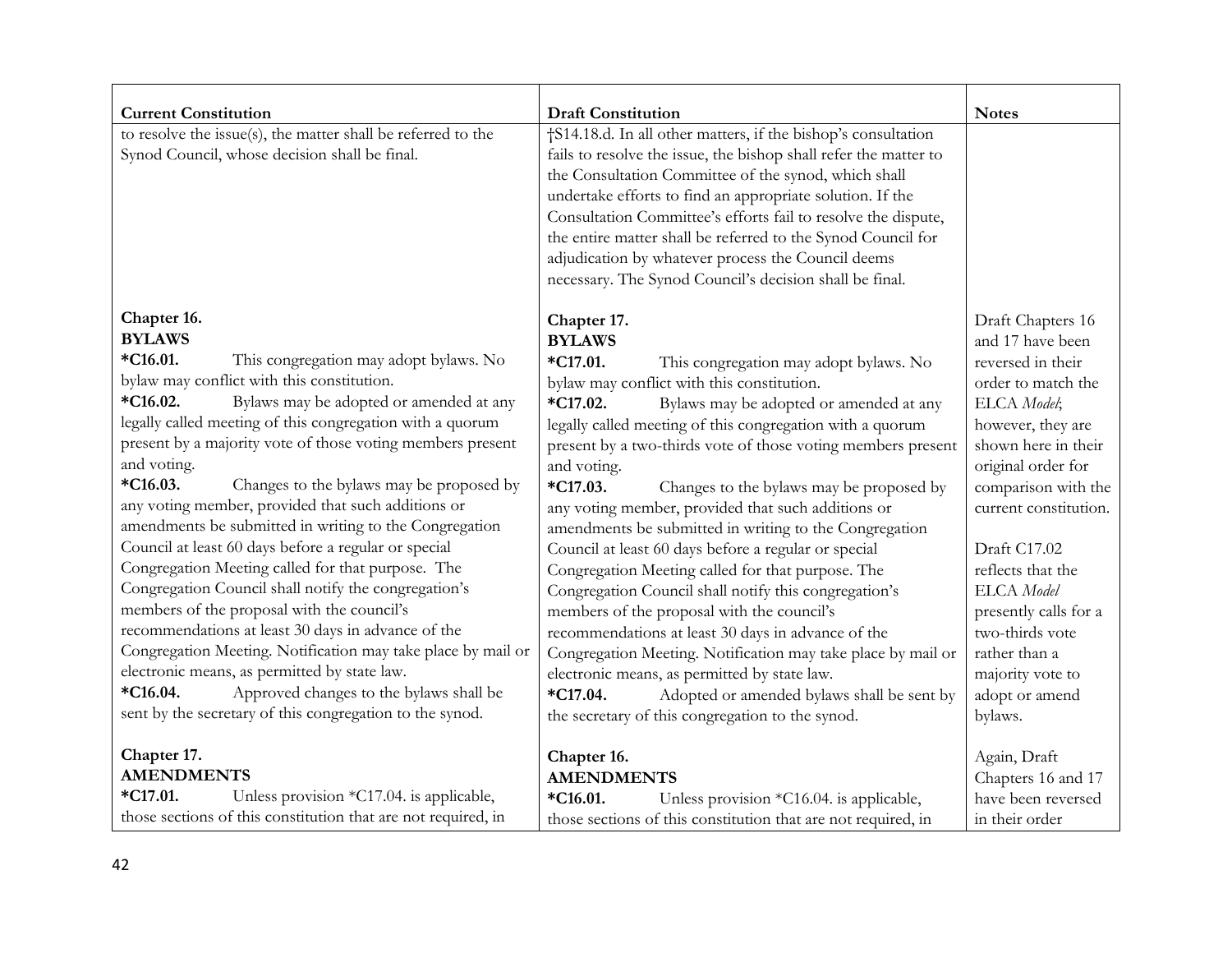| <b>Current Constitution</b><br>accord with the Model Constitution for Congregations of the | <b>Draft Constitution</b><br>accord with the Model Constitution for Congregations of the | <b>Notes</b><br>to match the ELCA |
|--------------------------------------------------------------------------------------------|------------------------------------------------------------------------------------------|-----------------------------------|
| Evangelical Lutheran Church in America, may be amended in the                              | Evangelical Lutheran Church in America, may be amended in the                            | Model; however, they              |
| following manner. Amendments may be proposed by at least                                   | following manner. Amendments may be proposed by at least                                 | are shown here in                 |
| 50 voting members or by the Congregation Council.                                          | 50 voting members or by the Congregation Council.                                        | their original order              |
| Proposals must be filed in writing with the Congregation                                   | Proposals must be filed in writing with the Congregation                                 | for comparison with               |
| Council 60 days before formal consideration by this                                        | Council 60 days before formal consideration by this                                      | the current                       |
| congregation at a regular or special Congregation Meeting                                  | congregation at a regular or special Congregation Meeting                                | constitution.                     |
| called for that purpose.                                                                   | called for that purpose. The Congregation Council shall                                  |                                   |
| The Congregation Council shall notify the                                                  | notify this congregation's members of the proposal together                              |                                   |
| congregation's members of the proposal together with the                                   | with the council's recommendations at least 30 days in                                   |                                   |
| council's recommendations at least 30 days in advance of the                               | advance of the meeting. Notification may take place by mail                              |                                   |
| meeting. Notification may take place by mail or electronic                                 | or electronic means, as permitted by state law.                                          |                                   |
| means, as permitted by state law.                                                          |                                                                                          |                                   |
| $*C17.02.$<br>An amendment to this constitution,                                           | $*C16.02.$<br>An amendment to this constitution,                                         |                                   |
| proposed under *C17.01., shall:                                                            | proposed under *C16.01., shall:                                                          |                                   |
| be approved at a legally called Congregation<br>a.                                         | be approved at any legally called meeting of<br>$a_{\cdot}$                              |                                   |
| Meeting according to this constitution by a majority vote of                               | this congregation by a majority vote of those voting members                             |                                   |
| those present and voting;                                                                  | present and voting;                                                                      |                                   |
| be ratified without change at the next annual<br>b.                                        | be ratified without change at the next regular<br>b.                                     |                                   |
| meeting by a two-thirds majority vote of those present and                                 | meeting of this congregation held pursuant to C10.01. by a                               |                                   |
| voting; and                                                                                | two-thirds vote of those voting members present and voting;                              |                                   |
|                                                                                            | and                                                                                      |                                   |
| have the effective date included in the<br>$C_{\bullet}$                                   | have the effective date included in the<br>$C_{\cdot}$                                   |                                   |
| resolution <sup>2</sup> and noted in the constitution.***                                  | resolution <sup>2</sup> and noted in the constitution.***                                |                                   |
| $*C17.03.$<br>Any amendments to this constitution that                                     | $*C16.03.$<br>Any amendments to this constitution that                                   |                                   |
| result from the processes provided in *C17.01. and *C17.02.                                | result from the processes provided in *C16.01. and *C16.02.                              |                                   |
| shall be sent by the secretary of this congregation to the                                 | shall be sent by the secretary of this congregation to the                               |                                   |
| synod. The synod shall notify the congregation of its                                      | synod. The synod shall notify this congregation of its decision                          |                                   |
| decision to approve or disapprove the proposed changes; the                                | to approve or disapprove the proposed changes; the changes                               |                                   |
| changes shall go into effect upon notification that the synod                              | shall go into effect upon notification that the synod has                                |                                   |
| has approved them.                                                                         | approved them.                                                                           |                                   |

<sup>2</sup> *Such an effective date must be stated in relation to the requirements of \*C17.03. to allow time for synodical review of the amendment.*

<sup>2</sup> *Such an effective date must be stated in relation to the requirements of \*C16.03. to allow time for synod review of the amendment.*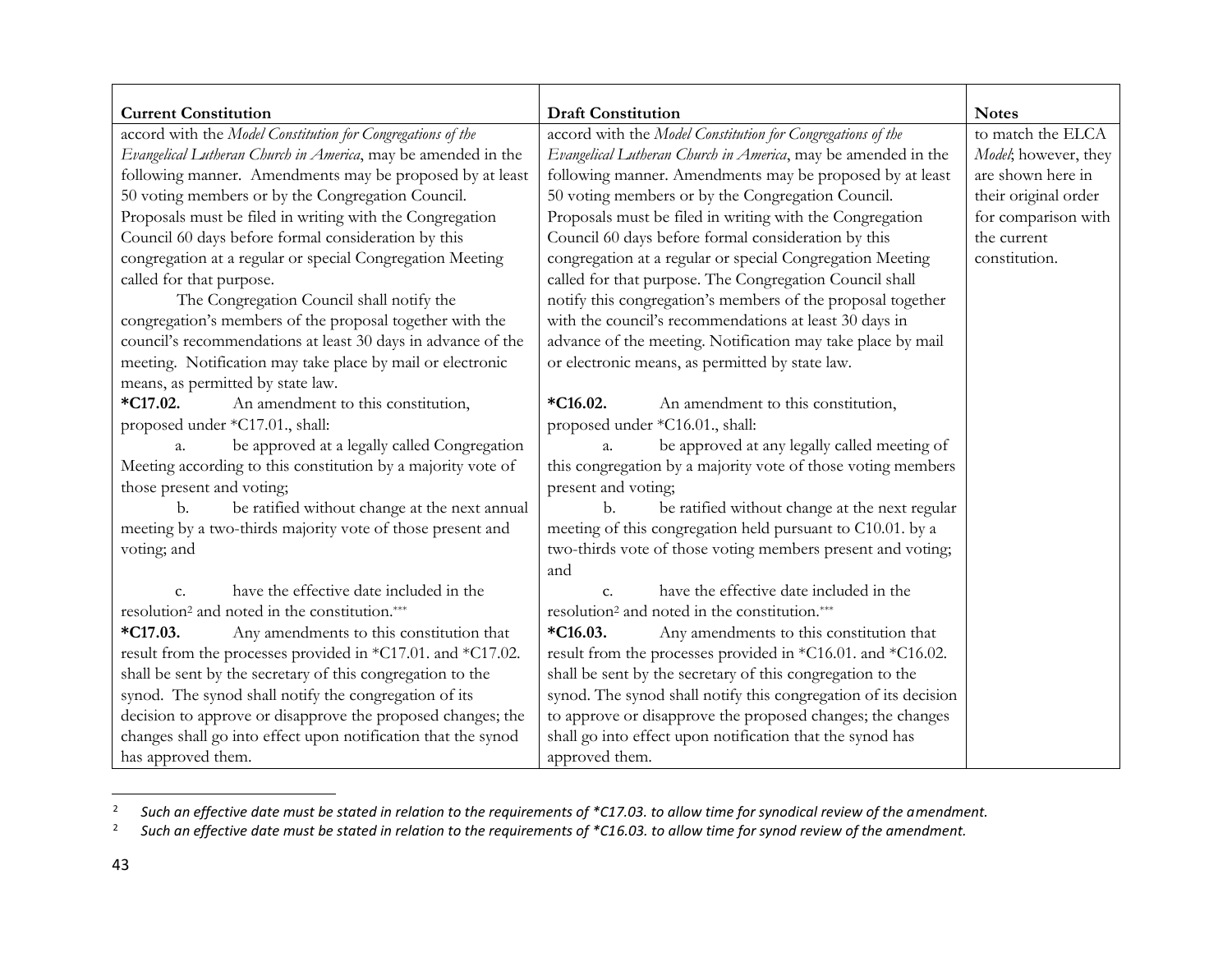| <b>Current Constitution</b>                                                                                                                                                                                                                                                                                                                                                                                                                                                                                                                                                                                                                                                                                                                                                                                                                                                                                                                                                                                                                                                                                                                                | <b>Draft Constitution</b>                                                                                                                                                                                                                                                                                                                                                                                                                                                                                                                                                                                                                                                                                                                                                                                                                                                                                                                                                                                                                                                                                                                                | <b>Notes</b> |
|------------------------------------------------------------------------------------------------------------------------------------------------------------------------------------------------------------------------------------------------------------------------------------------------------------------------------------------------------------------------------------------------------------------------------------------------------------------------------------------------------------------------------------------------------------------------------------------------------------------------------------------------------------------------------------------------------------------------------------------------------------------------------------------------------------------------------------------------------------------------------------------------------------------------------------------------------------------------------------------------------------------------------------------------------------------------------------------------------------------------------------------------------------|----------------------------------------------------------------------------------------------------------------------------------------------------------------------------------------------------------------------------------------------------------------------------------------------------------------------------------------------------------------------------------------------------------------------------------------------------------------------------------------------------------------------------------------------------------------------------------------------------------------------------------------------------------------------------------------------------------------------------------------------------------------------------------------------------------------------------------------------------------------------------------------------------------------------------------------------------------------------------------------------------------------------------------------------------------------------------------------------------------------------------------------------------------|--------------|
| This constitution may be amended to bring<br>*C17.04.<br>any section into conformity with a section or sections, either<br>required or not required, of the Model Constitution for<br>Congregations of the Evangelical Lutheran Church in America as<br>most recently amended by the Churchwide Assembly. Such<br>amendments may be approved by a simple majority vote of<br>those voting members present and voting at any legally called<br>meeting of the congregation without presentation at a prior<br>meeting of the congregation, provided that the Congregation<br>Council has submitted by mail or electronic means, as<br>permitted by state law, notice to the congregation of such an<br>amendment or amendments, together with the council's<br>recommendations, at least 30 days prior to the meeting.<br>Upon the request of 50 voting members of the congregation,<br>the Congregation Council shall submit such notice.<br>Following the adoption of an amendment, the secretary of<br>the congregation shall submit a copy thereof to the synod.<br>Such provisions shall become effective immediately following<br>a vote of approval. | *C16.04.<br>This constitution may be amended to bring<br>any section into conformity with a section or sections, either<br>required or not required, of the Model Constitution for<br>Congregations of the Evangelical Lutheran Church in America as<br>most recently amended by the Churchwide Assembly. Such<br>amendments may be approved by a majority vote of those<br>voting members present and voting at any legally called<br>meeting of this congregation without presentation at a prior<br>meeting of this congregation, provided that the Congregation<br>Council has submitted by mail or electronic means, as<br>permitted by state law, notice to this congregation of such an<br>amendment or amendments, together with the council's<br>recommendations, at least 30 days prior to the meeting.<br>Upon the request of 50 voting members of this congregation,<br>the Congregation Council shall submit such notice.<br>Following the adoption of an amendment, the secretary of<br>this congregation shall submit a copy thereof to the synod.<br>Such provisions shall become effective immediately following<br>a vote of approval. |              |
| Chapter 18.<br><b>CONTINUING RESOLUTIONS</b><br>*C18.01.<br>The congregation in a legally called meeting<br>or the Congregation Council may enact continuing<br>resolutions. Such continuing resolutions may not conflict<br>with the constitution or bylaws of this congregation.<br>Continuing resolutions shall be enacted or<br>*C18.02.<br>amended by a majority vote of a meeting of the congregation<br>or a two-thirds vote of all voting members of the<br>Congregation Council.                                                                                                                                                                                                                                                                                                                                                                                                                                                                                                                                                                                                                                                                  | Chapter 18.<br><b>CONTINUING RESOLUTIONS</b><br>*C18.01.<br>This congregation in a legally called meeting<br>or the Congregation Council may enact continuing<br>resolutions. Such continuing resolutions may not conflict<br>with the constitution or bylaws of this congregation.<br>Continuing resolutions, which describe the<br>*C18.02.<br>function of the various committees of this congregation, shall<br>be enacted or amended by a majority vote of a meeting of<br>this congregation or a two-thirds vote of all voting members<br>of the Congregation Council.<br>*C18.03.<br>Adopted or amended continuing resolutions<br>shall be sent by the secretary of this congregation to the<br>synod.                                                                                                                                                                                                                                                                                                                                                                                                                                             |              |